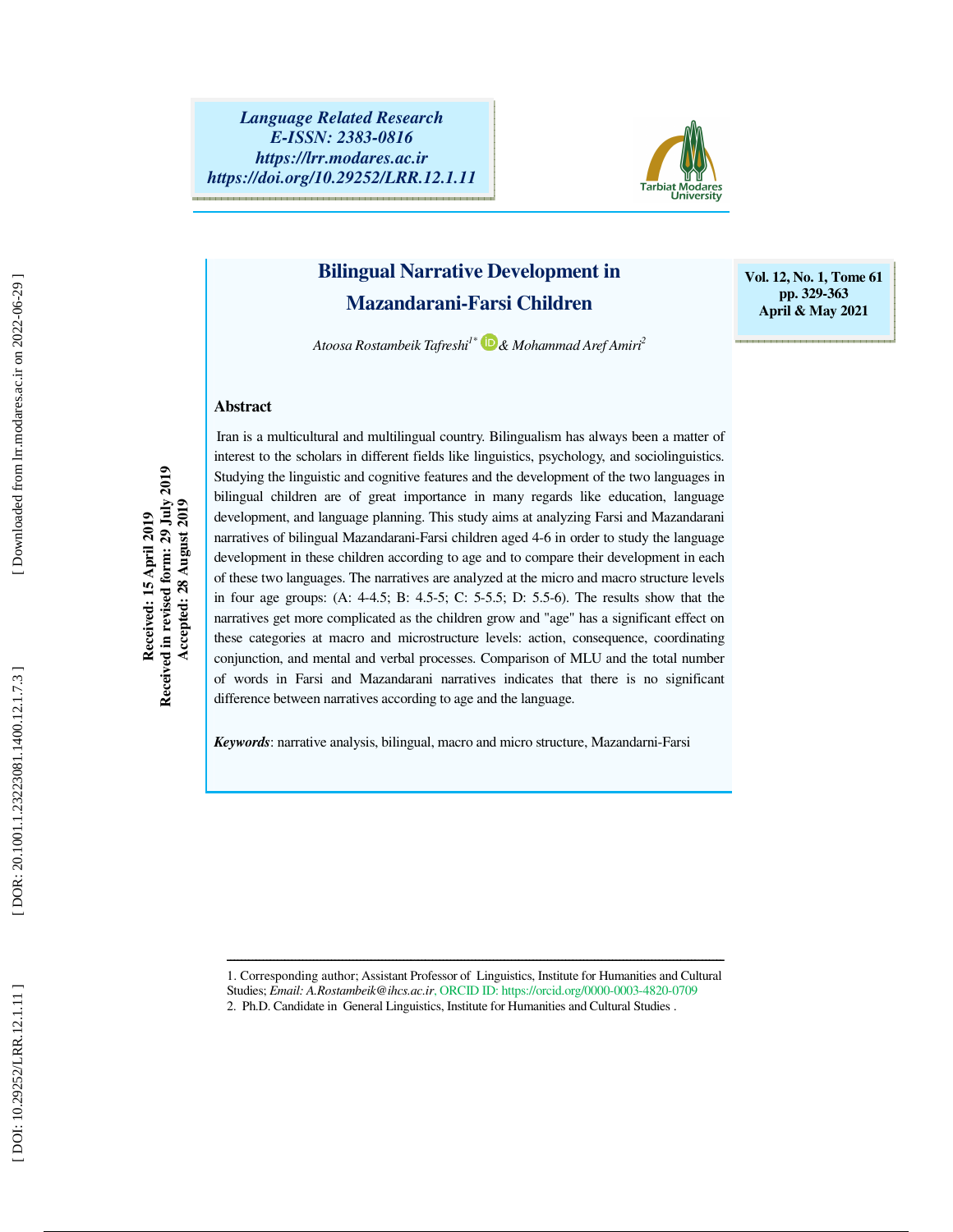### **1. Introduction**

This research aims at analyzing narratives of Mazandarani-Farsi bilingual children in both languages (Mazandarani and Farsi) to study the effect of age, and language on children's performances regarding the complexity of narrative structure at macro and micro levels. Narrative analysis has been the center of attention in various linguistic studies on different target groups from different points of view, i.e. psycholinguistics, clinical linguistics, sociolinguistics, and functional linguistics, etc. on the other hand bilingualism has always attracted linguists interested in different subjects like the effect of bilingualism on education, or cognitive skills, etc. In this study, these two fields meet each other to help us find the answers to these research questions: what are the differences between Mazandarani, and Farsi narrative structures of Mazandarani-Farsi bilingual children at macro and micro levels? What is the effect of age on the complexity of bilingual children's narratives in both languages?

#### **2. Literature Review**

Reviewing the literature of linguistic studies on bilingualism reveals that most of the researches aimed at studying the effects of bilingualism on education at the school level, some of such studies are as follows: Khanhasani (2011), Farazmand (2011), Asare and Bafti (2012), Keyvanlou and Meghdari (2012), Shiralipour, et al (2013), etc; but very few studies in Iran have focused on narratives of bilingual children: Eftekhari et al (2005) studied the effect of Semnani language on the MLU of 6 year old bilingual children in comparison to monolingual children, and concluded that Semnani doesn't have any negative effect on MLU. Elyasi, Sharifi & Karimipour (2013) studied the narratives of 4 Kurdi-Farsi bilingual children using a picture story for data collection (Frog Where Are You?) according to Berman and Slobin (1994) functional framework. They concluded that there are some differences in children's performances in two languages regarding active and passive, and marked sentences. Rostambeik, Amiri, Enayati &

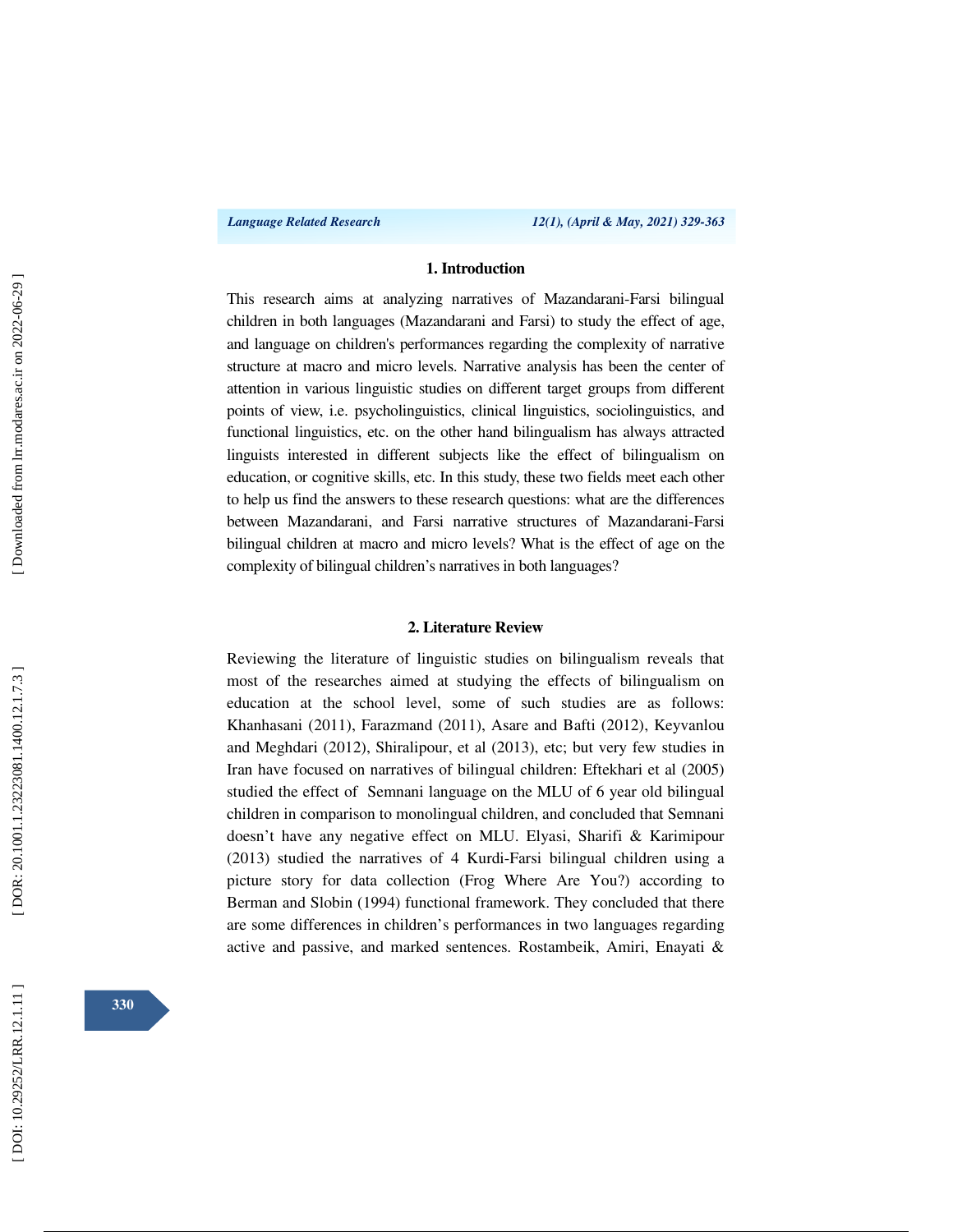Ramezani (2017) studied the complexity and length of narratives of students with and without learning disabilities and concluded that analyzing narratives is a useful method for studying and comparing language skills. Kamari (2016) studied cohesion in narratives of monolingual children aged 3-9 and concluded that after the age of 7 narratives are more complex. Studying the narrative structure of bilinguals has been the focus of many researches out of Iran. Some of the most related ones to this study are as follows: Berman and Slobin (1994); Gutiérrez-Clellen (2002), Minami (2005), Uccelli & Paez (2007), Chernobilsky (2009), Gagarina et al (2015), Bohnacker (2016).

### **3. Methodology**

Using a descriptive-analytic method, this research analyzes the narratives of 16 Mazandarani-Farsi bilingual children, aged 4-6. Informants were selected from among the bilingual children in kindergartens of Juybar, a city in Mazandaran Province. Kindergartens were selected through random sampling, and children were chosen through targeted sampling considering age and being bilingual. Informants were classified into four age groups (A: 4-4.5; B: 4.5-5; C: 5-5.5; D: 5.5-6). Therefore, data included 32 narratives, 16 in Persian and 16 in Mazandarani. In addition to narrative structure, length of the narratives and MLU were analyzed and compared in narratives in both languages. SPSS version 25 is used to perform statistical analysis. For narration, a picture story named "Frog where are you?" (Mayer, 1969) was used. Each bilingual child once listened to the story in Mazandarani told by a native speaker of Mazandarani while looking at the picture book, and retold it in Mazandarani, and once in Farsi and retold it in Farsi. The narratives were analyzed regarding macro and micro narrative structures, based on Petersen, Gillam & Gillam (2008) framework.

**331**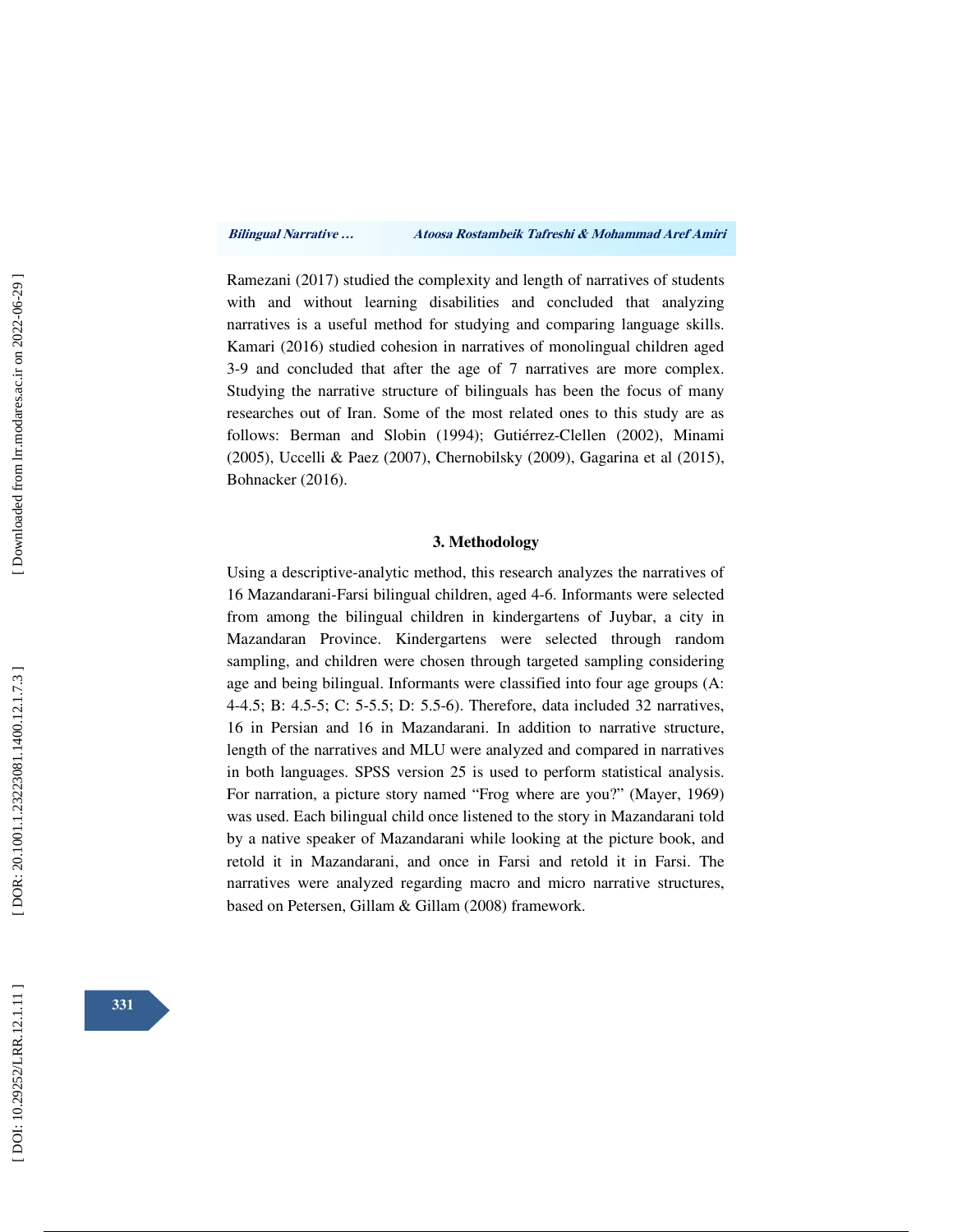### **4. Results**

Mazandarani and Farsi narratives produced by children in four different age groups were analyzed at two levels: micro structure and macro structure. In this research macrostructure includes character, setting, internal response, plan, action, and consequence, and microstructure includes coordinating conjunctions, subordinating conjunctions, verbal and mental processes, adverbs, and extended noun phrases. Considering the categories at each level, it is possible to say that the macrostructure level describes cognitive skills while microstructure level focuses more on linguistic features of the narratives. The results show that in all age groups the points the children got in macro structure analysis are higher in Farsi narratives. The points increase as the age increases, so from group A to group D, we witness a raise in the points the children got. Also, at micro structure level children got more points in Farsi narratives. At this level also, older children got more points in Farsi narratives, but it is not the same for narratives in Mazandarani. The number of words of narratives in both languages increase as the age increases. Comparison of the MLU in narratives show that in both languages MLU is the highest in fourth group.

#### **5. Discussion**

According to the results, Mazandarani-Farsi bilingual children produced more complex narratives in Farsi comparing to Mazandarani. In Farsi narratives, in all groups, children got fewer points in internal response and plan categories, i.e. none of the children in groups A, C, and D referred to the feelings or emotions of the characters of the story. Also, none of the children in groups A and B referred to the plan. At the microstructure level, children didn't use subordinating conjunctions properly. The statistical analysis shows that age has a significant effect on children's narratives in Farsi. Analyzing the micro and macrostructure in Mazandarani narratives shows that none of the children referred to the internal response of the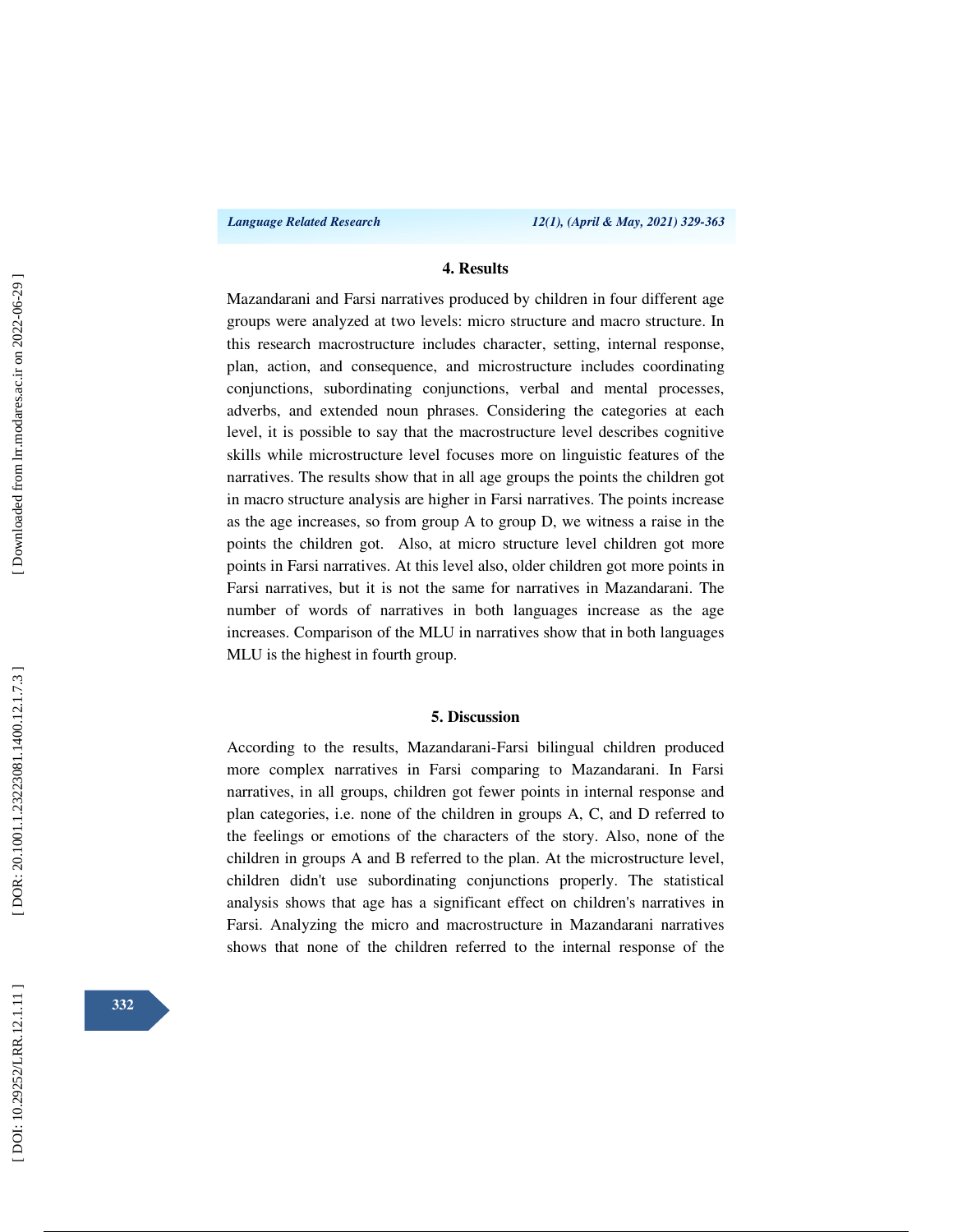characters, and they also got fewer points in the category of plan, and they also didn't use subordinating conjunctions and adverbs properly. The statistical comparison between the narratives in Farsi and Mazandarani regarding macro and microstructure shows that at macro level the difference in the categories of action and consequence is meaningful and at the microstructure level the difference in the use of mental and verbal verbs and coordinating conjunctions are significant. In general, the difference in the total points that the children got in narrative structure analysis in Farsi and Mazandarani is statistically significant.

### **6. Conclusion**

The results show that the narratives get more complex as the children grow and "age" has a significant effect on these categories at macro and microstructure levels: action, consequence, coordinating conjunction, and mental and verbal processes. In fact, children were not that successful in more complex cognitive skills like referring to characters' feeling or plans. They also didn't use conjunctions properly to make complex sentences. The comparison of MLU and the total number of words in Farsi and Mazandarani narratives indicates that the effect of age and language on these categories are not statistically significant. Bilingual children performed better at the macrostructure level in both languages. The comparison of the number of words and MLU in Farsi and Mazandarani shows no significant difference. On the other hand, although the length of the narratives increases as the age increases the effect of age on narrative length is not statistically significant. Based on the results, narrative analysis can reveal interesting linguistic and cognitive skills of bilingual children. In the case of Mazandarani –Farsi bilinguals, it seems that children generally perform better in Farsi than Mazandarani which is probably the result of Farsi dominance in that area.

Downloaded from lrr.modares.ac.ir on 2022-06-29]

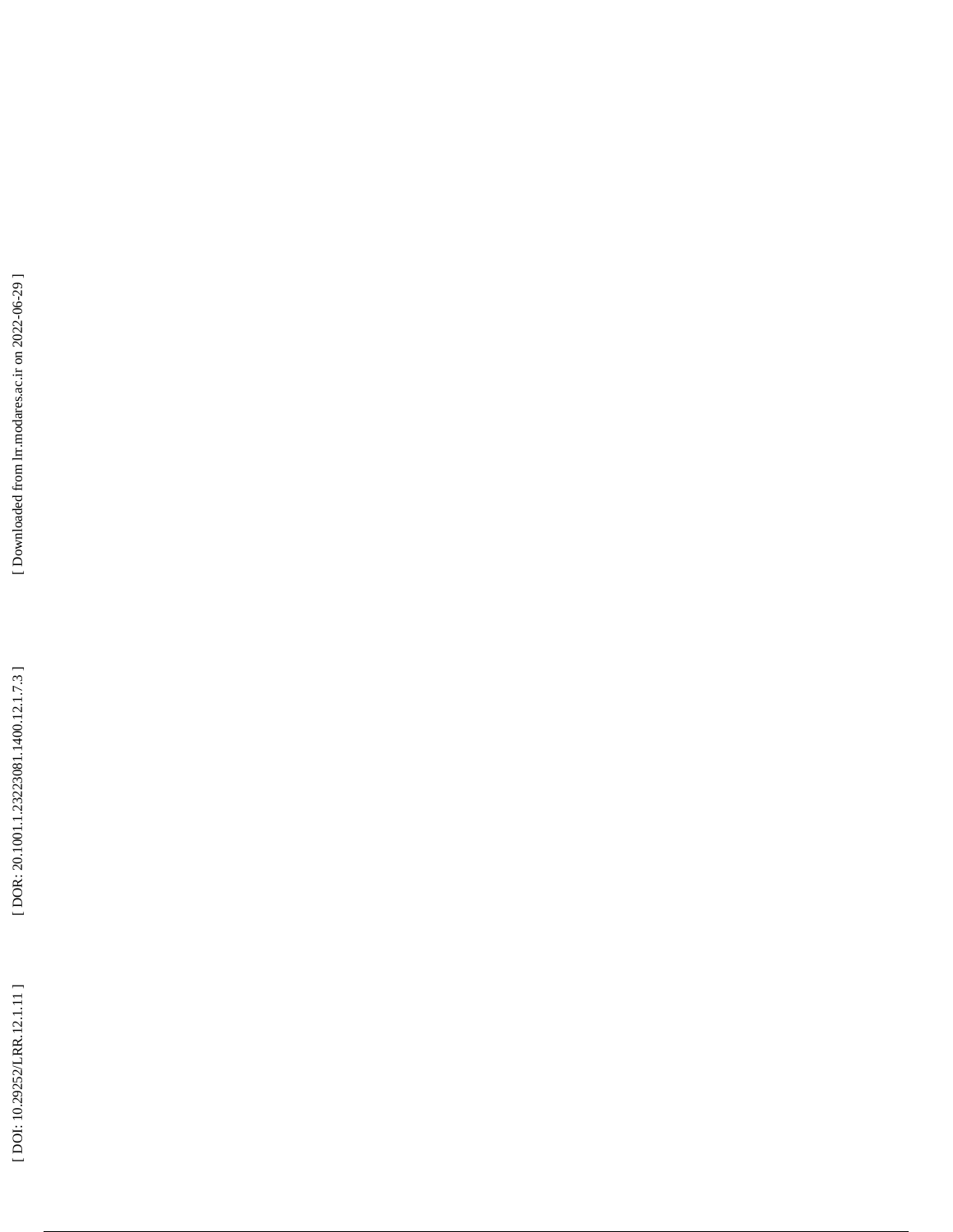دوماهنامة علمي- پژوهشي دi 1، ش 1 (پياپي 11) فروردين و ارديبهشت ۱٤٠٠، صص715 - 37

# بررسي رشد ساختار روايي در كودكان دوزبانة مازندراني - فارسي

آ**تو**سا رس**ت**مبيک تفرشي<sup>®</sup>، محمدعارف اميري<sup>٢</sup>

. 1 استاديار گروه زبانشناسي، پژوهشگاه علوم انساني و مطالعات فرهنگي، تهران، ايران. . 2 دانشجوي دكتري زبانشناسي همگاني، پژوهشگاه علوم انساني و مطالعات فرهنگي، تهران، ايران.

 $\sqrt{0.7}$ پذيرش: ٥٨/٠٦/٠٦

دريافت: 26/ /01

## چكيده

ايران كشوري چندفرهنگي و چندزبانه است. بررسي تأثير دوزبانگي بر تواناييهاي زباني كودكان و روند فراگيري و يادگيري زبان هم از منظر روانشناسي زبان و هم جامعهشناسي زبان در مقولة برنامهريزي زباني مهم است. هدف پژوهش حاضر ــ كه از نوع توصيفي ـ تحليلي و مقايسهاي است ــ بررسي و تحليل روايتهاي داستاني شفاهي كودكان دوزبانة مازندراني ـ فارسي جويبار است تا از يكسو تأثير سن بر رشد ساختار روايي كودكان و از سوي ديگر، مهارت روايي كودكان در هر يك از اين دو زبان بررسي و از دو منظر پيچيدگي ساختار و طول روايت مقايسه شود. به اين منظور، ساختار 32 روايت شفاهي مازندراني و فارسي ١٦ دختر و پسر ٤ تا ٦ سالهٔ دوزبانه (در چهار گروه سني الف: ٤ - ه/٤، ب: ٥/٤ - ٥، ج: ٥ - ٥/٥، ) 6 - 5/5د: بررسي شدهاند. نتايج نشان ميدهند كه متغير سن بر پيچيدگي ساختار روايت در هر دو سطح كلان و خرد و در هر دو زبان مازندراني و فارسي تأثير معناداري دارد. مقايسة روايتهاي فارسي و مازندراني كودكان دوزبانه نشان ميدهد كه روايتهاي فارسي اين كودكان پيچيدهتر از روايتهاي مازندرانيشان است و اين تفاوت به لحاظ آماري معنادار است. اين تفاوت ناشي از تفاوت معنادار در مقولههاي كنش، پيامد، حروف ربط همپايه و نيز كاربرد افعال ذهني و بياني است. بررسي و مقايسه و طول روايت با استفاده از محاسبة ميانگين طول پارهگفتار و تعداد واژه تفاوت معناداري را با توجه به متغير سن و زبان نشان نميدهد، هر چند كه طول روايت با بالا رفتن سن بيشتر شده است.

ــــــــــــــــــــــــــــــــــــــــــــــــــــــــــــــــــــــــــــــــــــــــــــــــــــــــــــــــــــــــــــــــــــــــــ

واژههاي كليدي: تحليل روايت، دوزبانه، ساختار كلان و خرد، مازندراني ـ فارسي.

E-mail: A.Rostambeik@ihcs.ac.i

\* نويسندة مسئول مقاله: r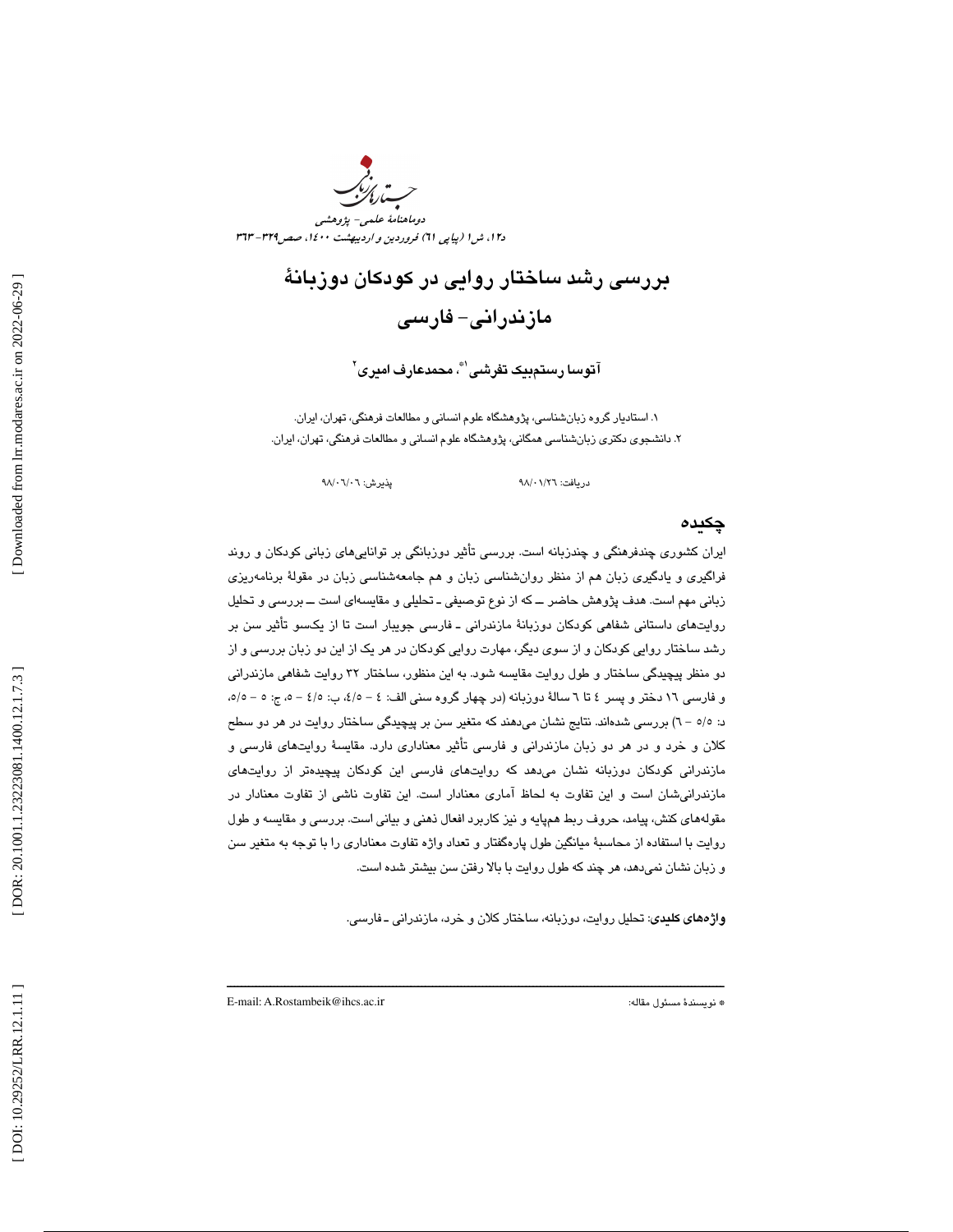توسیح آتوسا رستم بیک تفر*شی و همكار بررسی رشد ساختار روايي...*. چ<mark>خ</mark><br>**آتوسکار بررسی بررسی بررسی به ساختار بررسی رشت ساختار بررسی رشد ساختار روایی... چخص** 

# . مقدمه 1

مطالعاتي كه در حوزة فراگيري و رشد زبان انجام ميشود، توجهي روزافزون به جنبههاي ساختاري گفتمان روايي داشتهاند (1992 ,Peterson, 1990; Reilly). رشد مهارتهاي گفتمان روايي يكي از جنبههاي نسبتاً پيچيده فراگيري زبان است، بهويژه براي كساني كه دو زبان را بهصورت همزمان فرامیگیرند. به ادعای برخی از پژوهشگران ( .Harriset al طرح داستان به لحاظ فرهنگي و زباني ويژه است و از (1988; Kintsch & Greene, 1978 اين منظر ابزار مناسبي براي مقايسة بينزباني بهشمار ميآيد.

پژوهش حاضر، بر بررسي رشد ساختار روايي در كودكان دوزبانة مازندراني ـ فارسي شهر جويبار در استان مازندران تمركز دارد تا از يكسو به مقايسة ساختار روايتهاي داستاني كودكان پيشدبستاني با توجه به متغير سن با يكديگر بپردازد و از سوي ديگر، ميزان تسلط كودكان دوزبانة مازندراني ـ فارسي به زبان اول و دومشان را از طريق مقايسة پيچيدگي ساختار روايت و طول روايت با يكديگر تحليل و بررسي كند. شهرستان جويبار يكي از شهرستانهاي مركزي استان مازندران است. با 6/2 درصد جمعيت مازندران تا چند سال گذشته بخشي از شهرستان قائمشهر محسوب ميشده است. مركز اين شهرستان شهر جويبار است. كلباسي (،1389 ص. 852) برخي از ويژگيهاي دستوري و آوايي اين لهجه از زبان مازندراني را به اين شرح بر ميشمارد: تعداد واكهها و همخوانهاي آن شبيه فارسي معيار است؛ حرف اضافة پسين و قلب مضاف و مضافاليه دارد، جنس و ويژگي ارگاتيو ندارد. در اين گويش صفت نيز همانند مضافاليه پيش از اسم ميآيد. شكري (،1374 ص. ) 79 نيز به جايگاه صفت اشاره كرده است كه پيش از موصوف ميآيد. حروف ربط ساده شامل و /o/ ،يا، ولي و اما، كه، تا و هم است. تا به معني همين كه، چون و اگر ميآيد. حروف ربط مركب نيز شامل براي اينكه (/in e vesse/)، وقتي كه، همين كه، آن وقت (/on goder) ميشود (همان، ص. 129 ).

در پژوهش حاضر، با هدف بررسي رشد زبان كودكان و تأثير دوزبانگي و جنسيت بر كنش زباني آنها، ساختار روايتهاي شفاهي دختران و پسران دوزبانة مازندراني ـ فارسي 6تا 4 ساله (در چهار گروه سني الف: ٤ - ه/٤، ب: ٤/٥ - ٥، ج: ٥ - ٥/٥، د: ٥/٥ - ٦) بررسي ميشود. اين پژوهش از نوع كاربردي است. گردآوري اطلاعات به شيوة ميداني و با استفاده از يك داستان

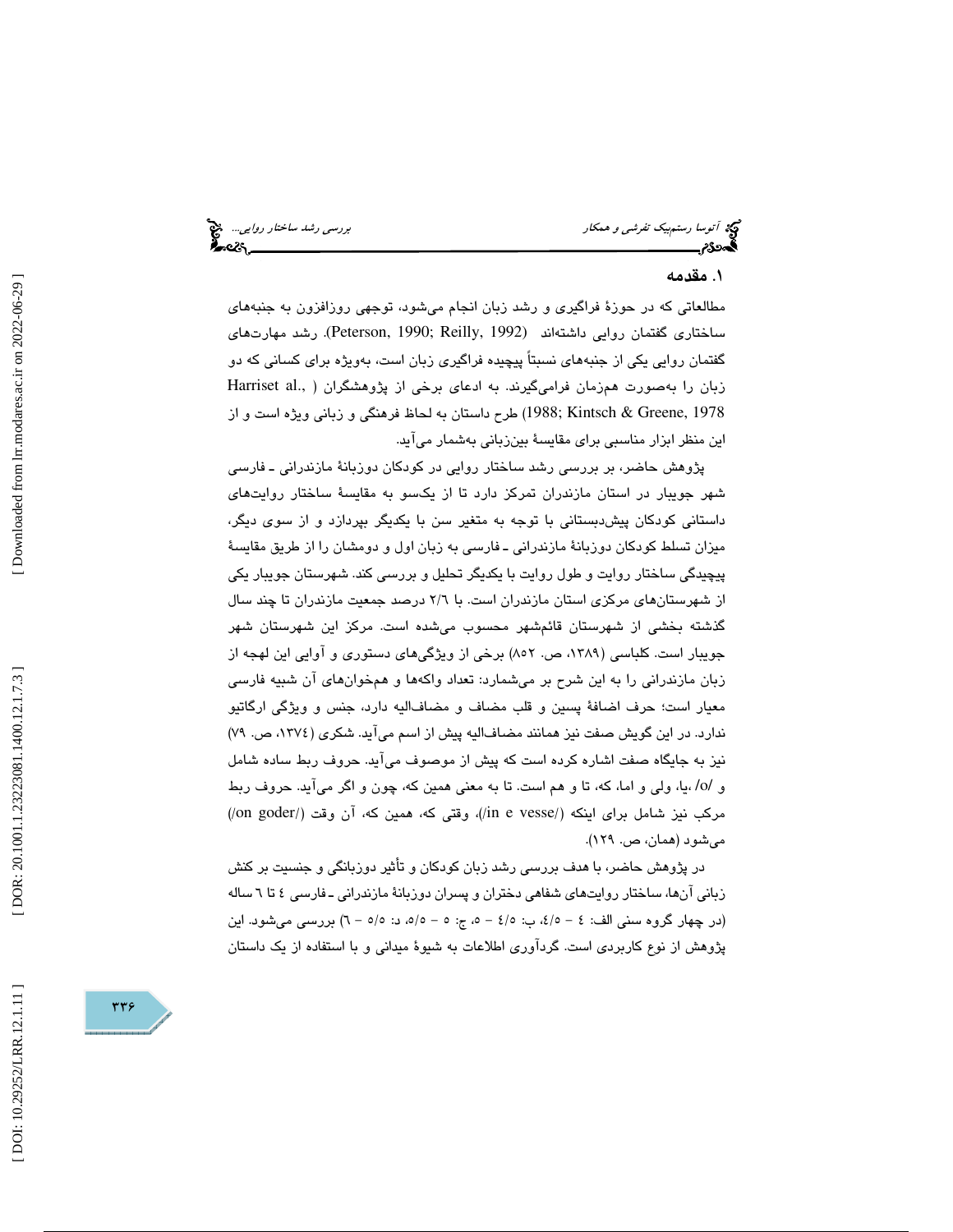مصور انجام شده است. تحليل دادهها به شيوة توصيفي ـ تبييني و كمي است. گردآوري دادهها در شهر جويبار در استان مازندران به شيوهاي ميداني و با حضور در چند مهد كودك انجام شده است. انتخاب مهد كودك به روش نمونهگيري در دسترس و انتخاب كودكان با در نظر گرفتن ملاكهايي چون سن و دوزبانه بودن كودك و والدين به روش نمونهگيري هدفمند انجام شده است. نمونة پژوهش در مجموع 16 كودك در دو گروه شامل 8 دختر و 8 پسر 4 6تا ةسال دوزبانه (در چهار گروه سني الف: 5/4ـ 4 ، ب: 5ـ 5/4 ، ج: 5/5ـ 5 ، د: )6ـ 5/5 است كه هر كدام دو روايت از داستان را ا يكي به زبان فارسي و يكي به زبان مازندراني بازگو كردهند. ابزار گرداوری دادهها داستان مصوری با عنوان «قورباغه کجایی؟» است. ازمونگر همزمان با نشان دادن كتاب، داستان را يكبار به زبان فارسي تعريف ميكند و كودك نيز داستان را به فارسي بازگو ميكند و يكبار نيز آزمونگر ديگري داستان را به زبان مازندراني روايت ميكند و كودك نيز به زبان مازندراني داستان را بازگو ميكند. مسئلهاي كه در انجام پژوهش بايد مدنظر قرار ميگرفت تأثير بيان روايت اول كودك بر روايت دوم وي بود. به منظور كاهش اين تأثير بر نتايج پژوهش نيمي از كودكان ابتدا روايت فارسي را شنيده و تعريف كردهاند و نيم ديگر ابتدا روايت مازندراني را شنيده و تعريف كردهاند و در مجموع، 32 نمونه روايت گردآوري شده است. به اين ترتيب متغيرهاي ثابت سن و زبان و متغيرهاي وابسته پيچيدگي ساختار و طول روايت هستند. از نرم|فزار اس.پي.اس.اس. نسخهٔ ۲۰ و آزمون آماری T دو نمونهٔ مستقل و كروسكال واليس براي بررسي معناداري تفاوتهاي روايتها در دو زبان و گروههاي سني مختلف استفاده شده است. پرسشهای پژوهش به این شرح هستند: ۱. ساختار روایتهای شفاهی كودكان دوزبانه در دو سطح ساختار خرد و كلان با توجه به متغير سن چه تفاوتهايي را نشان مي دهند؟، ٢. چه تفاوتهايي در روايتهاي كودكان دوزبانه در زبان اول و دوم آنها ديده ميشود؟ و ٣. سن و زبان چه تأثيري بر طول روايتهاي كودكان دارد؟ به اين ترتيب، در پژوهش حاضر، فرضیههایی که اورده میشود، به محک ازمون گذاشته میشوند: ۱. با افزایش سن كودك ساختارهاي روايي كودكان پيچيدهتر ميشوند 2 ، . كودكان دوزبانه در زبان مازندراني روايتهاي پيچيدهتري توليد ميكنند و ٣. تأثير سن و زبان بر طول روايتهاي داستاني كودكان معنادار است.

پژوهش حاضر به دو حوزة مهم در مطالعات روانشناسي زبان، يعني رشد زبان و

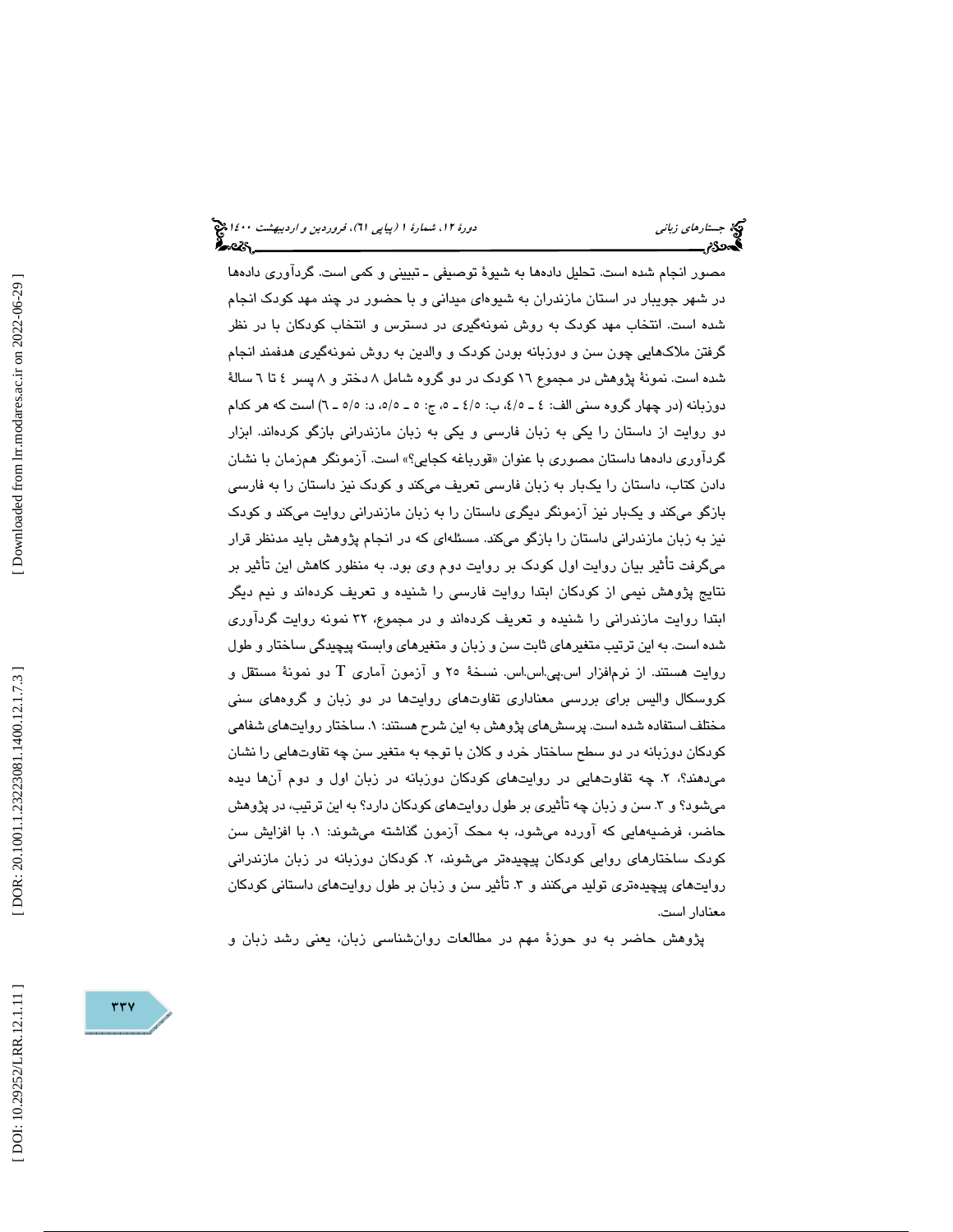دوزبانگی مربوط است. اوچلی $^{\backprime}$  و پائز $^{\backprime}$  (2007) به این نکته اشاره کردهاند که دانش واژگانی و تواناييهاي روايي، ازجمله مهمترين مهارتهاي تسلط شفاهي بر يك زبان و از پيشنيازهاي سواد تكزبانه (2001 ,Tabors & Dickinson (و دوزبانه ( & August 2002 ,Pearson & Oller; 2006 ,Shanahan (هستند. همچنين، اين تواناييها بهمنزلة نقاط ضعف و آسيبپذيري در دانشآموزان دوزبانه شناخته ميشوند. دانشآموزان دوزبانه در فرايند زبانآموزي از مجموعة گستردهتري از تواناييهاي زباني در مقايسه با زبانآموزان تكزبانه بهره ميگيرند. تواناييهاي زباني كه در يك دانشآموز تكزبانه بهصورت همزمان و متقارن با يكديگر شكل مي گيرند، ممكن است در يك كودك دوزبانه به ميزان متفاوت و به شيوهاي نامتقارن در هركدام از زبانها توسعه يابد (2002 ,Pearson(. درنتيجه، رشد زباني دانشآموزان دوزبانه، پژوهشگران را با چالشي روبهرو كرده است كه آنها را ملزم ميكند تا صرفاً بررسي يك مهارت را به منظور پيبردن به وابستگي تواناييهاي مختلف بين زبانهاي مختلف، كافي ندانند و از اين رو، به بررسي و تحليل توانش روايي كودكان ــ كه همزمان امكان بررسي چند مهارت را فراهم ميآورد ــ در چند دهة اخير در سطح جهاني بسيار توجه شده است.

# . چارچوب تحليل 2

آغاز تحليل روايت به دورة ارسطو باز ميگردد كه در اثر خود با عنوان بوطيقا (فن شعر)، ساختار طرح داستان را به تصوير ميكشد. در سالهاي اخير به بررسي ساختار روايي در مطالعات زبانشناختي توجه بسياري شده است؛ از جمله تحليلهاي متأثر از چارچوب تحليلي لباو ً و والتزكي ٔ (Labov & Waletzky, 1967) كه روايت را از منظرى ساختگرايانه تحليل مىكنند. همانطور كه نيكولوپولو° (Nicolopoulou, 2011) نيز بيان داشته است، امروزه تلاشهاي روزافزوني براي تلفيق نظرية روايت با پيشرفت در علوم شناختي انجام . روايتشناساني كه بر اهميت (Herman, 2003; Keen, 2007; Palmer, 2004 ) است شده ايجاد پل بين روايتشناسي و علوم شناختي واقف هستند نيز در همين راستا تلاشهايي كردهاند. پيترسن<sup>٦</sup> و همكاران (Petersen, Gillam & Gillam, 2008) ضمن برشمردن<br>ا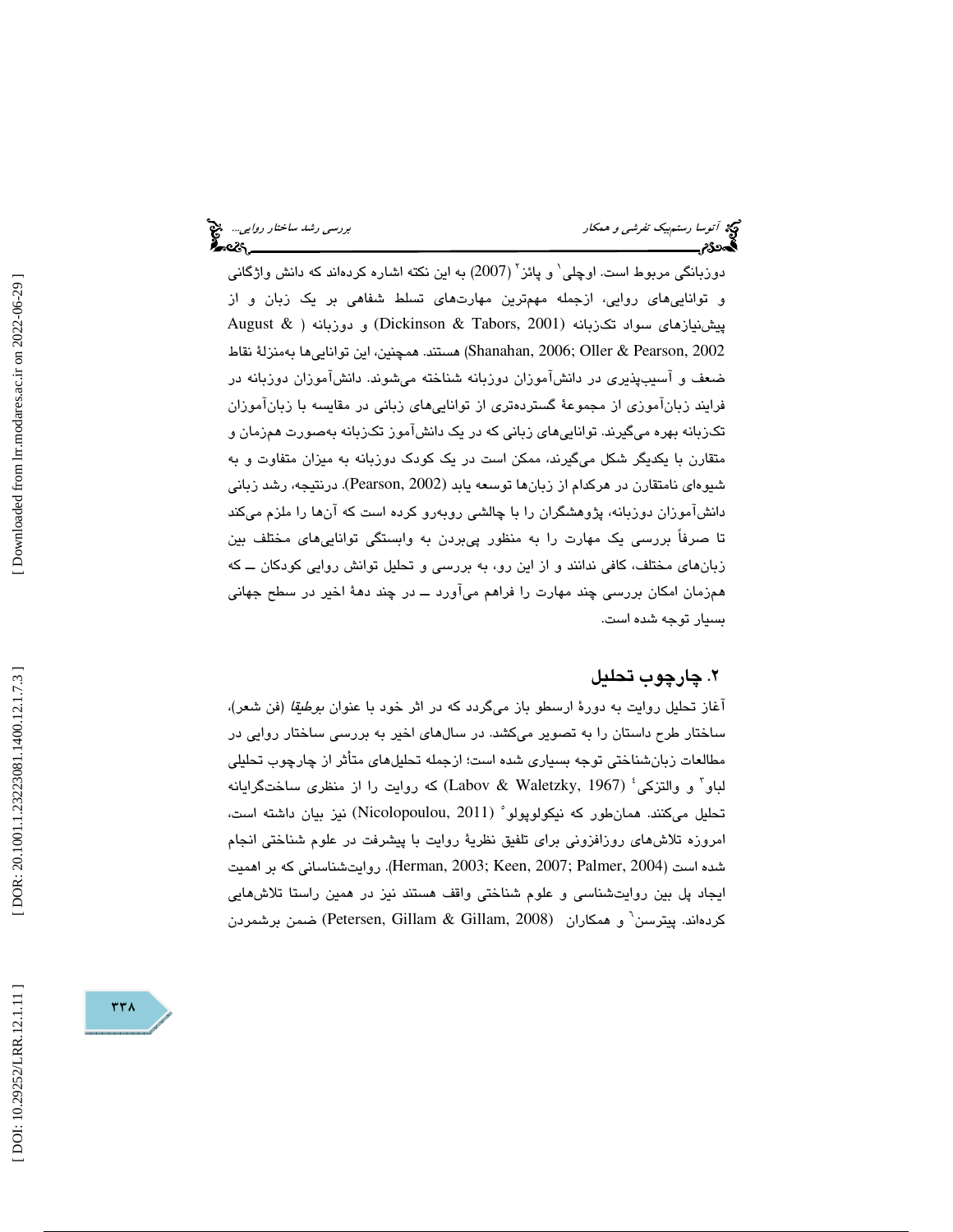اهميت مطالعه و بررسي ساختار روايت به اين نكته اشاره كردهاند كه مشكل در درك و توليد روايت ميتواند تأثير منفي بر رشد آموزشي، اجتماعي، زبانشناختي و فرهنگي كودك تحليل روايت از منظر ساختاري و رشد شناخت در كودكان روشهاي متنوعي را در بگذارد. بر ميگيرد. يكي از اين روشها با عنوان دستور داستان 7 شناخته ميشود و حجم زيادي از پژوهشهاي مربوط به روايت با استفاده از اين روش انجام شدهاند. تأثير زبانشناسي ساختارگراي چامسكي در كنار آراي ليكاف (1972 )، پرينس(1973 )، ون دايك (1972) سبب شد پژوهشهاي بسياري به بررسي طرحوارههاي داستاني 8 يا چارچوب دستور داستان بپردازند كه به ذهن امكان شناسايي، درك و به ياد آوردن روايت را ميدهد ( Black هدف . &)Wilensky, 1979; Yule & Brown, 1986; Kintsch & Van Dijk, 1978 اين روش در تحليل روايت، مشخص كردن مؤلفههاي ساختاري اوليه در ساخت روايت اس ت (يعني واحدهاي انتزاعي و «دستور» سازمانبن*دي* انها).

يكي از ابزارهايي كه براي بررسي ساختار و پيچيدگي روايت در دو سطح كلان و خرد در پژوهشهای غیرایرانی بسیاری کاربرد داشته است، شاخص تی اِن اِل ـ پی آر ٔ (-TNL Pr (سنجش پيشرفت زبان روايي (2011) است كه در پژوهش حاضر نيز مبناي تحليل قرار گرفته و روايي آن به تأييد متخصصان اين حوزه رسيده و كارآمدي آن طي يك مطالعة آزمايشي بررسي شده است. روش تحليل پژوهش حاضر از الگوي پيترسن و همكاران 2008) الگوگيري كرده است. بر اين اساس، تحليل ساختار روايت در دو سطح كلان و خرد ) انجام ميشود. ساختار كلان روايت ساختار اپيزوديك و اجزاي دستور داستان را دربر (Heilmann, Miller, Nockerts & Dunaway, 2010; Stein & Glenn, ميگيرد (.1975 ساختار خرد روايت ابزارهاي زبانشناختي را ــ كه انسجام ارجاعي و ربطي را در سطح جمله و بيناجمله اي ايجاد ميكنند ـــ شامل مي شود (Halliday & Hasan, 1976). ساختار كلان در اين آزمون شامل شخصيت ْ زمينه'`، پاسخ درونى'`، طرح''، كنش'' و پيامد<sup>ه</sup>ا است. همچنين، ساختار خرد شامل حروف ربط همپايه<sup>ا\</sup> و ناهمپايه ّ<sup>\'</sup>، فرايند*های* ذهني ــ بياني^`، قيد`` و عبارت اسمي گسترده <sup>۲۰</sup> است. تحليل آمار*ي* دادهها به منظور بررسي معناداري با استفاده از نرمافزار اس.پي.اس.اس. نسخة 25 انجام شده است. بر مبناي اين شاخص ــ كه مبناى تحليل در پژوهش حاضر نيز است ــ شخصيت به هر ارجاعى به فاعل

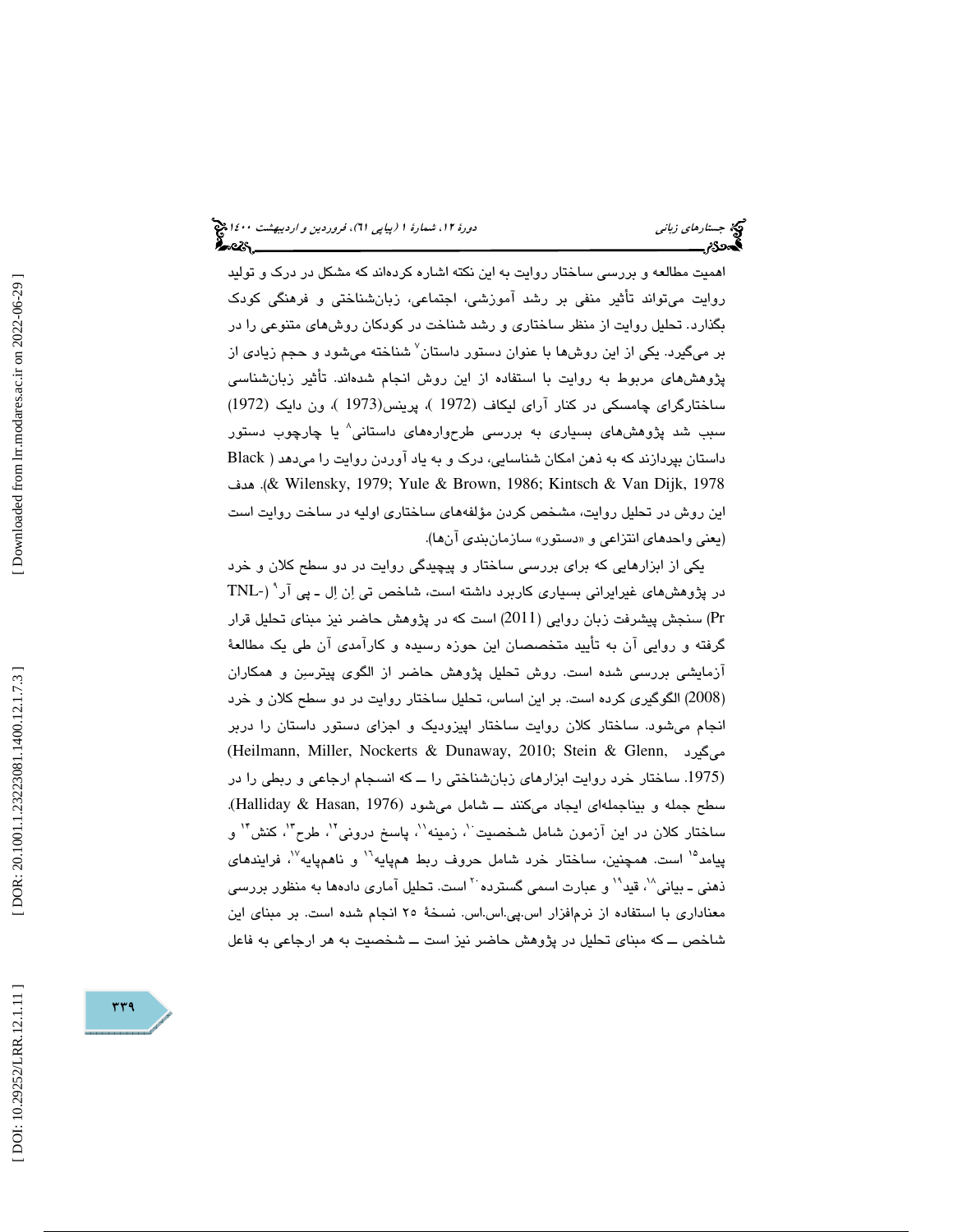بند گفته ميشود و بر مبناي تعداد و نوع ارجاع نمرههايي بين 0 تا 2 در اين مقوله به هر روايت اختصاص داده ميشود. زمينه به بافت محيطي (زمان و مكان) رخداد وقايع اشاره ميكند. در پژوهش حاضر حداقل نمره ۰ و حداكثر نمره براي اشاره به زمينه ۳ است. پاسخ دروني هرگونه اشاره به وضعيت ذهني شخصيت ازجمله عواطف، خواستهها، احساسات يا افكار را شامل مي شود و بين ٠ تا ١ نمرهدهي مي شود. طرح به كاربرد هر نوع فعل شناختي گفته ميشود كه قصد شخصيت را در ارتباط با حل يک مسئله نشان ميدهد و حداقل ٠ و حداكثر 2 نمره به اين مؤلفه تعلق ميگيرد. كنشها ازسوي شخصيتها انجام ميشوند و بين 0 تا 3 نمرهدهي ميشوند. پيامد به حل مسئله مربوط است و بين 0 تا 2 نمره دارد. در سطح ساختار خرد كه بر ويژگيهاي زباني تمركز دارد مؤلفهها و نمرهها به اين شرحاند: حروف ربط همپايه (مانند و، اما، ولي) و ناهمپايه (مانند تا، كه، اگر) بين ٠ تا ٣ نمره؛ فرايندهاي بياني و ذهني افعال ديدن، تعجب كردن، خواستن و گفتن و ... بين 0 تا 3 نمره؛ قيد بين 0 تا 3 نمره و عبارت اسمي گسترده كه به كاربرد اسم با وابستة پيشين يا صفت اشاره ميكند نيز بين 0 3تا نمره.

# . پيشينة تحقيق 3

نگاهی به پیشینهٔ پژوهشهای ایرانی در حیطهٔ دوزبانگی نشان میدهد كه بیشتر پژوهشها به تأثير دوزبانگي در پيشرفت تحصيلي توجه داشتهاند، مانند: خانحسني (1390)، فرازمند (۱۳۹۰)، عصاره و بافتی (۱۳۹۱)، کیوانلو و مقداری (۱۳۹۱) و شیرعلیپور و همکاران (۱۳۹۲) و تعداد اندكي از پژوهشها از روايت داستان و گفتار پيوسته بهمنزلة ابزار گردآوري داده استفاده كردهاند كه درادامه، به برخي از مرتبطترين آنها اشاره ميشود. افتخاري و همكاران (١٣٨٤) تاثير زبان سمنانی را بر ميانگين طول پارهگفتار كودكان ٦ ساله بررسی كردهاند و نتيجه گرفتهاند كه ميانگين MLU در كودكان تكـزبانه و دوزبانه به لحاظ آماري تفاوت معناداري ندارد و يادگيري زبان سمناني بر ميانگين طول گفتۀ فارسي كودكان اثر منفي نداشته است. خاصي (۱۳۸۸) میزان تداخل واژگانی در ٦٠ دانش!موز دختر و پسر دوزبانهٔ سال اول ابتدایی شهرستان ايلام را بررسي و نتيجهگيري كرده است كه تداخل واژگاني با افت تحصيلي ارتباط مستقيم دارد. جعفري (1389) به ساخت و تعيين روايي و پايايي آزمون بازگويي

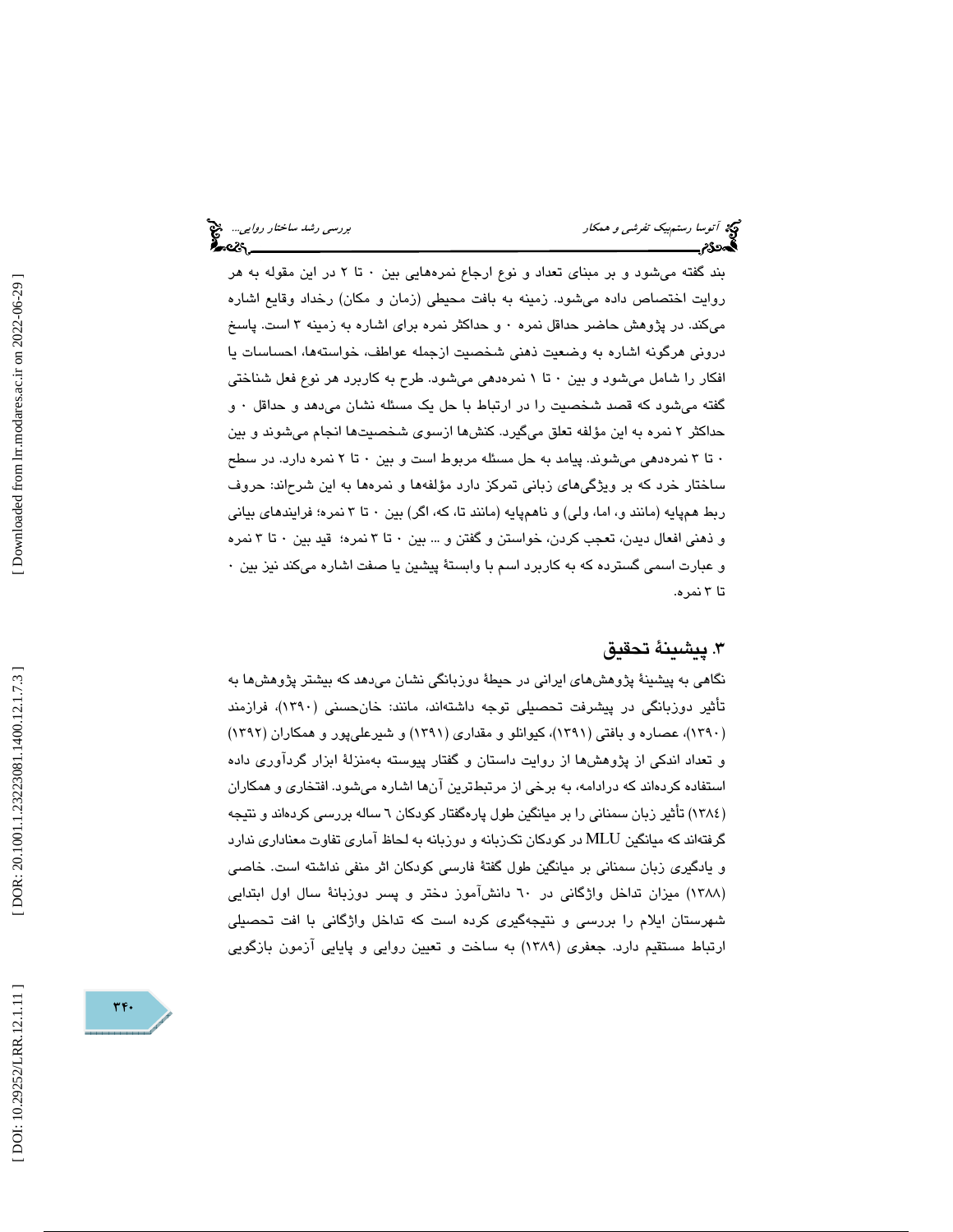داستان در كودكان 6 تا 7 ساله فارسي زبان پرداخته و نتيجهگيري كرده است كه آزمون بازگويي داستان روشي سريع براي بررسي ساختارهاي زبان كودك است. الياسي و همكاران (2013) روايتهاي چهار كودك دوزبانة كردي ـ فارسي از داستان مصور قورباغه كجايي را بر مبناي چارچوب نقشگراي ارائهشده در برمن و اسلابين (1994) بررسي كردهاند. نتايج نشان ميدهد كه بين روايتهاي كردي و فارسي اين دوزبانهها شباهتها و تفاوتهايي ديده ميشود. اين تفاوتها بهويژه در كاربرد معلوم و مجهول و جملات نشاندار و ... بيشتر است. رستمبيك و همكاران (1396) پيچيدگي و طول روايت را در دانشآموزان عادي و داراي اختلال يادگيري بررسي كرده و نشان دادهاند كه ارزيابي پيچيدگي روايت نيز ميتواند ابزار مناسبي براي بررسي توانايي زباني كودكان داراي اختلال يادگيري در مقايسه با كودكان عادي باشد. به عبارتي، ساخت روايي نيز ميتواند نشاندهندة رشد زبان در گروههاي مختلف كودكان و دانشآموزان باشد. كمري (1395) به بررسي انسجام در گفتمان روايتي كودكان طبيعي تكزبانه فارسيزبان ٣ تا ٩ ساله پرداخته و نتيجهگيري كرده است كه از هفتسالگي به بعد داستانهاي روايتشدة شركتكنندگان پيچيدهتر شدهاند و تنوع حروف ربط بهطور معناداري افزايش يافته است. علاوه بر موارد ذكرشده، دوزبانگي از جنبههاي گوناگون موضوع پژوهشهاي مختلفي نظير غلامعليزاده و همكاران (1397) با موضوع دوزبانگي و تداخل نحوي؛ فياضي و همكاران (1396) با موضوع تأثير دوزبانگي بر هوش رياضي ـ منطقي و روحي و همكاران (1395) با موضوع غناي واژگاني و بسياري ديگر از مطالعات حوزة علوم انساني بوده است. با وجود اين، پژوهشي كه به بررسي و تحليل روايتهاي داستاني كودكان دوزبانه پرداخته شده باشد در اين بين به چشم نميخورد.

تحليل ساختار روايي موضوع پژوهشهاي غيرايراني بسياري بوده است كه برخي از مرتبطترين آنها به اين شرحاند: برمن و اسلابين (1994) در «مرتبط كردن رخدادها در روايت: پژوهشي بينازباني در رشد زبان» به همراه چند تن از همكارانشان به بررسي رشد ساختار روايي از سن سهسالگي تا بزرگسالي در زبانهاي مختلف پرداختهاند. ابزار پژوهش داستان قورباغه كجايي» بوده است. آنها نتيجهگيري كردهاند كه كمتر از بيست درصد مصور « كودكان سه ساله به همة اجزاي داستان اشاره كردهاند، در حالي كه تقريباً همة بزرگسالان تمام اجزاي اصلي داستان را ذكر كردهاند. گوتيرز - كللن (2002 ) ساختار روايت را در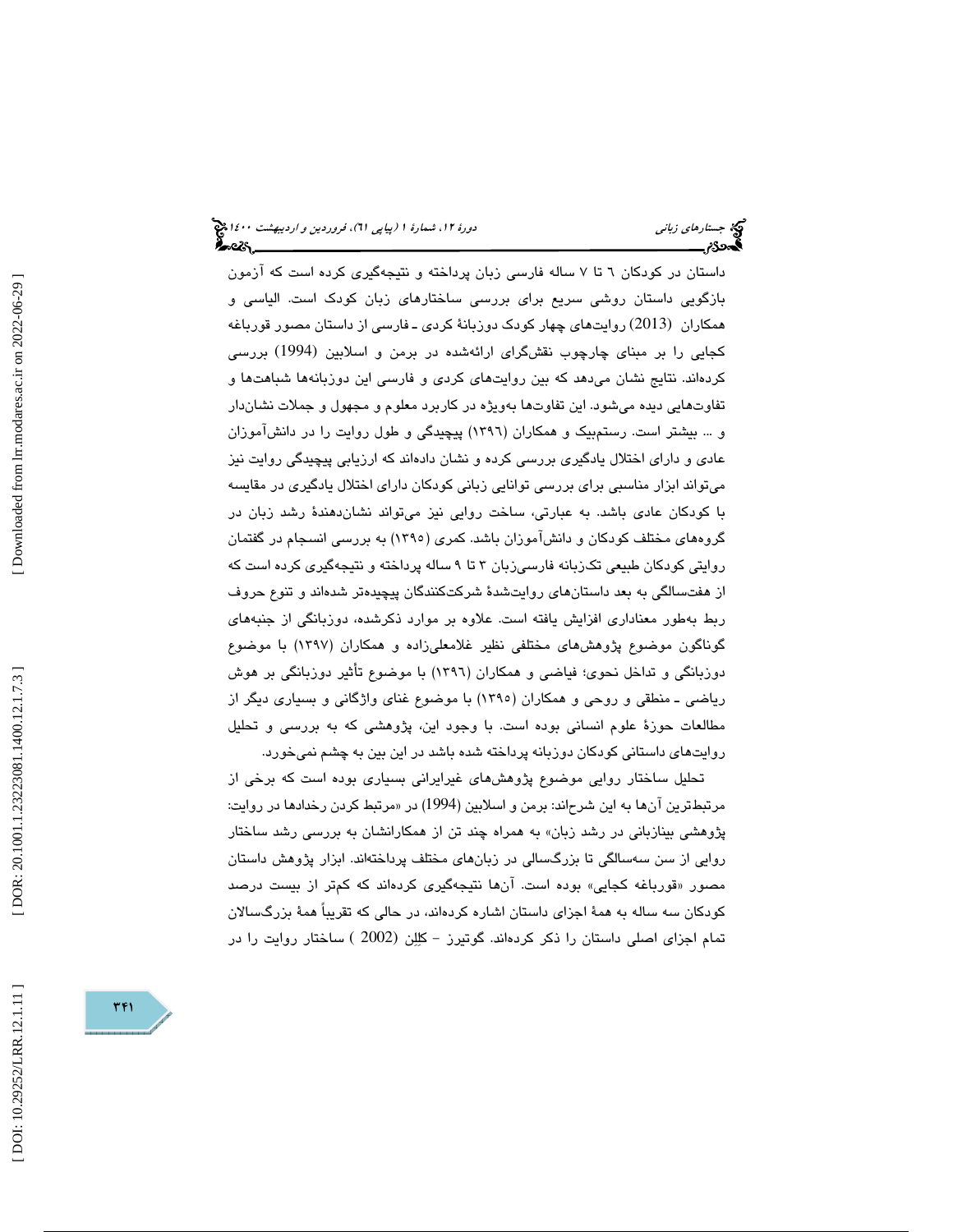دوزبانههاي انگليسي ـ اسپانيايي بررسي كرده است و نتيجه گرفت كه مهارت بعضي از كودكان در دوزبان يكسان نيست و در يكي از دو زبان عملكرد بهتري دارند. مينامي (2005 ) به بررسي ساختار روايت در 40 كودك دوزبانة انگليسي ـ ژاپني پرداخته و نتيجه گرفته است كه هنگام روايت داستان به زبان ژاپني در مقايسه با زبان انگليسي، كودكان گرايش بيشتري به استفاده از زمان حال و نقل قول داشتهاند. اوچلي و پائز (2007) واژه ها و ساختار روايت را در كودكان دوزبانة اسپانيايي ـ انگليسي سن مهد كودك و روايتها را از دو جنبة توليد و كيفيت بررسي كردهاند. نتايج اين پژوهش نشان داده است كه از مهد كودك تا پاية اول ابتدايي پيشرفت معناداري در تمام سطوح بررسي زبان انگليسي اتفاق افتاده است. چرنوبيلسكي (2009) ساختار روايي را در كودكان 6و 5 سالة تكزبانة انگليسي و روسي و دوزبانة انگليسي ـ روسي مقايسه و نتيجهگيري كرده است كه به لحاظ آماري تفاوت معناداري بين دوزبانهها و تكزبانهها در زبان مشتركشان مشاهده نميشود و عملكرد گروه كودكان دوزبانه همانند تكزبانه و گاهي بهتر از آنهاست. گاگارينا و همكاران (2015) در كتابي به شيوههاي ارزيابي توانايي روايي كودكان چندزبانه پرداختهاند و ضمن بحث دربارة ابزار ارزيابي چندزبانة روايت به اهميت بررسي روايت بهمنزلة ابزاري كه اطلاعات جامعي از جنبههاي مختلف توانايي زباني در بافت در اختيار قرار ميدهد، تأكيد كردهاند و ميزان مهارت (2016) <sup>21</sup> در روايت را يكي از عوامل مؤثر در موفقيت تحصيلي دانشآموزان ميدانند. بناكر به بررسي ساختار كلان روايت در 52 كودك دوزبانة سوئدي ـ انگليسي 5 تا 7 ساله پرداخته است. وي براي گردآوري داده از داستان مصور استفاده و توليد و درك را در هر دو زبان انگليسي و سوئدي بهصورت موازي ارزيابي و با مقايسة نمرهها در دو زبان نتيجهگيري كرده است كه عامل سن در كودكان پنجساله در مقابل شش و هفت ساله هم در درك و هم در توليد اثرگذار است.

پژوهش حاضر با هدف بررسي تأثير متغير سن و زبان در پيچيدگي ساختار و طول روايتهاي فارسي و مازندراني كودكان دوزبانه انجام شد. با وجود آنكه اين شيوة تحليل مبناي بسياري از پژوهشهاي خارجي بوده است، پژوهش حاضر نخستين پژوهش در زبان فارسی است که با استفاده از شاخص تی اِن اِل- پی آر (TNL-Pr) در دو سطح کلان و خرد به تحليل ساختار و پيچيدگي روايت پرداخته است.

DOI: 10.29252/LRR.12.1.11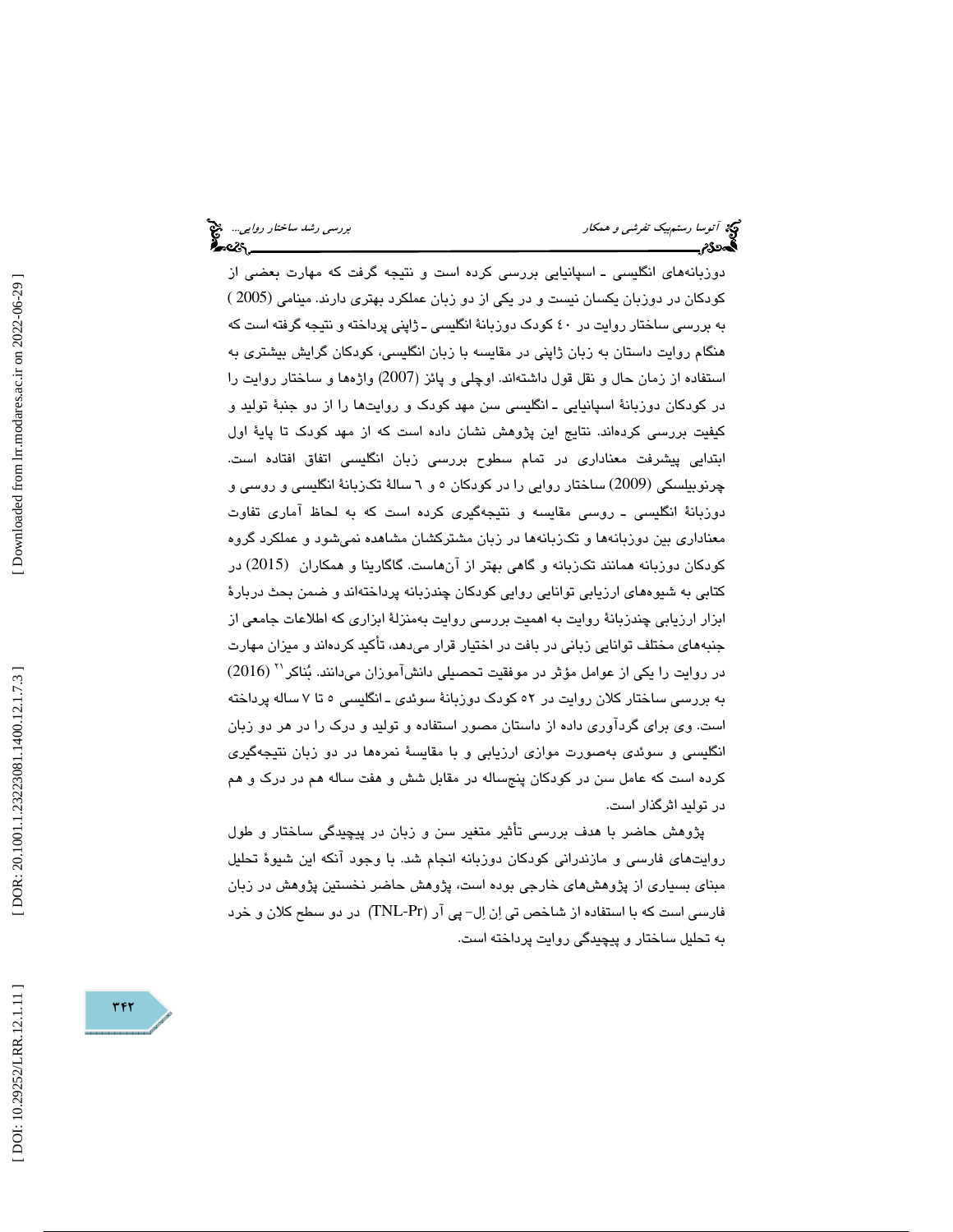# . يافته ها 4

هدف پژوهش حاضر، بررسي ساختار و پيچيدگي روايت در زبانهاي فارسي و مازندراني كودكان دوزبانه (فارسي ـ مازندراني) است. با وجود اين، نكتهاي كه از بررسي روايتها در دوزبان به چشم ميخورد، تأثير زبان فارسي بر انتخاب هاي واژگاني كودكان در روايت داستان به زبان مازندراني بود. بهگونهاي كه تعداد واژههاي وامگيريشده از زبان فارسي در روايتهاي مازندراني قابل ملاحظه بود، ولي از آنجا كه بررسي اين موضوع از اهداف پژوهش حاضر نيست، از پرداختن به آن خودداري ميشود. دادههاي گردآوريشده شامل 32 روايت پيادهسازيشده به زبان هاي فارسي و مازندراني است كه در جدولهايي تنظيم شده و ساختار روايت در دوزبان بر مبناي شاخصهاي معرفيشده با يكديگر مقايسه شدهاند.

جدول 1: نمونة داده **Table 1**: Data sample

| روایت فارسی                          | روايت مازندرانى                 |
|--------------------------------------|---------------------------------|
| یکی بود                              | اً تا پسر بیه او وگ داشته با سگ |
| یک پسره بود. سگ داشت، قورباغهام داشت | وشون بَخِتِنه                   |
| يه پسره خوابيده بود                  | وگ بورده بیرون                  |
| قورباغه مىگرفت                       | بيدار وَكِنّه بو                |
|                                      |                                 |

1ـ 4 . بررسي روايتهاي فارسي در دوزبانههاي مازندراني ـ فارسي

به منظور مقايسة ساختار و پيچيدگي روايتهاي كودكان دوزبانه در هر يك از دو زبان، ابتدا روايتها با توجه به شاخص مدنظر در اين مقاله تحليل شدند. حضور هفت مؤلفة زباني در سطح ساختار كلان و پنج مؤلفهٔ زبانی در سطح ساختار خرد در داستانهای بازگوشده از سوي كودكان به دو زبان فارسي و مازندراني بررسي شد. نمرههايي كه دانشآموزان دوزبانه در روايت داستان به زبان فارسي BP و مازندراني BM در جدول شمارة 2 ارائه شده است. اعداد ،3 ،2 1 4و نشاندهندة چهار گروه سني مورد بررسي است. همانطور كه مشاهده ميشود، ميانگين نمرة كل با بالا رفتن سن كودكان افزايش مييابد، بهگونهاي كه در دوزبانههاي گروه الف ١١/٢٥، در گروه ب ١٣، گروه ج ١٦/٢٥ و در گروه د ١٧/٥ است.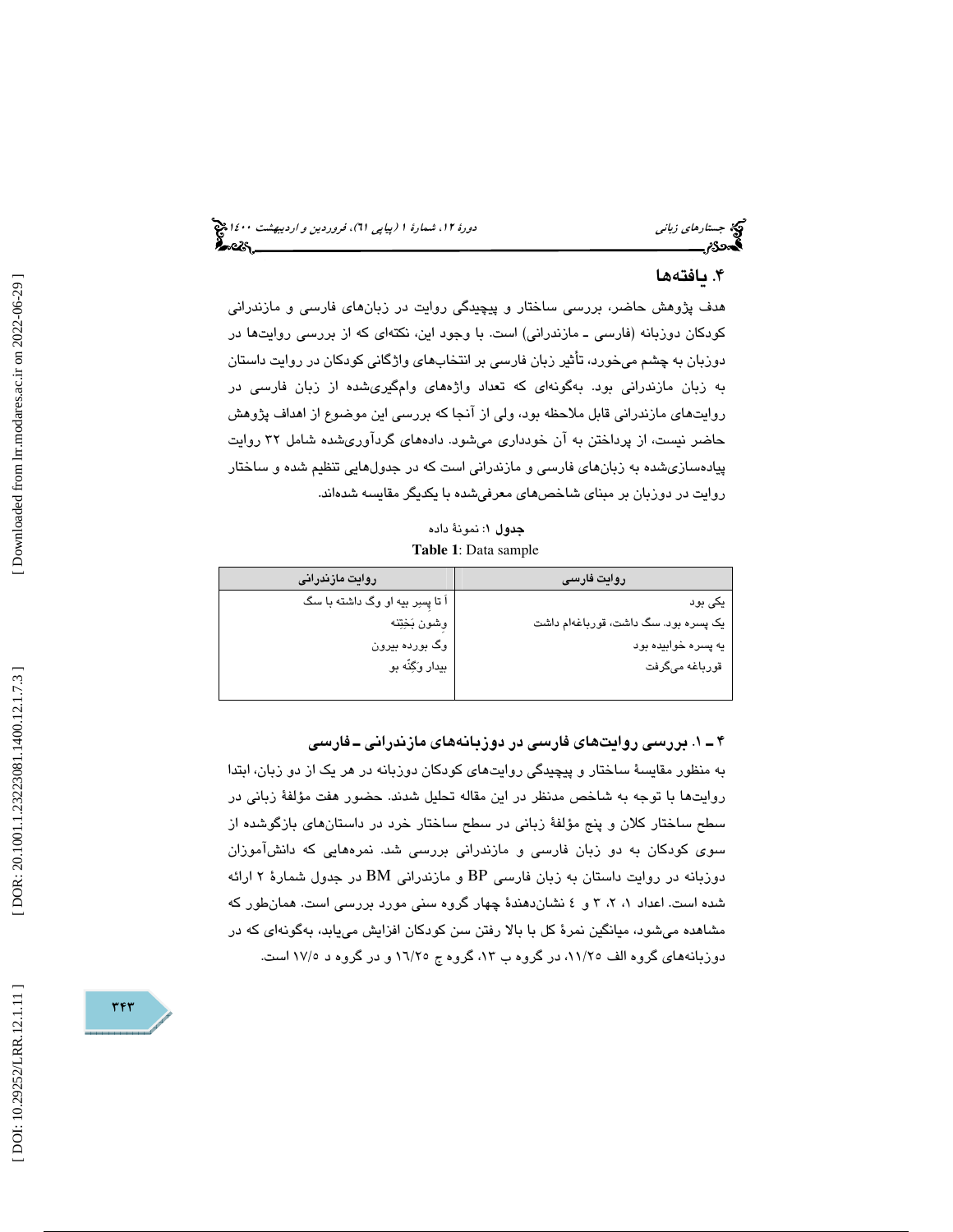توسا رستم*بيك تفرشي و همكار بررسي رشد ساختار روايي...*. في المجال بررسي رش*د ساختار روايي...*<br>**آتوسكار بررسي بررسي بررسي بررسي بررسي بررسي بررسي بررسي بررسي بررسي بررسي بررسي بررسي بررسي بررسي بررسي بررسي.**<br>**آتوسكار بررسي** 

|       | حرف ربط همڀايه<br>واكتش دروني<br>رويداد آغازين<br>فرايند ذهنى<br>عبارت اسمی<br>حرف ربط<br>شخصيت<br>ناهم پایه<br>گسترىە<br>كودكان<br>مجموع<br>زمينه<br>اني<br>ول<br>بنی<br>اڳ<br>کنڈ<br>ک<br>$\frac{4}{5}$<br>q.<br>$\mathbf{I}$<br>$\ddot{\phantom{0}}$<br>۲<br>BP1<br>$\lambda$<br>$\lambda$<br>$\ddot{\phantom{0}}$<br>$\ddot{\phantom{0}}$<br>$\sqrt{2}$<br>$\lambda$<br>$\lambda$<br>٧<br>$\ddot{\phantom{0}}$<br>$\ddot{\phantom{0}}$<br>BP1<br>٣<br>۲<br>۲<br>۲<br>٣<br>ه ۱<br>$\lambda$<br>$\ddot{\phantom{0}}$<br>$\ddot{\phantom{0}}$<br>$\lambda$<br>$\ddot{\phantom{0}}$<br>$\ddot{\phantom{0}}$<br>١<br>BP1<br>۲<br>۲<br>۲<br>٣<br>$\lambda$<br>۱۲<br>١<br>١<br>$\ddot{\phantom{0}}$<br>$\ddot{\phantom{0}}$<br>$\bullet$<br>BP1<br>۲<br>۲<br>۲<br>$\ddot{\phantom{0}}$<br>$\ddot{\phantom{0}}$<br>$\lambda$<br>$\lambda$<br>$\ddot{\phantom{0}}$<br>$\ddot{\phantom{0}}$<br>$\lambda$<br>١<br>۱۱<br>١<br>۶<br>۴<br>٧<br>۴<br>۴۵<br>۵<br>٧<br>۲<br>١.<br>٠<br>۰<br>۰<br>$\bullet$<br>ميانگين<br>11.70<br>۲<br>BP <sub>2</sub><br>۲<br>۲<br>$\lambda$<br>$\sqrt{2}$<br>۱١<br>$\lambda$<br>١<br>١<br>$\bullet$<br>$\bullet$<br>$\ddot{\phantom{0}}$<br>$\bullet$<br>BP <sub>2</sub><br>۲<br>$\sf V$<br>$\lambda$<br>$\sqrt{}$<br>$\lambda$<br>$\ddot{\phantom{0}}$<br>$\lambda$<br>$\ddot{\phantom{0}}$<br>١<br>$\ddot{\phantom{0}}$<br>$\ddot{\phantom{0}}$<br>$\ddot{\phantom{0}}$<br>BP <sub>2</sub><br>۲<br>۲<br>٣<br>٣<br>١٤<br>$\lambda$<br>$\lambda$<br>$\ddot{\phantom{0}}$<br>$\lambda$<br>$\sqrt{}$<br>$\ddot{\phantom{0}}$<br>$\ddot{\phantom{0}}$<br>$\ddot{\phantom{0}}$<br>BP <sub>2</sub><br>٣<br>٢.<br>۲<br>٣<br>٣<br>۲<br>۲<br>۲<br>۲<br>$\lambda$<br>$\ddot{\phantom{1}}$<br>$\bullet$<br>۶<br>۴<br>٧<br>٧<br>٧<br>۶<br>۵۲<br>٨<br>۵<br>١<br>$\lambda$<br>۰<br>٠<br>ميانگين<br>۱۳<br>۲<br>BP3<br>۲<br>۲<br>$\mathbf{\breve{v}}$<br>٣<br>۲<br>١٨<br>$\lambda$<br>$\ddot{\phantom{0}}$<br>$\bullet$<br>$\lambda$<br>١<br>١<br>BP3<br>۲<br>$\ddot{\phantom{0}}$<br>۲<br>$\ddot{\phantom{0}}$<br>٣<br>۲<br>$\lambda$<br>$\lambda$<br>$\ddot{\phantom{0}}$<br>٣<br>$\lambda$<br>$\ddot{\phantom{0}}$<br>ه ۱<br>BP3<br>۲<br>۲<br>۲<br>٣<br>۲<br>٣<br>۲<br>$\mathsf{v}$<br>١<br>$\bullet$<br>$\bullet$<br>$\bullet$<br>$\bullet$<br>٣<br>۲<br>۲<br>٣<br>BP3<br>$\lambda$<br>$\lambda$<br>١٥<br>١<br>$\ddot{\phantom{1}}$<br>١<br>١<br>$\bullet$<br>٧<br>١٢<br>۴<br>۲<br>٧<br>۶۵<br>۸<br>۵<br>١<br>۸<br>۱۱<br>۰<br>۰<br>ميانگين<br>17.70<br>BP4<br>۲<br>۲<br>۲<br>٣<br>٣<br>١٥<br>$\ddot{\phantom{0}}$<br>$\ddot{\phantom{0}}$<br>$\lambda$<br>١<br>$\ddot{\phantom{1}}$<br>$\ddot{\phantom{0}}$<br>١<br>BP4<br>٣<br>۲<br>$\sqrt{2}$<br>$\mathbf{\breve{r}}$<br>$\sqrt{2}$<br>١<br>٣<br>$\lambda$<br>۲<br>$\sqrt{2}$<br>١٨<br>$\ddot{\phantom{0}}$<br>$\bullet$ |   |           |           |                      |         |    |   |                      |    |           |   |                   |
|-------|-------------------------------------------------------------------------------------------------------------------------------------------------------------------------------------------------------------------------------------------------------------------------------------------------------------------------------------------------------------------------------------------------------------------------------------------------------------------------------------------------------------------------------------------------------------------------------------------------------------------------------------------------------------------------------------------------------------------------------------------------------------------------------------------------------------------------------------------------------------------------------------------------------------------------------------------------------------------------------------------------------------------------------------------------------------------------------------------------------------------------------------------------------------------------------------------------------------------------------------------------------------------------------------------------------------------------------------------------------------------------------------------------------------------------------------------------------------------------------------------------------------------------------------------------------------------------------------------------------------------------------------------------------------------------------------------------------------------------------------------------------------------------------------------------------------------------------------------------------------------------------------------------------------------------------------------------------------------------------------------------------------------------------------------------------------------------------------------------------------------------------------------------------------------------------------------------------------------------------------------------------------------------------------------------------------------------------------------------------------------------------------------------------------------------------------------------------------------------------------------------------------------------------------------------------------------------------------------------------------------------------------------------------------------------------------------------------------------------------------------------------------------------------------|---|-----------|-----------|----------------------|---------|----|---|----------------------|----|-----------|---|-------------------|
|       |                                                                                                                                                                                                                                                                                                                                                                                                                                                                                                                                                                                                                                                                                                                                                                                                                                                                                                                                                                                                                                                                                                                                                                                                                                                                                                                                                                                                                                                                                                                                                                                                                                                                                                                                                                                                                                                                                                                                                                                                                                                                                                                                                                                                                                                                                                                                                                                                                                                                                                                                                                                                                                                                                                                                                                                     |   |           |           |                      |         |    |   |                      |    |           |   |                   |
|       |                                                                                                                                                                                                                                                                                                                                                                                                                                                                                                                                                                                                                                                                                                                                                                                                                                                                                                                                                                                                                                                                                                                                                                                                                                                                                                                                                                                                                                                                                                                                                                                                                                                                                                                                                                                                                                                                                                                                                                                                                                                                                                                                                                                                                                                                                                                                                                                                                                                                                                                                                                                                                                                                                                                                                                                     |   |           |           |                      |         |    |   |                      |    |           |   |                   |
|       |                                                                                                                                                                                                                                                                                                                                                                                                                                                                                                                                                                                                                                                                                                                                                                                                                                                                                                                                                                                                                                                                                                                                                                                                                                                                                                                                                                                                                                                                                                                                                                                                                                                                                                                                                                                                                                                                                                                                                                                                                                                                                                                                                                                                                                                                                                                                                                                                                                                                                                                                                                                                                                                                                                                                                                                     |   |           |           |                      |         |    |   |                      |    |           |   |                   |
|       |                                                                                                                                                                                                                                                                                                                                                                                                                                                                                                                                                                                                                                                                                                                                                                                                                                                                                                                                                                                                                                                                                                                                                                                                                                                                                                                                                                                                                                                                                                                                                                                                                                                                                                                                                                                                                                                                                                                                                                                                                                                                                                                                                                                                                                                                                                                                                                                                                                                                                                                                                                                                                                                                                                                                                                                     |   |           |           |                      |         |    |   |                      |    |           |   |                   |
|       |                                                                                                                                                                                                                                                                                                                                                                                                                                                                                                                                                                                                                                                                                                                                                                                                                                                                                                                                                                                                                                                                                                                                                                                                                                                                                                                                                                                                                                                                                                                                                                                                                                                                                                                                                                                                                                                                                                                                                                                                                                                                                                                                                                                                                                                                                                                                                                                                                                                                                                                                                                                                                                                                                                                                                                                     |   |           |           |                      |         |    |   |                      |    |           |   |                   |
| مجموع |                                                                                                                                                                                                                                                                                                                                                                                                                                                                                                                                                                                                                                                                                                                                                                                                                                                                                                                                                                                                                                                                                                                                                                                                                                                                                                                                                                                                                                                                                                                                                                                                                                                                                                                                                                                                                                                                                                                                                                                                                                                                                                                                                                                                                                                                                                                                                                                                                                                                                                                                                                                                                                                                                                                                                                                     |   |           |           |                      |         |    |   |                      |    |           |   |                   |
|       |                                                                                                                                                                                                                                                                                                                                                                                                                                                                                                                                                                                                                                                                                                                                                                                                                                                                                                                                                                                                                                                                                                                                                                                                                                                                                                                                                                                                                                                                                                                                                                                                                                                                                                                                                                                                                                                                                                                                                                                                                                                                                                                                                                                                                                                                                                                                                                                                                                                                                                                                                                                                                                                                                                                                                                                     |   |           |           |                      |         |    |   |                      |    |           |   |                   |
|       |                                                                                                                                                                                                                                                                                                                                                                                                                                                                                                                                                                                                                                                                                                                                                                                                                                                                                                                                                                                                                                                                                                                                                                                                                                                                                                                                                                                                                                                                                                                                                                                                                                                                                                                                                                                                                                                                                                                                                                                                                                                                                                                                                                                                                                                                                                                                                                                                                                                                                                                                                                                                                                                                                                                                                                                     |   |           |           |                      |         |    |   |                      |    |           |   |                   |
|       |                                                                                                                                                                                                                                                                                                                                                                                                                                                                                                                                                                                                                                                                                                                                                                                                                                                                                                                                                                                                                                                                                                                                                                                                                                                                                                                                                                                                                                                                                                                                                                                                                                                                                                                                                                                                                                                                                                                                                                                                                                                                                                                                                                                                                                                                                                                                                                                                                                                                                                                                                                                                                                                                                                                                                                                     |   |           |           |                      |         |    |   |                      |    |           |   |                   |
|       |                                                                                                                                                                                                                                                                                                                                                                                                                                                                                                                                                                                                                                                                                                                                                                                                                                                                                                                                                                                                                                                                                                                                                                                                                                                                                                                                                                                                                                                                                                                                                                                                                                                                                                                                                                                                                                                                                                                                                                                                                                                                                                                                                                                                                                                                                                                                                                                                                                                                                                                                                                                                                                                                                                                                                                                     |   |           |           |                      |         |    |   |                      |    |           |   |                   |
|       |                                                                                                                                                                                                                                                                                                                                                                                                                                                                                                                                                                                                                                                                                                                                                                                                                                                                                                                                                                                                                                                                                                                                                                                                                                                                                                                                                                                                                                                                                                                                                                                                                                                                                                                                                                                                                                                                                                                                                                                                                                                                                                                                                                                                                                                                                                                                                                                                                                                                                                                                                                                                                                                                                                                                                                                     |   |           |           |                      |         |    |   |                      |    |           |   |                   |
| مجموع |                                                                                                                                                                                                                                                                                                                                                                                                                                                                                                                                                                                                                                                                                                                                                                                                                                                                                                                                                                                                                                                                                                                                                                                                                                                                                                                                                                                                                                                                                                                                                                                                                                                                                                                                                                                                                                                                                                                                                                                                                                                                                                                                                                                                                                                                                                                                                                                                                                                                                                                                                                                                                                                                                                                                                                                     |   |           |           |                      |         |    |   |                      |    |           |   |                   |
|       |                                                                                                                                                                                                                                                                                                                                                                                                                                                                                                                                                                                                                                                                                                                                                                                                                                                                                                                                                                                                                                                                                                                                                                                                                                                                                                                                                                                                                                                                                                                                                                                                                                                                                                                                                                                                                                                                                                                                                                                                                                                                                                                                                                                                                                                                                                                                                                                                                                                                                                                                                                                                                                                                                                                                                                                     |   |           |           |                      |         |    |   |                      |    |           |   |                   |
|       |                                                                                                                                                                                                                                                                                                                                                                                                                                                                                                                                                                                                                                                                                                                                                                                                                                                                                                                                                                                                                                                                                                                                                                                                                                                                                                                                                                                                                                                                                                                                                                                                                                                                                                                                                                                                                                                                                                                                                                                                                                                                                                                                                                                                                                                                                                                                                                                                                                                                                                                                                                                                                                                                                                                                                                                     |   |           |           |                      |         |    |   |                      |    |           |   |                   |
|       |                                                                                                                                                                                                                                                                                                                                                                                                                                                                                                                                                                                                                                                                                                                                                                                                                                                                                                                                                                                                                                                                                                                                                                                                                                                                                                                                                                                                                                                                                                                                                                                                                                                                                                                                                                                                                                                                                                                                                                                                                                                                                                                                                                                                                                                                                                                                                                                                                                                                                                                                                                                                                                                                                                                                                                                     |   |           |           |                      |         |    |   |                      |    |           |   |                   |
|       |                                                                                                                                                                                                                                                                                                                                                                                                                                                                                                                                                                                                                                                                                                                                                                                                                                                                                                                                                                                                                                                                                                                                                                                                                                                                                                                                                                                                                                                                                                                                                                                                                                                                                                                                                                                                                                                                                                                                                                                                                                                                                                                                                                                                                                                                                                                                                                                                                                                                                                                                                                                                                                                                                                                                                                                     |   |           |           |                      |         |    |   |                      |    |           |   |                   |
|       |                                                                                                                                                                                                                                                                                                                                                                                                                                                                                                                                                                                                                                                                                                                                                                                                                                                                                                                                                                                                                                                                                                                                                                                                                                                                                                                                                                                                                                                                                                                                                                                                                                                                                                                                                                                                                                                                                                                                                                                                                                                                                                                                                                                                                                                                                                                                                                                                                                                                                                                                                                                                                                                                                                                                                                                     |   |           |           |                      |         |    |   |                      |    |           |   |                   |
| مجموع |                                                                                                                                                                                                                                                                                                                                                                                                                                                                                                                                                                                                                                                                                                                                                                                                                                                                                                                                                                                                                                                                                                                                                                                                                                                                                                                                                                                                                                                                                                                                                                                                                                                                                                                                                                                                                                                                                                                                                                                                                                                                                                                                                                                                                                                                                                                                                                                                                                                                                                                                                                                                                                                                                                                                                                                     |   |           |           |                      |         |    |   |                      |    |           |   |                   |
|       |                                                                                                                                                                                                                                                                                                                                                                                                                                                                                                                                                                                                                                                                                                                                                                                                                                                                                                                                                                                                                                                                                                                                                                                                                                                                                                                                                                                                                                                                                                                                                                                                                                                                                                                                                                                                                                                                                                                                                                                                                                                                                                                                                                                                                                                                                                                                                                                                                                                                                                                                                                                                                                                                                                                                                                                     |   |           |           |                      |         |    |   |                      |    |           |   |                   |
|       |                                                                                                                                                                                                                                                                                                                                                                                                                                                                                                                                                                                                                                                                                                                                                                                                                                                                                                                                                                                                                                                                                                                                                                                                                                                                                                                                                                                                                                                                                                                                                                                                                                                                                                                                                                                                                                                                                                                                                                                                                                                                                                                                                                                                                                                                                                                                                                                                                                                                                                                                                                                                                                                                                                                                                                                     |   |           |           |                      |         |    |   |                      |    |           |   |                   |
|       |                                                                                                                                                                                                                                                                                                                                                                                                                                                                                                                                                                                                                                                                                                                                                                                                                                                                                                                                                                                                                                                                                                                                                                                                                                                                                                                                                                                                                                                                                                                                                                                                                                                                                                                                                                                                                                                                                                                                                                                                                                                                                                                                                                                                                                                                                                                                                                                                                                                                                                                                                                                                                                                                                                                                                                                     |   |           |           |                      |         |    |   |                      |    |           |   |                   |
| BP4   | ۲                                                                                                                                                                                                                                                                                                                                                                                                                                                                                                                                                                                                                                                                                                                                                                                                                                                                                                                                                                                                                                                                                                                                                                                                                                                                                                                                                                                                                                                                                                                                                                                                                                                                                                                                                                                                                                                                                                                                                                                                                                                                                                                                                                                                                                                                                                                                                                                                                                                                                                                                                                                                                                                                                                                                                                                   | ۲ | $\lambda$ | $\bullet$ | $\ddot{\phantom{0}}$ | ٣       | ٣  | ١ | $\ddot{\phantom{0}}$ | ٣  | $\lambda$ | ۲ | ١٨                |
| BP4   | ۲                                                                                                                                                                                                                                                                                                                                                                                                                                                                                                                                                                                                                                                                                                                                                                                                                                                                                                                                                                                                                                                                                                                                                                                                                                                                                                                                                                                                                                                                                                                                                                                                                                                                                                                                                                                                                                                                                                                                                                                                                                                                                                                                                                                                                                                                                                                                                                                                                                                                                                                                                                                                                                                                                                                                                                                   | ٣ | ١         | $\bullet$ |                      | ۲       | ٣  | ١ | ١                    | ۲  | ١         | ٣ | ۱۹                |
| مجموع | ٩                                                                                                                                                                                                                                                                                                                                                                                                                                                                                                                                                                                                                                                                                                                                                                                                                                                                                                                                                                                                                                                                                                                                                                                                                                                                                                                                                                                                                                                                                                                                                                                                                                                                                                                                                                                                                                                                                                                                                                                                                                                                                                                                                                                                                                                                                                                                                                                                                                                                                                                                                                                                                                                                                                                                                                                   | ٩ | ٣         | ۰         | ۲                    | ٨       | ١٢ | ۴ | ١                    | ١٠ | ٣         | ٩ | $\mathsf{v}\cdot$ |
|       |                                                                                                                                                                                                                                                                                                                                                                                                                                                                                                                                                                                                                                                                                                                                                                                                                                                                                                                                                                                                                                                                                                                                                                                                                                                                                                                                                                                                                                                                                                                                                                                                                                                                                                                                                                                                                                                                                                                                                                                                                                                                                                                                                                                                                                                                                                                                                                                                                                                                                                                                                                                                                                                                                                                                                                                     |   |           |           |                      | ميانگين |    |   |                      |    |           |   | $V.\Delta$        |

جدول 2: مقايسة روايتهاي كودكان دوزبانه به زبان فارسي **Table 2:** Comaprison of bilingual children's narratives in Farsi



L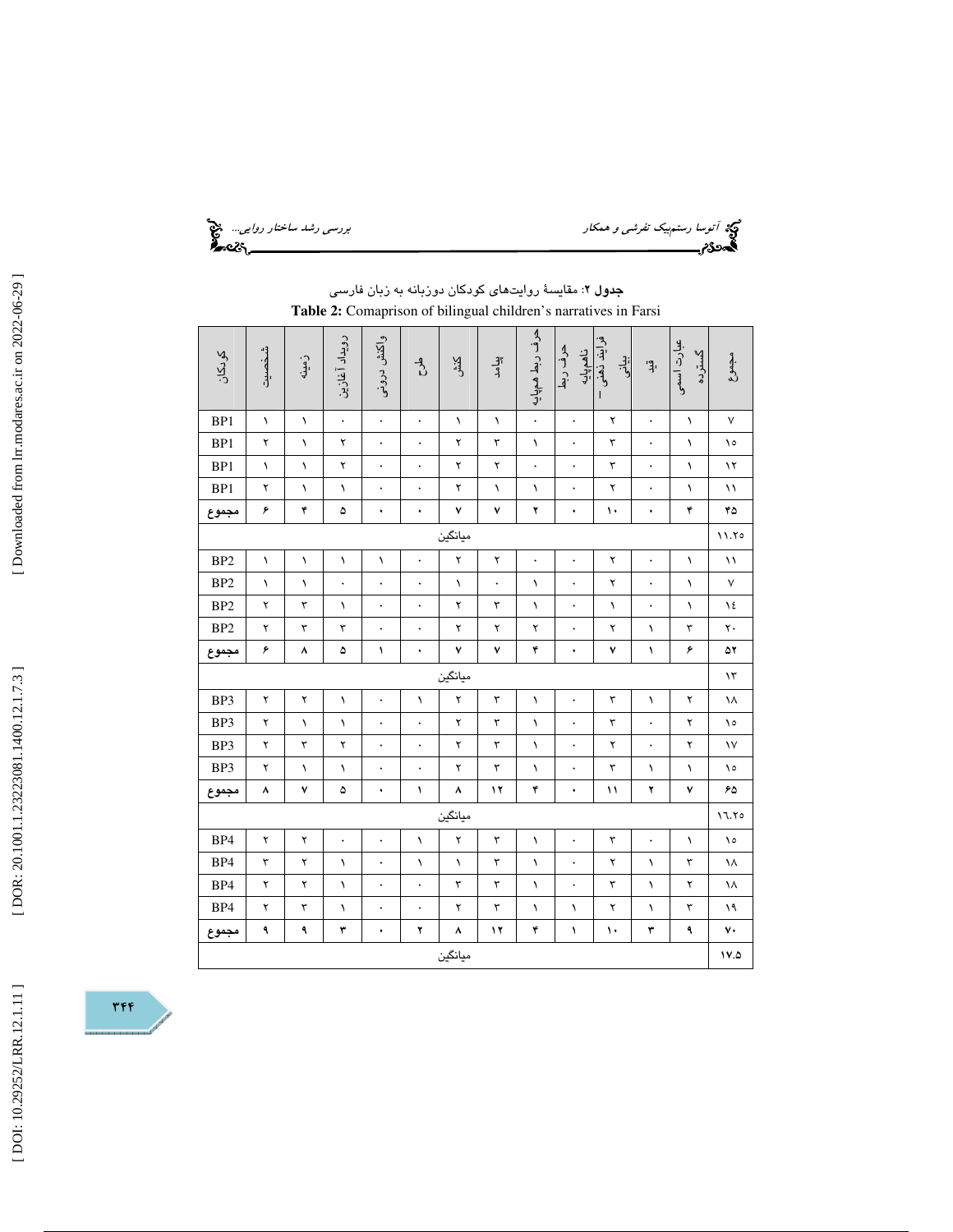(پياپي 61)، فروردين و ارديبهشت 1400 جستارهاي زباني دورة ،12 شمارة 1

همانگونه كه مشاهده میشود، عملكرد كودكان در هر چهار گروه در مؤلفههای واكنش درونی و طرح در ساختار كلان بسيار ضعيف بوده است، بهگونهای كه هيچ يک از كودكان ر گروه الف، ج و د به احساسات و عواطف شخصيتهاي داستان اشاره نكردهاند. مولفة د طرح نيز در روايتهاي هيچ يك از كودكان گروه الف و ب مشاهده نشده است. در ساختار خرد، كودكان در كاربرد حروف ربط ناهمپايه ضعيفترين عملكرد را داشتهاند، بهنحوي كه هيچ يک از کودکان گروه الف، ب و ج در روايتهای فارسیشان از حروف ربط ناهمپايه استفاده نكردهاند. علاوه بر اين، قيد در روايتهاي كودكان گروه الف رخداد نداشته است. از سوي ديگر، در ساختار كلان همة گروهها در اشاره به شخصيت ، كنش و رويداد آغازين و در ساختار خرد نيز در فرايندهاي ذهني ـ بياني عملكرد نسبتاً خوبي داشتهاند. بهنظر ميرسد كه عملكرد كودكان در مؤلفههايي كه نشاندهندة رشد شناختي پيشرفتهتر است، مانند اشاره به قصد و نيت شخصيتها براي حل يك مسئله و يا تشخيص و بازنمايي افكار، احساسات و عواطف در قالب زبان بسيار ضعيف تر از ساير مؤلفههاست كه شايد نشان دهندهٔ عدم تكامل رشد شناختي در اين محدودة سني باشد.

بهمنظور بررسي معناداري تفاوت روايتهاي فارسي كودكان دوزبانه در سطح ساختار كلان و خرد از يكسو و نيز مجموع نمرة آنها از آزمون آماري كروسكال واليس و تي دو نمونة مستقل استفاده استفاده شده و يك نمونه از هر تحليل آماري در جدولهاي 3 4و نشان داده شده است.

345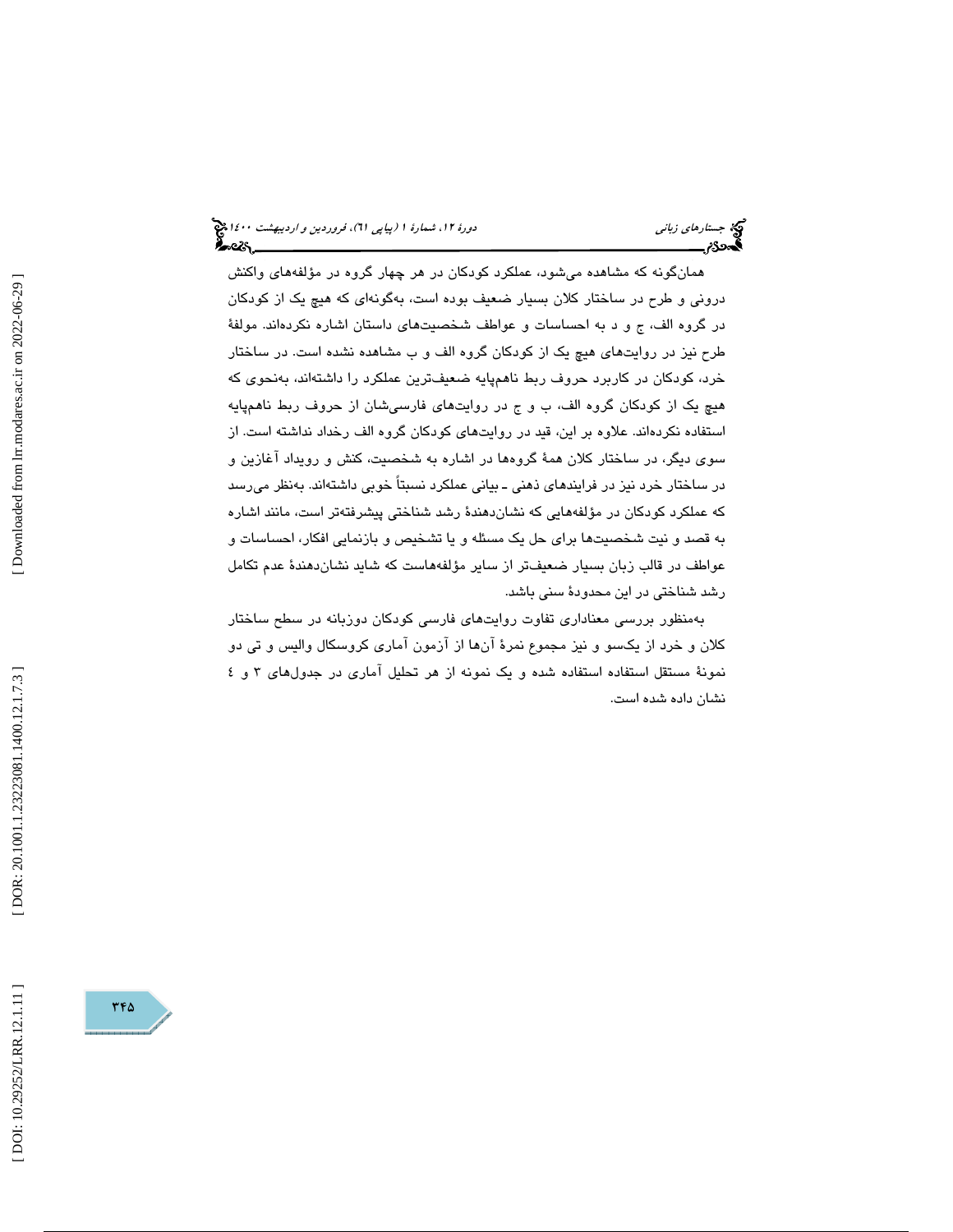توسط رستمبيك تفرش*ي و همكار بررسي رشد ساختار روايي...*. د<mark>ين</mark><br>المحمدى<br>المحمدى بررسي بررسي بررسي بررسي بررسي بررسي بررسي رشد ساختار بررسي بررسي بررسي بررسي بررسي بررسي بررسي بررسي

جدول 3: تحليل آماري پيچيدگي ساختار روايتهاي فارسي كودكان دوزبانه **Table 3:** Statistical analysis of the complexity of bilingual children's farsi narratives

| <b>Hypothesis Test Summary</b> |  |  |  |  |  |  |
|--------------------------------|--|--|--|--|--|--|
|--------------------------------|--|--|--|--|--|--|

|                | Null Hypothesis                                                             | Test                                               | Sig.    | Decision                                 |
|----------------|-----------------------------------------------------------------------------|----------------------------------------------------|---------|------------------------------------------|
| $\mathbf{1}$   | The distribution of ch is the same<br>across categories of Group.           | Independent-<br>Samples<br>Kruskal-<br>Wallis Test | .870    | <b>Retain the</b><br>null<br>hypothesis. |
| $\overline{2}$ | The distribution of s is the same<br>across categories of Group.            | Independent-<br>Samples<br>Kruskal-<br>Wallis Test | .124    | <b>Retain the</b><br>null<br>hypothesis. |
| з              | The distribution of ie is the same<br>across categories of Group.           | Independent-<br>Samples<br>Kruskal-<br>Wallis Test | .488    | <b>Retain the</b><br>null<br>hypothesis. |
| 4              | The distribution of ir is the same.<br>across categories of Group.          | Independent-<br>Samples<br>Kruskal-<br>Wallis Test | 1.000 - | <b>Retain the</b><br>null<br>hypothesis. |
| 5              | The distribution of pl is the same<br>across categories of Group.           | Independent-<br>Samples<br>Kruskal-<br>Wallis Test | .029    | Reject the<br>null<br>hypothesis.        |
| 6              | The distribution of act is the same<br>across categories of Group.          | Independent-<br>Samples<br>Kruskal-<br>Wallis Test | .310    | <b>Retain the</b><br>null<br>hypothesis. |
| 7              | The distribution of cons is the sameSamples.<br>across categories of Group. | Independent-<br>Kruskal-<br>Wallis Test            | .088    | <b>Retain the</b><br>null<br>hypothesis. |
| 8              | The distribution of co.conj is the<br>same across categories of Group.      | Independent-<br>Samples<br>Kruskal-<br>Wallis Test | .454    | <b>Retain the</b><br>null<br>hypothesis. |
| э              | The distribution of sub.conj is the<br>same across categories of Group.     | Independent-<br>Samples<br>Kruskal-<br>Wallis Test | .392    | <b>Retain the</b><br>null<br>hypothesis. |
| 10             | The distribution of ment is the sam@amples<br>across categories of Group.   | Independent-<br>Kruskal-<br>Wallis Test            | .092    | Retain the<br>null<br>hypothesis.        |

Asymptotic significances are displayed. The significance level is .05.

همانطور كه مشهود است، تفاوت عملكرد كودكان در سطح ساختار كلان، در مقولة «طرح» معنادار و ضعيفتر از ساير مؤلفههاست.

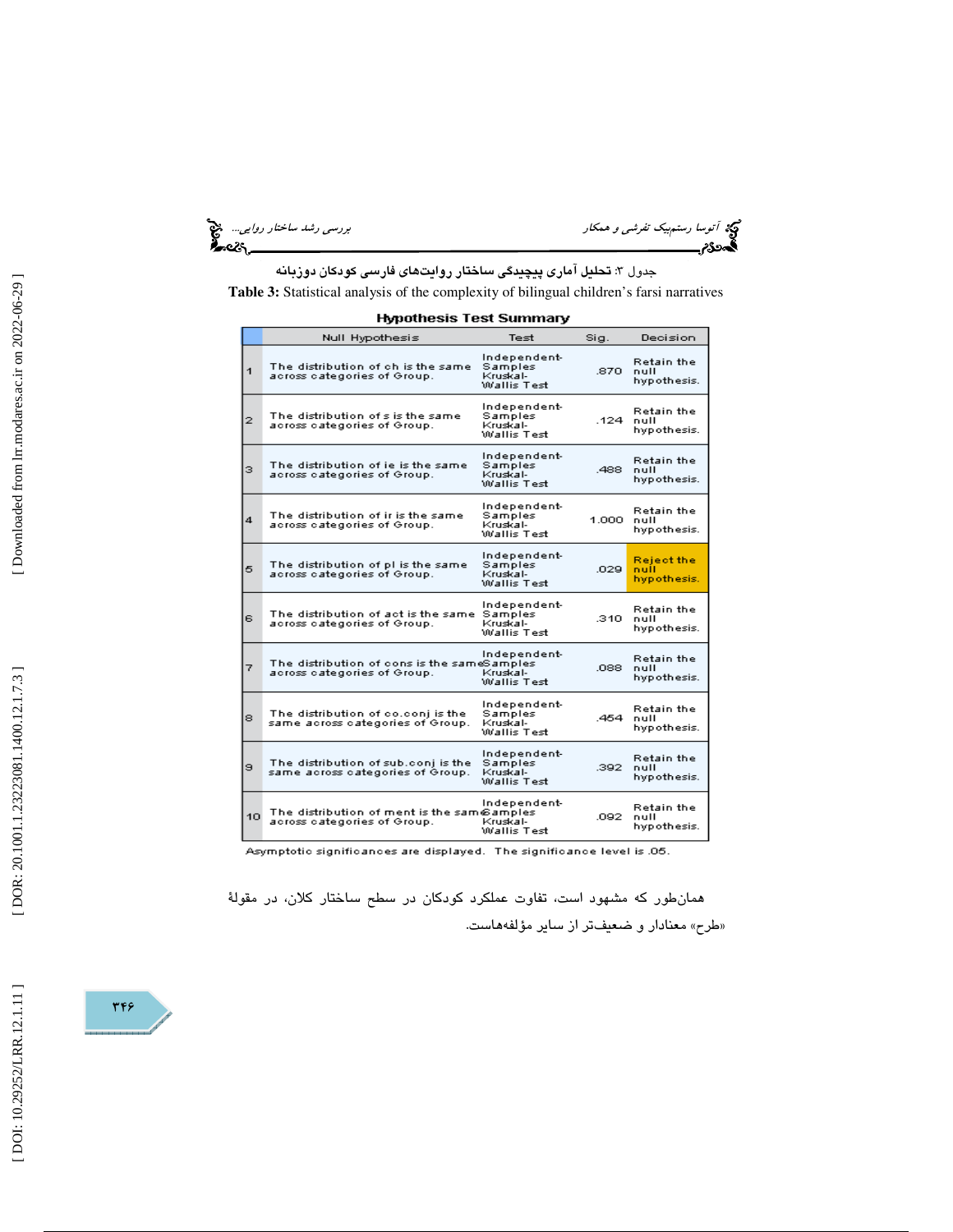(پياپي 61)، فروردين و ارديبهشت 1400 جستارهاي زباني دورة ،12 شمارة 1

جدول 4: توصيف و تحليل آماري پيچيدگي روايتهاي فارسي كودكان دوزبانة گروه الف و د **Table 4:**Statistical description and analysis of the complexity of Persian narratives of bilingual children in Group A and D

|                                      |      |                                               |                              | macpenaem banipies rest |                |                                    |                 |           |                                                 |
|--------------------------------------|------|-----------------------------------------------|------------------------------|-------------------------|----------------|------------------------------------|-----------------|-----------|-------------------------------------------------|
|                                      |      | Levene's Test<br>for Equality of<br>Variances | t-test for Equality of Means |                         |                |                                    |                 |           |                                                 |
|                                      |      |                                               |                              |                         | Sig.<br>$(2 -$ |                                    | Mean Std. Error |           | 95% Confidence<br>Interval of the<br>Difference |
|                                      | F    | Sig.                                          | t                            | df                      |                | tailed) DifferenceDifference Lower |                 |           | Upper                                           |
| Equal<br>variances<br>assumed        | .787 | .409                                          | $-3.351$                     | 6                       | .015           | $-6.250$                           | 1.865           | $-10.814$ | $-1.686$                                        |
| Equal<br>variances<br>not<br>assumed |      |                                               | $-3.351$                     | 4.533                   | .024           | $-6.250$                           | 1.865           | $-11.197$ | $-1.303$                                        |

Independent Samples Test

نتيجة بررسي معناداري تفاوت نمرههاي كودكان در گروههاي سني مختلف نشان ميدهد که تفاوت نمرههاي گروه الف با دو گروه ج (p-value=0.04) و د (p-value=0.02) در سطح ۰.۰٥ معنادار است. به اين ترتيب، تأثير متغير سن بر روايت داستان به زبان فارسي در كودكان دوزبانه تأييد ميشود.

2ـ 4 . بررسي روايتهاي مازندراني در دوزبانههاي مازندراني ـ فارسي همانگونه كه در جدول شمارة 5 نشان داده شده است، بررسي ساختار خرد و كلان در روايت داستان «قورباغه كجايي» به زبان مازندرانی گويای ان است كه ميانگين نمره در گروه الف ۹/۲٥ گروه ب ۸، گروه ج ۱۱/۵ و در گروه د ۱۵ است.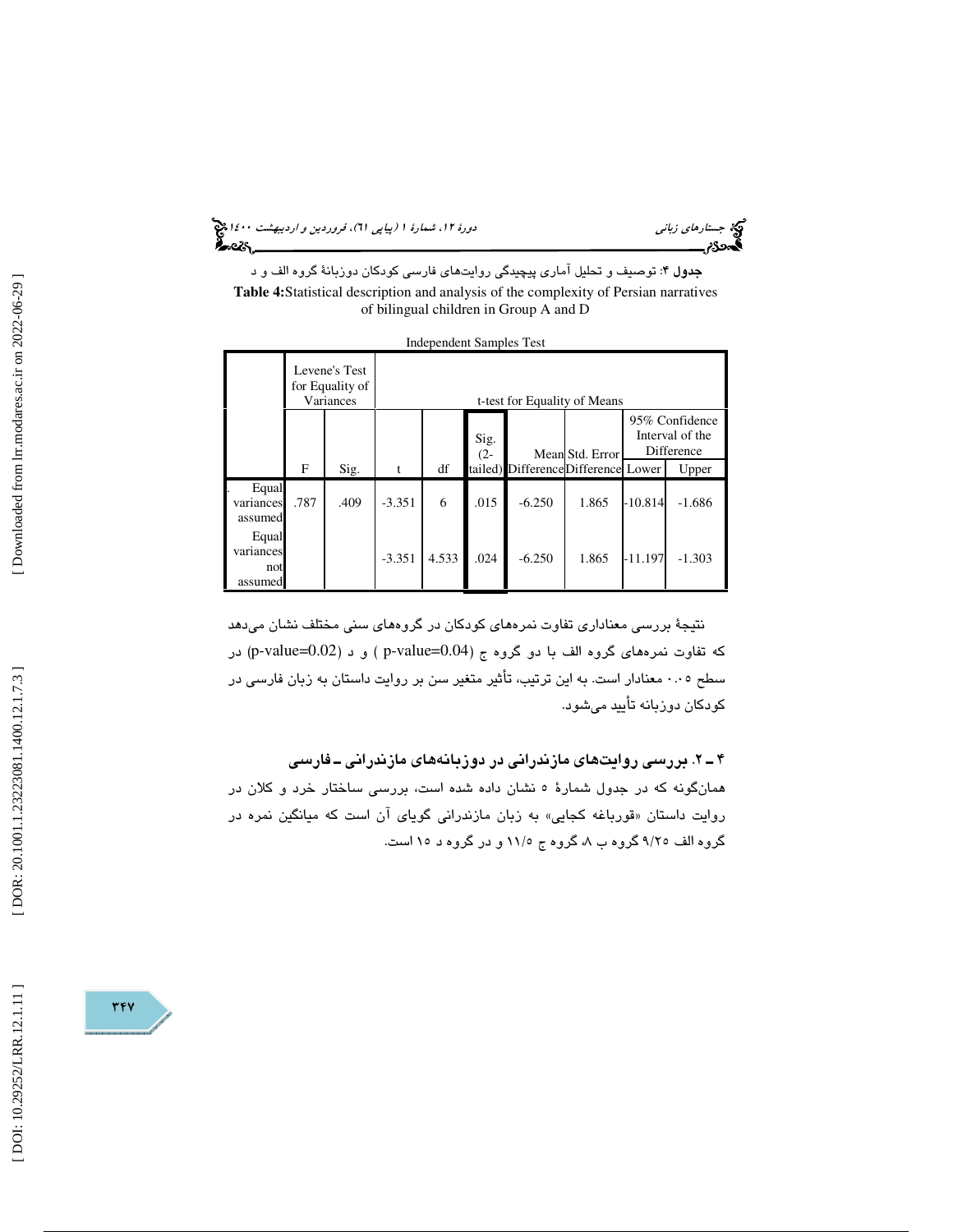آتوسا رستمبيك تفرشي و همكار بررسي رشد ساختار روايي...

جدول 5: مقايسة روايتهاي كودكان دوزبانه به زبان مازندراني **Table 5:** Comparison of bilingual children's narratives in Mazandarani

| كودكان          | شخصيت       | زمىين                | رويداد آغازين        | واكنش دروني          | $\frac{1}{\sqrt{2}}$ | کنش<br>ک             | الہ<br>إد            | حرف ربط همڀايه       | حرف ربط<br>ناهم پایه | فرايند ذهنى<br>ېيلنې<br>$\mathbf{I}$ | ا<br>پر              | عبارت اسمی<br>گسترىە | $\frac{4}{5}$         |
|-----------------|-------------|----------------------|----------------------|----------------------|----------------------|----------------------|----------------------|----------------------|----------------------|--------------------------------------|----------------------|----------------------|-----------------------|
| BM1             | $\lambda$   | ١                    | $\ddot{\phantom{0}}$ | $\ddot{\phantom{0}}$ | $\ddot{\phantom{0}}$ | $\lambda$            | ۲                    | $\ddot{\phantom{0}}$ | $\ddot{\phantom{0}}$ | $\lambda$                            | $\ddot{\phantom{0}}$ | $\lambda$            | $\mathsf{V}$          |
| BM1             | ۲           | ١                    | $\lambda$            | ۰                    | $\bullet$            | ١                    | ۲                    | ١                    | $\bullet$            | $\lambda$                            | $\bullet$            | ۲                    | ۱۱                    |
| BM1             | $\lambda$   | ١                    | $\lambda$            |                      | $\lambda$            | ۲                    | $\lambda$            |                      |                      | ٣                                    |                      | ۲                    | ۱۲                    |
| BM1             | ۲           | $\ddot{\phantom{0}}$ | $\ddot{\phantom{0}}$ | $\ddot{\phantom{1}}$ | $\ddot{\phantom{0}}$ | ١                    | $\lambda$            | $\ddot{\phantom{0}}$ |                      | ۲                                    | $\bullet$            | ١                    | $\sf V$               |
| مجموع           | ۶           | ٣                    | ۲                    | ۰                    | ١                    | ۵                    | ۶                    | $\sqrt{2}$           | ۰                    | ٧                                    | ۰                    | ۶                    | ٣٧                    |
|                 |             |                      |                      |                      |                      | ميانگين              |                      |                      |                      |                                      |                      |                      | 9.70                  |
| BM <sub>2</sub> | ١           | ١                    | $\lambda$            | $\ddot{\phantom{0}}$ | $\bullet$            | $\ddot{\phantom{0}}$ | $\ddot{\phantom{0}}$ | $\ddot{\phantom{0}}$ |                      | $\bullet$                            |                      | $\lambda$            | ٤                     |
| BM <sub>2</sub> | ۲           | $\ddot{\phantom{0}}$ | $\ddot{\phantom{0}}$ |                      | $\ddot{\phantom{0}}$ | $\ddot{\phantom{0}}$ | $\ddot{\phantom{0}}$ |                      |                      | $\ddot{\phantom{0}}$                 | $\ddot{\phantom{0}}$ | $\sqrt{2}$           | $\mathbf{\breve{v}}$  |
| BM <sub>2</sub> | $\mathbf Y$ | $\mathbf{\breve{r}}$ | $\lambda$            | $\ddot{\phantom{0}}$ |                      | ١                    | $\ddot{\phantom{0}}$ | $\ddot{\phantom{0}}$ |                      | $\ddot{\phantom{0}}$                 |                      | $\lambda$            | $\boldsymbol{\wedge}$ |
| BM <sub>2</sub> | ۲           | ٣                    | ٣                    | ۰                    | $\ddot{\phantom{0}}$ | ١                    | ۲                    | ١                    |                      | ١                                    | ١                    | ٣                    | $\mathsf{V}$          |
| مجموع           | ٧           | ٧                    | ۵                    | ۰                    | ۰                    | ۲                    | ۲                    | ١                    | ۰                    | ١                                    | ١                    | ۶                    | ٣٢                    |
|                 |             |                      |                      |                      |                      | ميانگين              |                      |                      |                      |                                      |                      |                      | ٨                     |
| BM3             | ۲           | ۲                    | ٣                    | $\ddot{\phantom{0}}$ | ١                    | $\lambda$            | ۲                    | ١                    | ١                    | ۲                                    | ١                    | ۲                    | ١٨                    |
| BM3             | $\lambda$   | $\bullet$            | $\bullet$            |                      |                      | ١                    | $\ddot{\phantom{0}}$ |                      |                      | $\lambda$                            |                      | $\lambda$            | ٤                     |
| BM3             | $\lambda$   | $\mathbf{\breve{v}}$ | ١                    | $\bullet$            | $\ddot{\phantom{0}}$ | ١                    | ١                    | $\ddot{\phantom{0}}$ | $\ddot{\phantom{0}}$ | ۲                                    |                      | $\lambda$            | $\mathcal{L}$         |
| BM3             | ۲           | ۲                    | ١                    | ۰                    | $\ddot{\phantom{0}}$ | ۲                    | ٣                    | $\lambda$            |                      | ۲                                    |                      | $\lambda$            | ١٤                    |
| مجموع           | ۶           | ٧                    | ۵                    | ۰                    | ١                    | ۵                    | ۶                    | ۲                    | $\sqrt{2}$           | ٧                                    | ١                    | ۵                    | ۴۶                    |
|                 |             |                      |                      |                      |                      | ميانگين              |                      |                      |                      |                                      |                      |                      | 11.0                  |
| BM4             | $\lambda$   | ٣                    | $\lambda$            | $\ddot{\phantom{0}}$ | $\lambda$            | ۲                    | ٣                    | $\lambda$            |                      | ۲                                    | $\ddot{\phantom{0}}$ | $\lambda$            | ۰۱                    |
| BM4             | ۲           | ۲                    | $\lambda$            | $\bullet$            | $\lambda$            | $\ddot{\phantom{0}}$ | ۲                    |                      | $\ddot{\phantom{0}}$ | $\bullet$                            | ١                    | ۲                    | ۱١                    |
| BM4             | ۲           | $\mathbf{\breve{v}}$ | ۲                    | ۰                    | $\lambda$            | ٣                    | ٣                    | $\lambda$            |                      | ٣                                    | $\ddot{\phantom{0}}$ | $\lambda$            | ۱۹                    |
| BM4             | $\lambda$   | ٣                    | ١                    | $\ddot{\phantom{0}}$ | ١                    | $\lambda$            | ۲                    | ١                    |                      | ٣                                    | ١                    | ١                    | ۱٥                    |
| مجموع           | ۶           | ۱۱                   | ۵                    | ۰                    | ۴                    | ۶                    | ١٠                   | ٣                    | ۰                    | ۸                                    | ۲                    | ۵                    | ۶.                    |
|                 |             |                      |                      |                      |                      | ميانگين              |                      |                      |                      |                                      |                      |                      | ١٥                    |

 $rrA$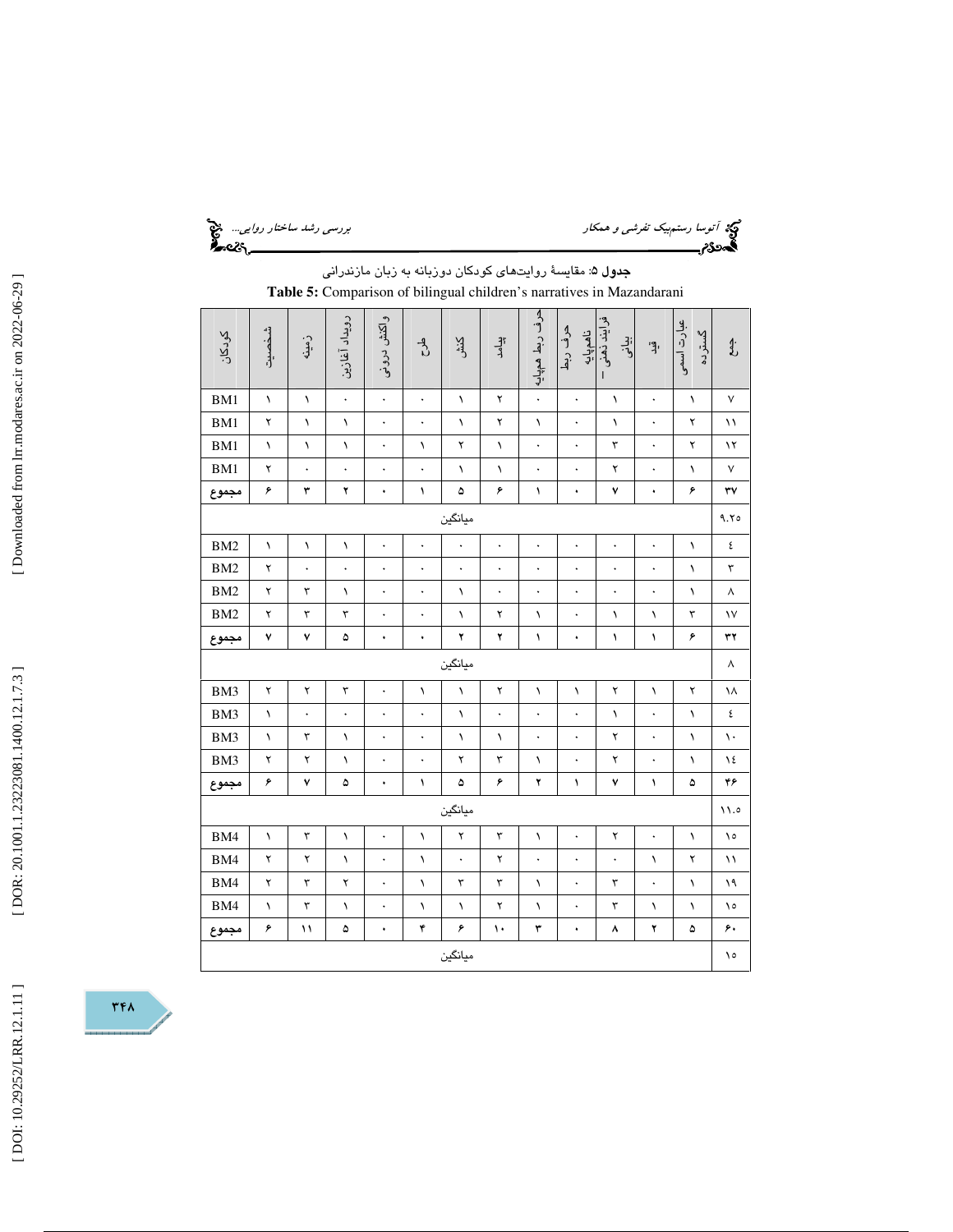(پياپي 61)، فروردين و ارديبهشت 1400 جستارهاي زباني دورة ،12 شمارة 1

بررسی مؤلفههای ساختار کلان در روایتهای مازندرانی نشان میدهد که هیچ یک از كودكان در چهار گروه سني مورد بررسي، به واكنش دروني شخصيتهاي داستان اشارهاي نكرده و در مولفة طرح نيز عملكرد ضعيفي داشتهاند، در حالي كه در اشاره به شخصيتها و كنشهاي داستان تمامي گروهها عملكرد نسبتاً خوبي داشتهاند. بررسي ساختار خرد نشان ميدهد كه در روايتهاي مازندراني اين كودكان در كاربرد حروف ربط ناهمپايه و قيد ضعيفترين عملكرد را داشتهاند. بررسي معناداري تفاوت عملكرد چهار گروه كودكان دوزبانه در دو سطح ساختار كلان و خرد روايتهاي مازندراني با استفاده از آزمون آماري كروسكال واليس نشان ميدهد كه در روايتهاي داستاني كودكان دوزبانه به زبان مازندراني تنها در مقولهٔ پیامد (p-value=0.03) در ساختار كلان با توجه به متغیر سن تفاوت معنادار ديده ميشود. همچنين، بررسي تأثير متغير سن بر روايتهاي مازندراني كودكان دوزبانه با p- استفاده از آزمون t دو نمونة مستقل نشان ميدهد كه تفاوت نمرة گروه الف با گروه د ( 0.04=value ( در سطح 0.05 معنادار است.

3ـ 4 . مقايسة روايتهاي فارسي و مازندراني كودكان دوزبانه

بهمنظور مقايسة پيچيدگي ساختار روايتهاي فارسي و مازندراني كودكان، نمرههاي كل هر گروه سني در ساختار خرد و كلان روايت محاسبه و با يكديگر مقايسه شدهاند. نتايج در نمودارهاي 1 2و نشان داده شدهاند. همانطور كه مشهود است در ساختار كلان، هر چهار گروه سني در روايتهاي فارسي نمرة بالاتري كسب كردهاند و نمرههاي روايتهاي فارسي و مازندراني از گروه الف تا د روندي صعودي داشتهاند. نكتة جالب توجه اين است كه كودكان دوزبانة گروه د تقريباً نمرههاي يكساني در روايتهاي فارسي و مازندرانيشان كسب كردهاند.

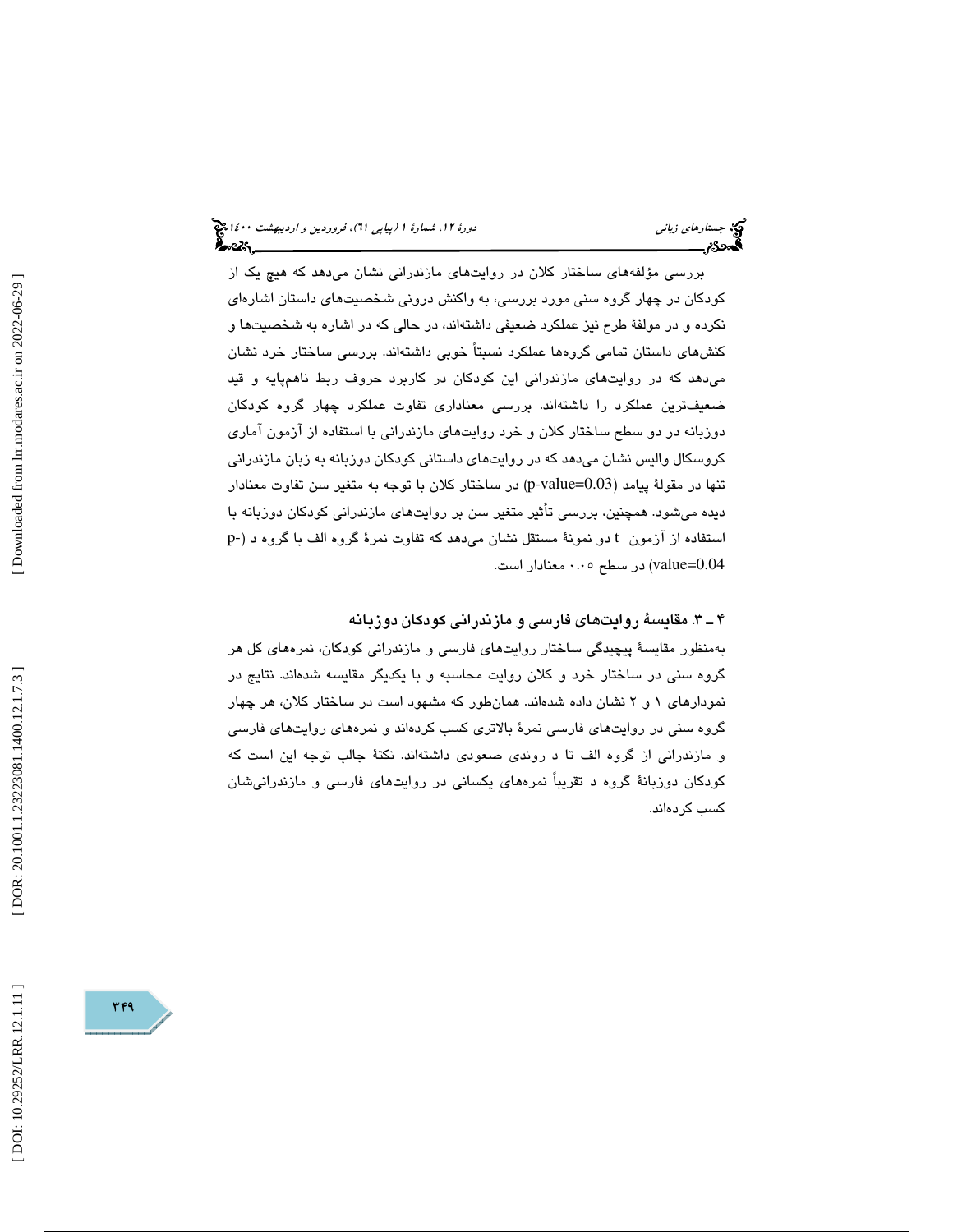

نمودار 1: مقايسة عملكرد كودكان در سطح ساختار كلان زبانهاي فارسي و مازندراني **Figure 1:** Comparison of children performances on macro structure level in Pesian and Mazandarani

همانطور كه در نمودار شمارة 2 نشان داده شده است، در ساختار خرد نيز عملكرد كودكان در همة گروههاي سني در روايت داستان به زبان فارسي بهتر از زبان مازندراني بوده است. تأثير سن بر افزايش نمرههاي كودكان در روايتهاي فارسي در نمودار مشهود است. نكتة جالب توجه اين است كه رشد ساختار خرد در روايتهاي مازندراني به اندازة ساختار كلان نبوده است.



نمودار 2: مقايسة عملكرد كودكان در سطح ساختار خرد زبانهاي فارسي و مازندراني **Figure 2:** Comparison of children performances on micro structure level in Pesian and Mazandarani

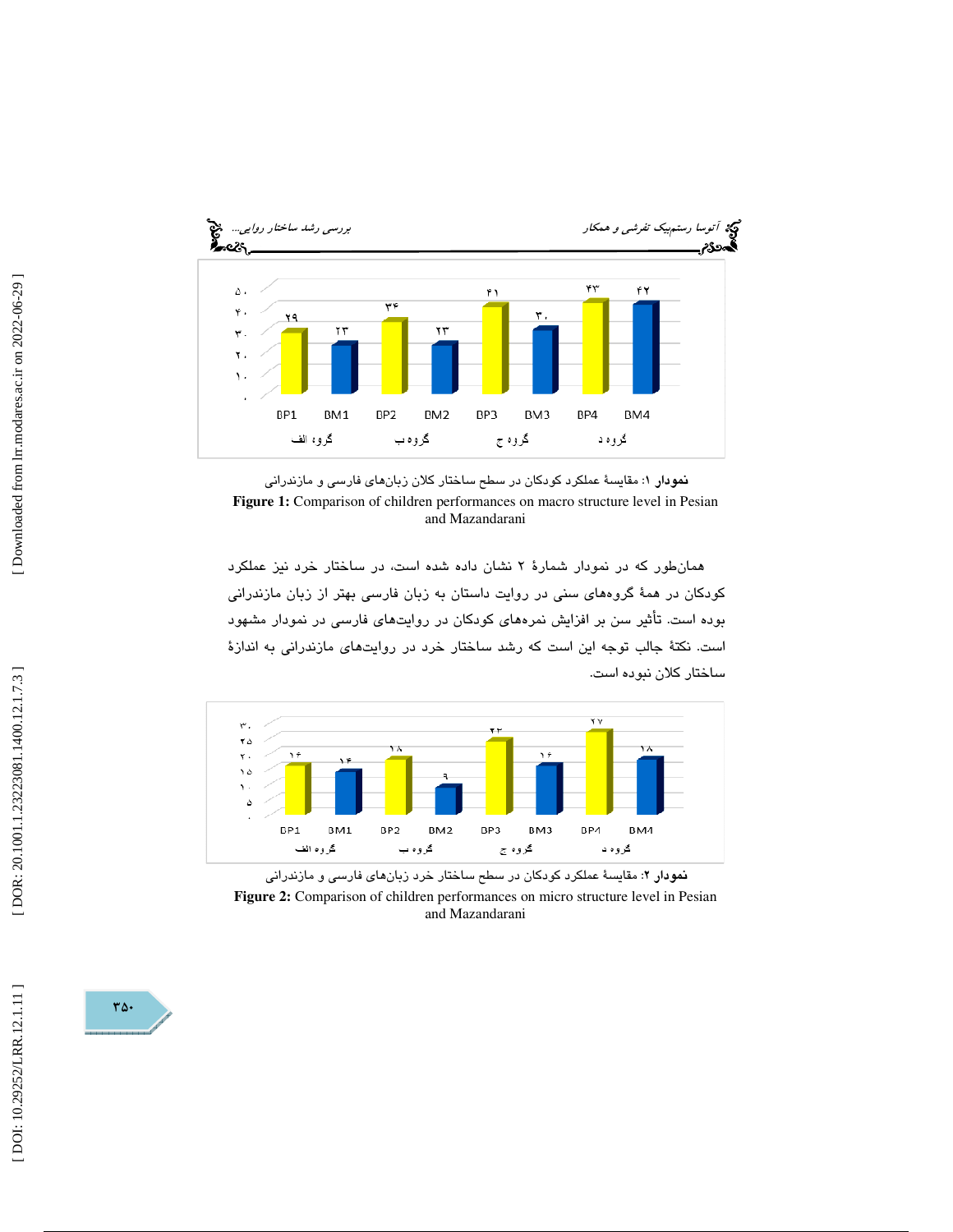بررسي نمرههاي كلي كودكان در روايت داستان به زبان مازندراني و فارسي بدون در نظر گرفتن متغير سن نشان ميدهد، كه ميانگين نمرهها در روايتهاي مازندراني برابر با 93/ 10 و در روايتهاي فارسي برابر با 5/ 14 است. بررسي معناداري تفاوت عملكرد كودكان در مؤلفههاي ساختار كلان و خرد با استفاده از ازمون كروسكال واليس نشان ميدهد كه اين تفاوت در سطح ساختار كلان در مقولهٔ «كنش» (p-value=0.03) و «پيامد» (-p value=0.01) در سطح ۰.۰۰ معنادار است و در سطح ساختار خرد در كاربرد «افعال ذهني و بياني» (p-value=0.01) و «حروف ربط همپايه» (p-value=0.02) در سطح ۰.۰۰ معنادار است. در عين حال، مقايسة نمرههاي كودكان در روايتهاي فارسي و مازندراني (. p-value=0.03 نشان ميدهد كه تفاوت نمرهها در سطح 0.05>P معنادار است (

# 4ـ 4 . مقايسة تعداد واژه و ميانگين طول پارهگفتار در روايتهاي فارسي كودكان دوزبانه

بهمنظور بررسي و مقايسة طول روايتهاي داستاني فارسي و مازندراني تعداد واژه و ميانگين طول پارهگفتار در روايتهاي فارسي و مازندراني در چهار گروه سني الف، ب، ج و د محاسبه شد. نتايج در جدول شمارة 6 نشان داده شده است.

جدول 6: مقايسة تعداد واژه و ميانگين طول پارهگفتار در روايتهاي فارسي كودكان دوزبانه **Table 6:** Comparing number of words and MLU in bilingual children's Narratives

|                 |                        | روایتھای مازندرانی     |                 |               |              | روایتھای فارسی                |                 |
|-----------------|------------------------|------------------------|-----------------|---------------|--------------|-------------------------------|-----------------|
| <b>MLU</b>      | تعداد ىند              | تعداد واژه             | أزمودني         | <b>MLU</b>    | تعداد ىند    | تعداد وإژه                    | ازمودنى         |
| ٤٨١             | ۲۷                     | $\mathcal{N}$ .        | BM1             | Y.Vo          | ٢٨           | $\lambda \cdot o$             | BP1             |
| Y.Y             | ٣٨                     | 122                    | BM1             | 0.19          | ٣٢           | ۱٦٦                           | BP1             |
| ٤.VV            | ٣١                     | 121                    | BM1             | 2.71          | ۲۹           | ١٣٤                           | BP1             |
| $Y.A \setminus$ | ٥٦                     | 175                    | BM1             | Y.1Y          | ع ہ          | ۱٦۹                           | BP1             |
| 7.57            | $\mathsf{r}\mathsf{v}$ | 171                    | BM2             | $Y.Y\epsilon$ | $\circ \tau$ | 1VY                           | B <sub>P2</sub> |
| 0.09            | ٣٨                     | ۲۱۲                    | BM <sub>2</sub> | $2.5\lambda$  | ٤٦           | $\mathsf{r} \cdot \mathsf{r}$ | B <sub>P2</sub> |
| $Y.\lambda \xi$ | ٤٣                     | $\mathcal{N}^{\sigma}$ | BM2             | <b>Y.VV</b>   | ٤٨           | 157                           | B <sub>P2</sub> |
| 5.57            | ٣٩                     | ۱٦٦                    | BM <sub>2</sub> | 2.75          | ٤٣           | ۱۹۹                           | B <sub>P2</sub> |

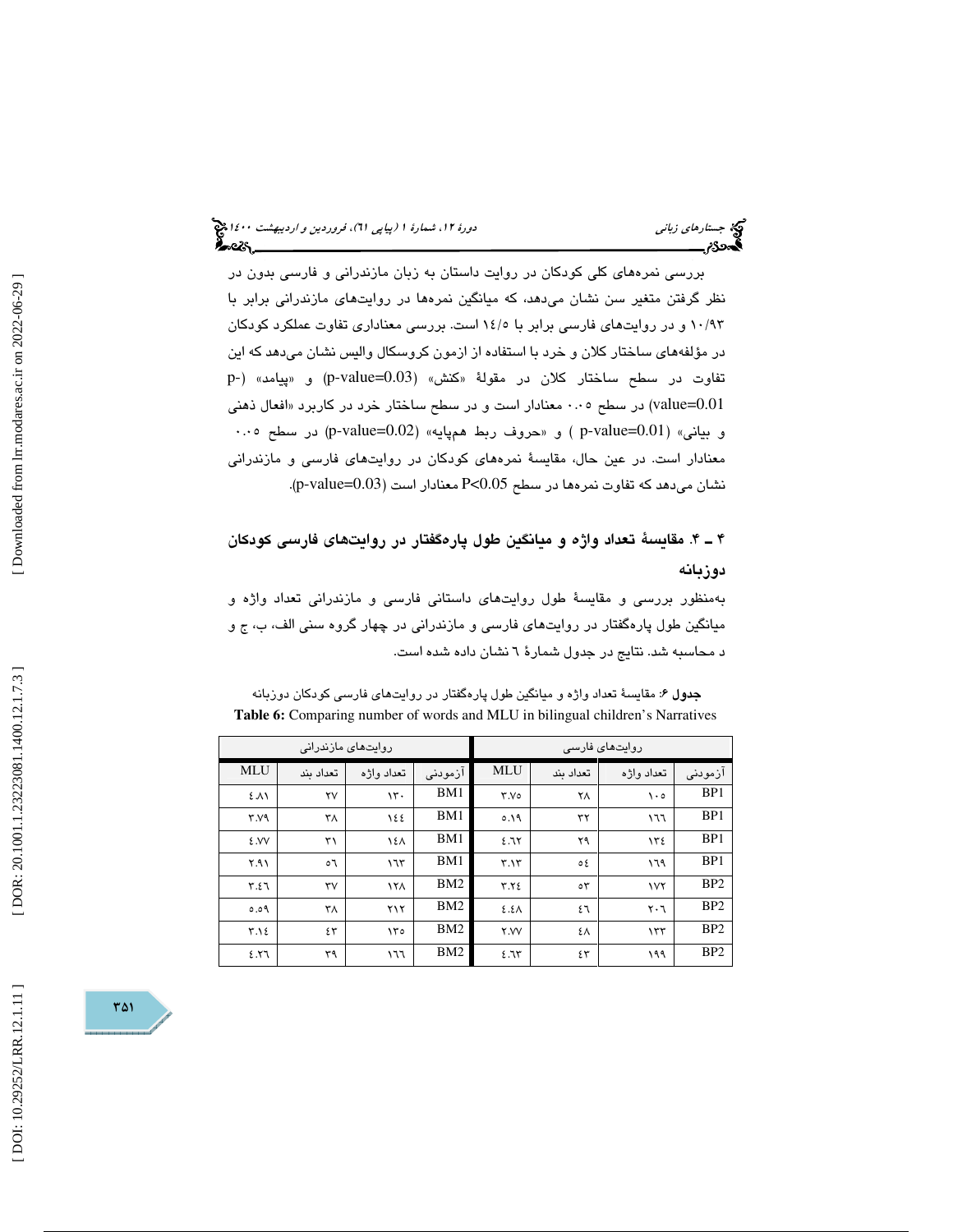| टूः<br>-व्यु | روایتھای مازندرانی |             |         |                 | روایتھائ فارسے         |            |         |
|--------------|--------------------|-------------|---------|-----------------|------------------------|------------|---------|
| <b>MLU</b>   | تعداد ىند          | تعداد وإژه  | ازمودنى | <b>MLU</b>      | تعداد ىند              | تعداد وإژه | ازمودنى |
| Y.Y          | V٦                 | ٢٨١         | BM3     | $\mathsf{r}$ .0 | $\Lambda$ ٢            | <b>YAV</b> | BP3     |
| ۳.۲۹         | ٢٨                 | ۹۲          | BM3     | ۲.۸٤            | $\mathsf{r}\mathsf{v}$ | ١٤٢        | BP3     |
| 2.12         | ٤٢                 | <b>IVE</b>  | BM3     | $Y \Lambda Y$   | ٤٦                     | ١V٦        | BP3     |
| Y.9V         | ٣٩                 | ١٥٥         | BM3     | Y.YZ            | ٥Λ                     | ۱۹٦        | BP3     |
| Y.YV         | ٤٣                 | ١٤٥         | BM4     | 4.19            | ٥٤                     | <b>IVY</b> | BP4     |
| 2.12         | $\circ$ .          | $Y \cdot V$ | BM4     | 2.21            | ٤١                     | ۱۸۱        | BP4     |
| Y.Y9         | ٤٨                 | ١٨٢         | BM4     | 2.72            | $\circ$ .              | ۲۳۲        | BP4     |
| 0.10         | ٦٤                 | rr.         | BM4     | 0.22            | ٥Λ                     | ٣١٦        | BP4     |

بهمنظور نمايش تعداد واژه در چهار گروه سني، در هر گروه تعداد واژههاي روايتهاي فارسي دوزبانهها و روايتهاي مازندراني تكزبانهها در كنار يكديگر نمايش داده شدهاند. همانطور كه در نمودار 3 مشهود است، هم در روايتهاي فارسي و هم در روايتهاي مازندراني تعداد واژه از گروه الف تا گروه د روند صعودي داشته است. نكتة مهم اين است كه طول روايتهاي فارسي كودكان دوزبانه در سه گروه ب، ج و د از زبان مازندرانيشان بيشتر است.



نمودار 3: تعداد واژه در روايتهاي فارسي و مازندراني كودكان دوزبانه در چهار گروه سني **Figure 3:** Number of words in bilingual children's Persian and Mazndarani Narratives in 4 age groups

بهمنظور نمايش ميانگين طول پارهگفتار در چهار گروه سني، در هر گروه تعداد واژههاي

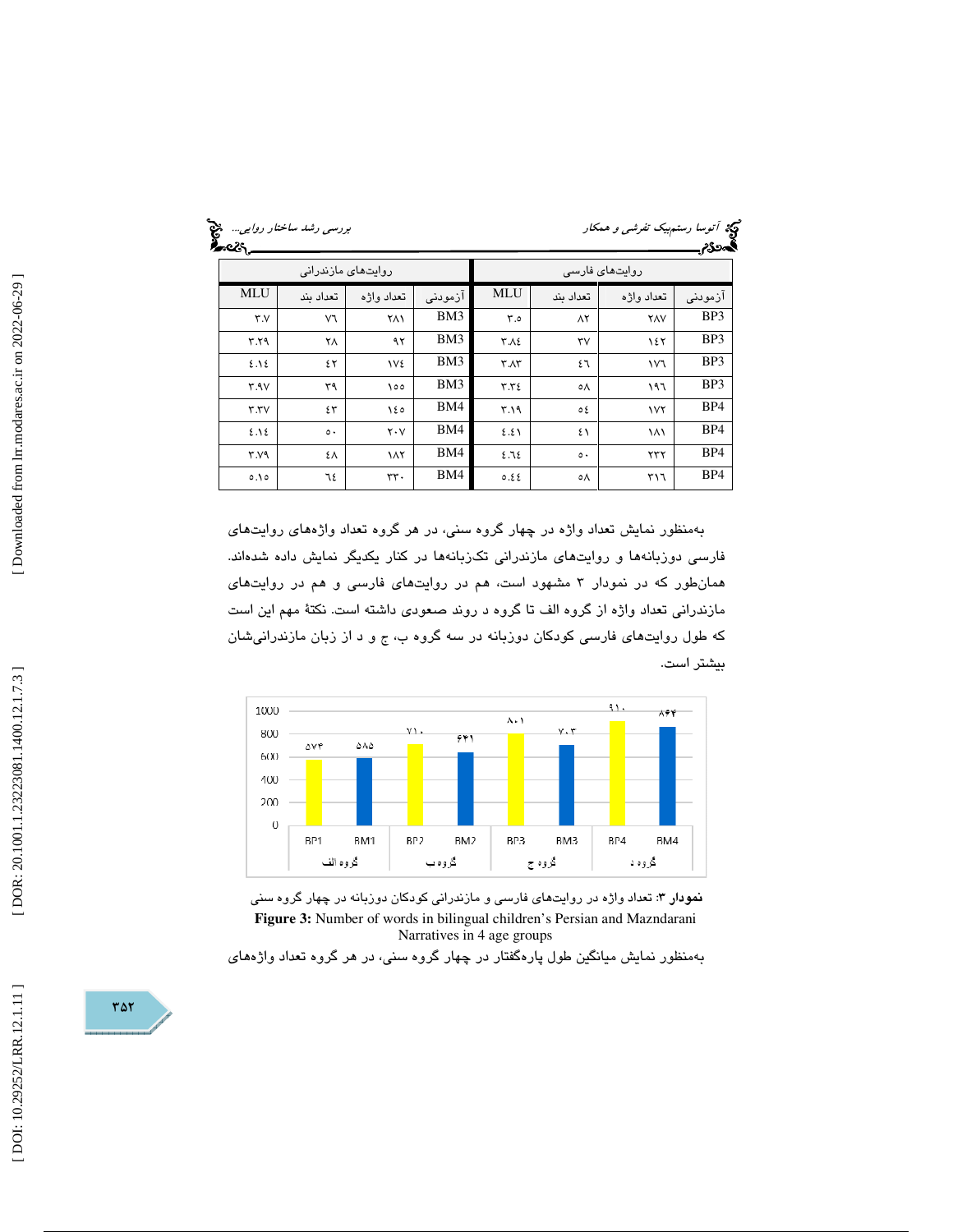## (پياپي 61)، فروردين و ارديبهشت 1400 جستارهاي زباني دورة ،12 شمارة 1 ీ~య.\_

روايتها در روايتهاي فارسي و روايتهاي مازندراني بر تعداد بندهاي توليدشده در هر روايت تقسيم شد. نتيجه در نمودار شمارة 4 نمايش داده شده است. همانطور كه مشهود است، ميانگين طول پارهگفتار در روايتهاي فارسي و مازندراني در گروه د از سه گروه ديگر بيشتر است.



نمودار 4: ميانگين طول پارهگفتار در روايتهاي فارسي و مازندراني دوزبانه در چهار گروه سني **Figure 4:** MLU in bilingual children's Persian and Mazndarani Narratives in 4 age groups

مقايسة تعداد واژه و ميانگين طول پارهگفتار در روا يتهاي فارسي و مازندراني در چهار گروه سني الف، ب، ج و د با استفاده از آزمون تي دو نمونه مستقل نشان ميدهد كه اين تفاوت در سطح 0.05>P به لحاظ آماري معنادار نيست. مقايسة تعداد واژه و ميانگين طول پارهگفتار در روايتهاي فارسي كودكان دوزبانه در چهار گروه سني الف، ب، ج و د نشان ميدهد كه تفاوت تعداد واژه و ميانگين طول پارهگفتار با استفاده از تي دو نمون ة مستقل ويتني و در سطح 0.05>P معنادار نيست. مقايسة تعداد واژه و ميانگين طول پارهگفتار در روايتهاي مازندراني كوكان دوزبانه در چهار گروه سني الف، ب، ج و د نشان ميدهد كه تفاوت تعداد واژه و ميانگين طول پارهگفتار با استفاده از آزمون تي دو نمونه مستقل و در سطح 0.05>P معنيدار نيست.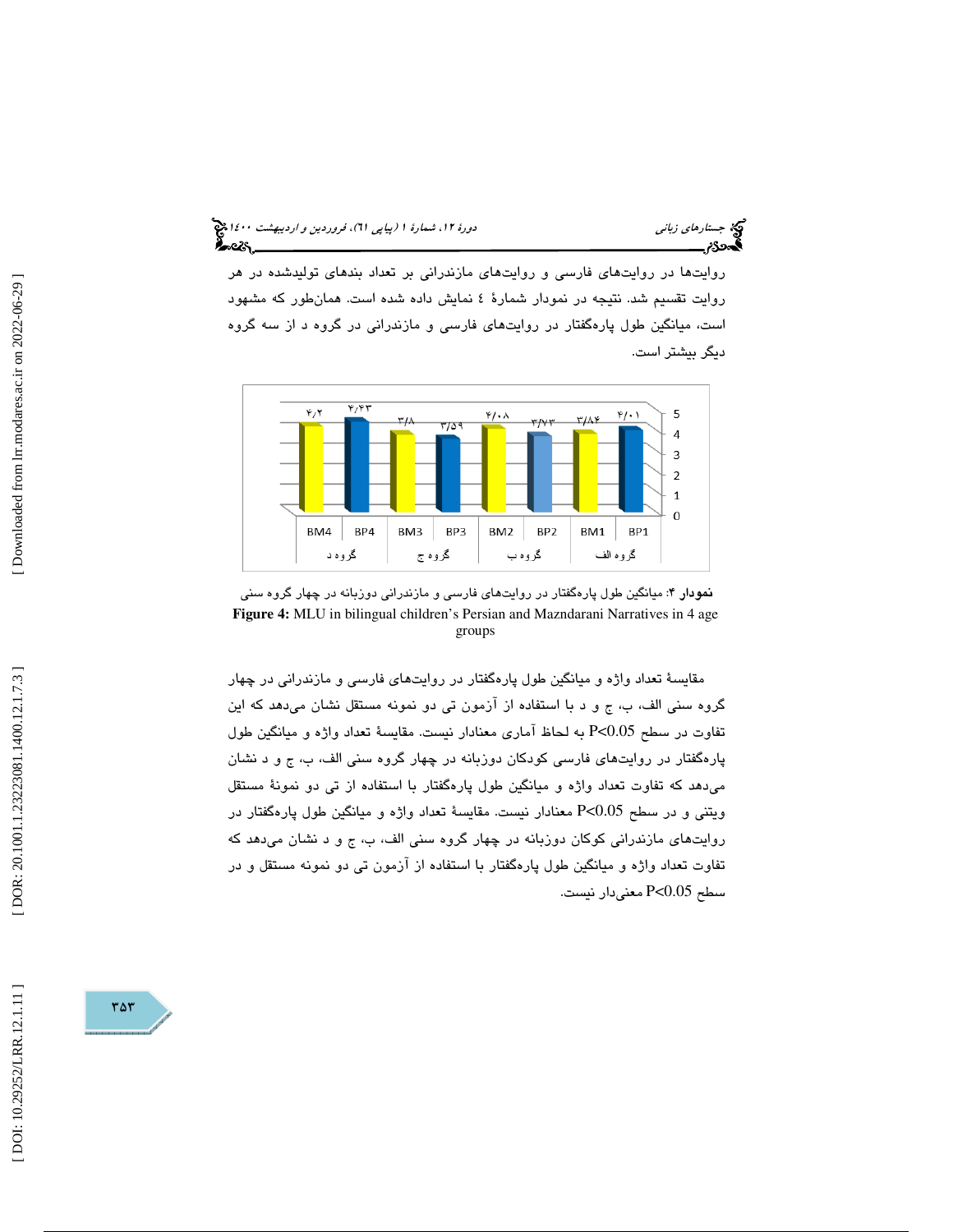# توكة آتوسا رستم*بيك تفرشي و همكار بررسي رشد ساختار روايي..*. چ<mark>خ</mark><br>**آتوسا رستم**بيك *تفرشي و همكار* بررسي بررسي بررسي رشد ساختار بررسي رشد ساختار روايي... چخ

# . نتيجه 5

همانطور كه پيشتر اشاره شد تحليل روايت در دو سطح ساختار كلان و خرد امكان بررسي توانش روايي كودكان را از دو منظر شناختي و زباني فراهم ميآورد. عناصري كه ذيل ساختار كلان بررسي شدهاند، به توانايي شناختي كودك مربوط هستند. براي مثال، در مقولة طرح، به شناسايي مسئله و ارادة شخصيت اصلي داستان در حل مسئله توجه ميشود. در مقولة شخصيت، توانايي كودك در شناسايي شخصيتهاي اصلي داستان مدنظر است. واكنش دروني بهطور مشخص به تشخيص عواطف و احساسات شخصيتهاي داستان مربوط است كه با توجه به مصور بودن داستان مستلزم درك تصاوير نيز است. از منظر ساختار خرد، توانايي زباني و استفاده از ساختهاي پيچيدهتر زباني مانند جملههاي مركب مدنظر قرار دارد. همچنين، توانايي كودك در تشخيص و بيان روابط زماني و علت و معلولي بين جملات به محك آزمون گذاشته ميشود. به اين ترتيب، داستانهاي روايتشدة كودكان به دو زبان فارسي و مازندراني تحليل شدند. در عين حال، بهمنظور بررسي پيچيدگي ساختار زباني و طول روايت، ميانگين طول پارهگفتار و تعداد واژه نيز بررسي شد.

نتايج نشان ميدهد كه متغير سن ، تأثير معناداري بر پيچيدگي ساختار روايتهاي كودكان دوزبانه دارد. در بررسي روايتهاي فارسي كودكان دوزبانه مشخص شد كه تفاوت بين مجموع نمرههاي كودكان در گروه الف با گروه ج و د معنادار است. به اين ترتيب، در كودكان دوزبانه با بالا رفتن سن، پيچيدگي ساختار روايتهاي فارسي بيشتر ميشود. بررسي روايتهاي مازندراني كودكان دوزبانه نيز الگوي مشابهي را نشان ميدهد و تفاوت نمرة كل كودكان در گروه الف با د معنادار است كه نشان ميدهد رشد روايت در كودكان چهار ساله با كودكان چهارسالونيمه تفاوت معناداری در هيچ يک از زبانها نشان نمیدهد، ولی با فاصلهٔ سنی یکسال و یکسالونیم تفاوت نمرهٔ کودکان معنادار میشود.

بررسی عناصر ساختار روایت در سطح کلان نشان میٖدهد که در مقولهٔ «طرح» تفاوت معناداري در روايتهاي فارسي گروههاي مختلف كودكان دوزبانه ديده ميشود. طرح ــ كه به برنامهريزي و قصد شخصيت براي حل مسئله توجه دارد ــ احتمالاً نيازمند مهارت شناختي رشديافتهتري است و به اين دليل، تفاوت آن در گروههاي مختلف معنادار است. در عين حال، در مقولهٔ «پيامد» نيز تفاوت بين گروههای مختلف معنادار است كه توانايی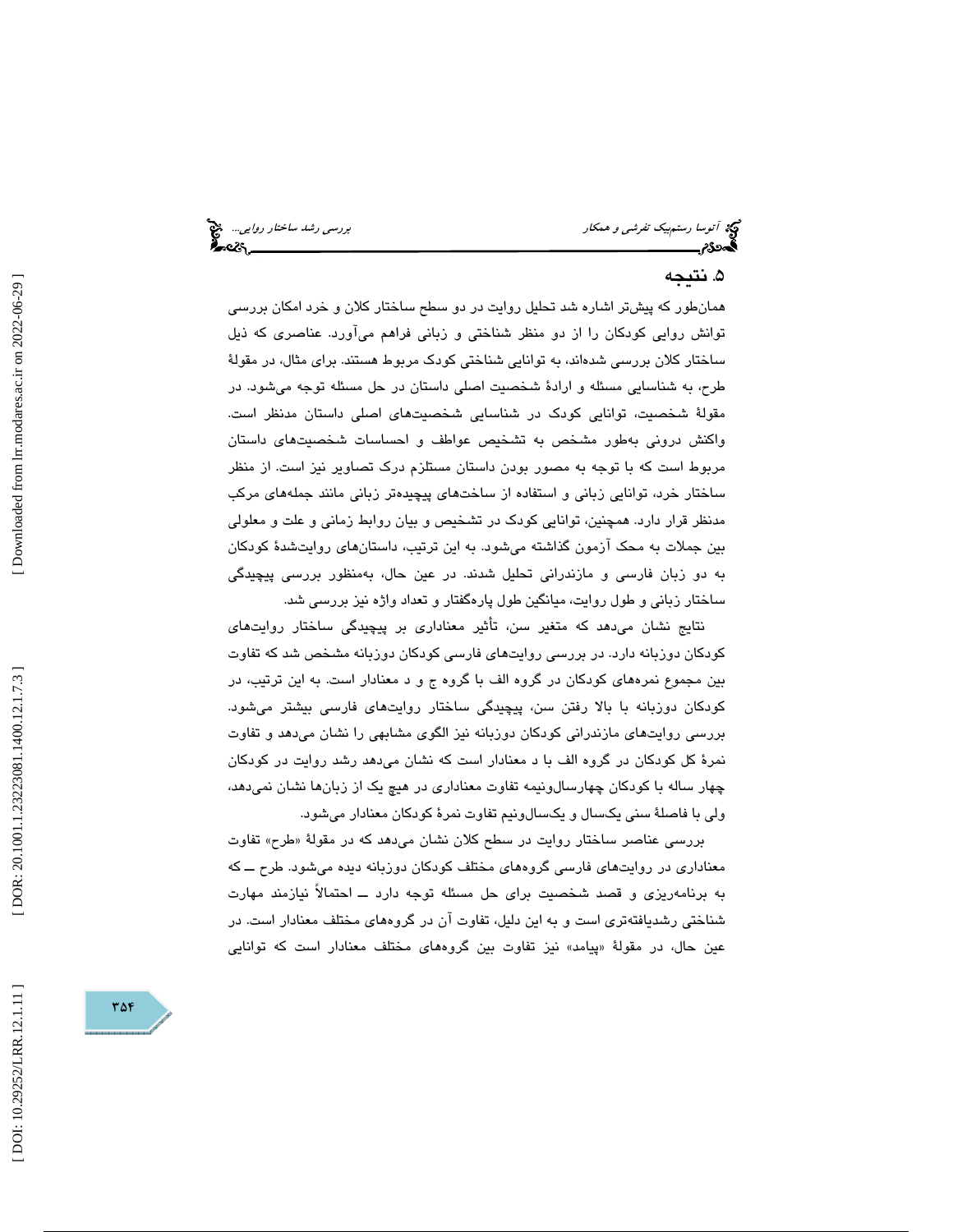تشخيص خط اصلي داستان را نشان ميدهد، اينكه داستان چطور آغاز شده و چه سرانجامي يافته است.

بنابراين، يافتههاي پژوهش نشان ميدهند كه متغيرهاي سن و زبان گويشور تأثير معناداري بر پيچيدگي ساختار روايتهاي كودكان دوزبانه دارد. بررسي ساختار روايت بر اساس متغير سن نشان ميدهد كه از گروه الف تا گروه د، يعني از ٤ سالگي تا ٦ سالگي هم در ساختار خرد و هم در ساختار كلان نمرههاي كودكان در زبان اول و دومشان روند صعودي دارد و با بالا رفتن سن عملكرد بهتري داشتهاند. به اين ترتيب، فرضية اول پژوهش تأييد ميشود.

نكتة مهم در نتايج پژوهش حاضر اين است كه مقايسة روايتهاي فارسي و مازندراني كودكان دوزبانه نشان ميدهد كه روايتهاي فارسي اين كودكان پيچيدهتر از روايتهاي مازندرانيشان است و اين تفاوت معنادار است و ناشي از تفاوت معنادار در مقولههاي كنش، پيامد، حروف ربط همپايه و نيز كاربرد افعال ذهني و بياني است. حال آنكه با توجه به محل گردآوري داده كه در شهر جويبار بوده است، انتظار ميرفت توانايي كودكان در زبان مازندراني از زبان فارسي بيشتر باشد. اين نتيجه به همراه اين مشاهده ــ كه كودكان در روايتهاي خود به زبان مازندراني از واژهها و ساختارهاي قرضگيريشدة بسياري از زبان فارسي استفاده كردهاند ــ تا حدي نمايانندة گسترش كاربرد زبان فارسي در شهر جويبار در بين كودكان است كه در پژوهش رمضاني و همكاران (1393) نيز به آن اشاره شده است. كاربرد حروف ربط و افعال ذهني و بياني كه در سطح ساختار خرد مطرح است، نشاندهندة تسلط كودك به مهارتهاي زباني و بهويژه توليد جملات مركب و تنوع در كاربرد انواع فعل است كه عملكرد كودكان در زبان فارسي بهتر از زبان مازندراني بوده است. بنابراين، فرضية دوم پژوهش حاضر مبني بر پيچيدهتر بودن روايتهاي مازندراني كودكان تأييد نميشود.

كودكان دوزبانه در هر دو زبان و در تمامي گروههاي سني مورد بررسي ، در ساختار كلان عملكرد بهتري نسبتبه ساختار خرد داشتهاند. ساختار كلان بيشتر بر تواناييهاي شناختي و ساختار خرد بر جنبههاي زبانشناختي متن تمركز دارد. به نظر ميرسد كه عملكرد كودكان در مؤلفههايي كه نشاندهندة رشد شناختي پيشرفتهتر است، مانند اشاره به قصد و نيت شخصيتها براي حل يك مسئله و يا تشخيص و بازنمايي افكار، احساسات و عواطف در قالب زبان بسيار ضعيفتر از ساير مؤلفههاست كه شايد نشاندهندة عدم تكامل رشد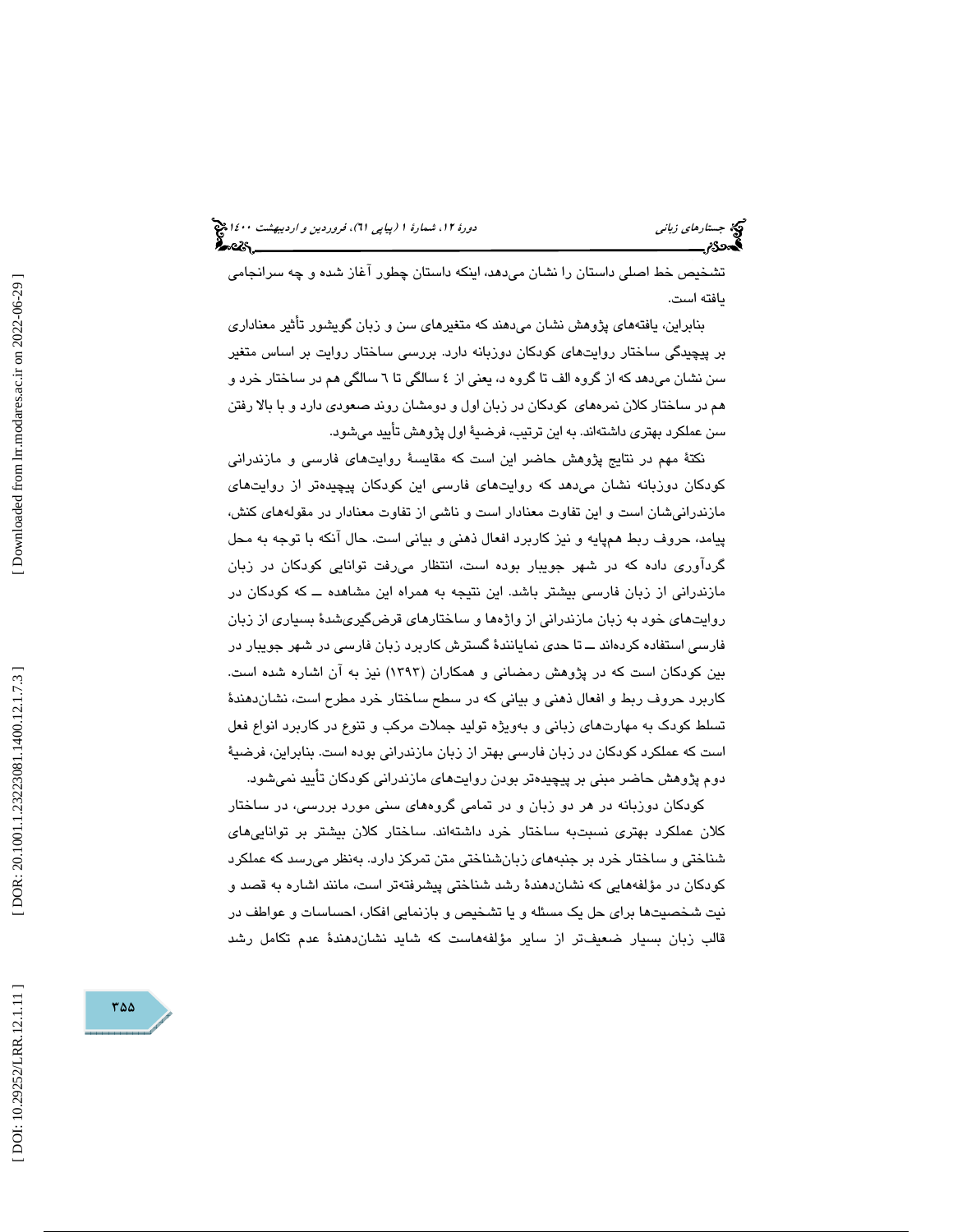# توسط رستم بيك تفر*شي و همكار باست و همكار بررسي رشد ساختار روايي..*. الميخ<br>**آتوسط رستمب**يك تفر*شي و همكار*<br>**آتوسط رستمبر بررسي بررسي بررسي بررسي بررسي بررسي بررسي بررسي بررسي بررسي بررسي بررسي بررسي بررسي بررسي بررسي بر**

شناختي در اين محدودة سني باشد.

بررسي طول روايتهاي كودكان دوزبانه نشان داد كه تعداد واژههاي روايتهاي فارسي بهطور كلي از روايتهاي مازندراني بيشتر است. همچنين، تعداد واژهها با بالا رفتن سن در روايتهاي هر دو زبان افزايش يافته است. مقايسة تعداد واژهها و ميانگين طول پارهگفتار روايتهاي فارسي و مازندراني تفاوت معناداري را از لحاظ آماري نشان نميدهد. با وجود اين، در هر دو زبان ميانگين طول پارهگفتار در گروه سني د در مقايسه با ساير گروهها افزايش يافته است. اين نتايج با پژوهش افتخاري و همكاران (1384 ) مبني بر معنادار نبودن تفاوت ميانگين طول پاره گفتار در دو زبان كودكان دوزبانه (فارسي ـ سمناني) همسو است. بر مبناي نتايج، فرضية سوم پژوهش مبني بر تأثير معنادار سن و زبان بر طول روايت و ميانگين طول پارهگفتار تأييد نميشود.

به اين ترتيب، در مجموع پيچيد هتر شدن ساختار روايت و توليد روايتهاي طولانيتر با افزايش سن تأييد ميشود تأثيرگذاري متغير سن در ساختار روايت با پژوهش بناكر (2016 ) همراستاست كه نشان ميدهد با بالا رفتن سن كودكان روايتهاي پيچيدهتري توليد ميكنند . تأثير متغير سن بر پيچيدهتر شدن روايت و تنوع حروف ربط در پژوهش كمري (١٣٩٥)،اوچلی<sup>۲۲</sup> و پائز <sup>۲۲</sup> (2007) نيز تأييد شده است. همچنين، فرضيهٔ دوم مبن*ی* بر پيچيدهتر بودن و طولانيتر بودن روايتهايشان به يكي از دو زبان نيز تأييد ميشود و به اين ترتيب نتايج پژوهش گوتيرز ـ كللن (2002) را تأييد مي .كند

# . 6 پينوشت ها

- 1. P. Uccelli
- 2. M. M. Páez
- 3. W. Labov
- 4. I. Waletzky
- 5. A. Nicolopoulou
- 6. D. B. Petersen
- 7. story garmmar
- 8. story schemas
- 9. Tracking Narrative Language Progress
- 10. Character
- 11.setting

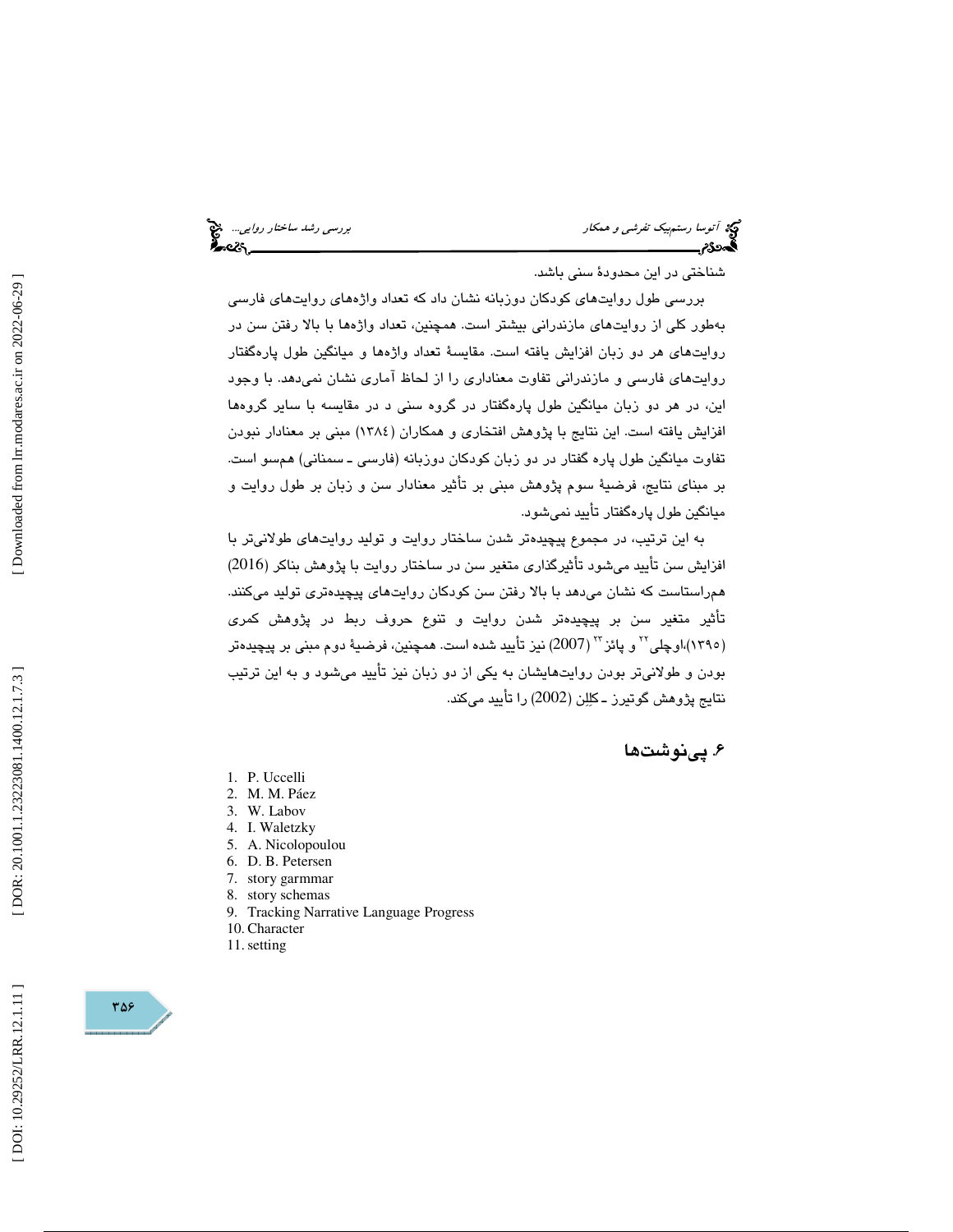دورهٔ ۱۲، شمارهٔ ۱ (پياپي T۱)، فروردين و ارديبهشت ۱٤۰۰ چ ಹಿಂದಿ

12. internal response

- 13. plan
- 14. action/attempt
- 15. consequence
- 16. coordinating conjunction
- 17.subordinating conjunction 18. verbal and mental processes
- 19. adverb
- 20. extended noun phrase
- 21. U. Bohnacker
- 22. P. Uccelli
- 23. M. M. Páez

# ۷. منابع

جج جستار*های زبانی*<br>دوره

.<br>موك

- افتخاري، ز،. سعداللهي، ع،. و كسبي، ف. (1384). بررسي تأثير زبان سمناني بر ميانگين طول گفتهٔ فارسی کودکان شش سالهٔ طبیعی آمادگیهای وابسته به آموزش و پرورش<br>سمنان. *کومش، ٤، ۲۹*۱ ـ ۲۹۱.
- . ساخت و تعيين روايي و پايايي آزمون بازگويي داستان جهت جعفري، س. (1389) ارزيابي ساختار زبان در كودكان 6 تا 7 سالة فارسيزبان. پاياننامة كارشناسي ارشد رشتة گفتاردرماني. دانشگاه علوم پزشكي و خدمات بهداشتي و درماني تهران.
- خانحسني، س. (1390). بررسي محيط دوزبانة كردي ـ فارسي بر پيشرفت سواد . خ*واندن.* پاياننامهٔ كارشناسي ارشد زبانشناسي دانشگاه پيامنور تهران.
- خاصي، ش. (1388). تعيين ميزان تداخل واژگاني دوزبان كردي ـ فارسي سال اول *ابتدايي شهرستان ايلام.* پاياننامهٔ كارشناسي ارشد. دانشكدهٔ ادبيات و علوم انساني دانشگاه پيامنور تهران.
- رستم بيک تفرشي، آ.، اميري، م.، عنايتي، ص.، و رمضاني، ا. (١٣٩٦). تحليل و مقايسهٔ روایتهای نوشتاری دانشآموزان دارای اختلالات یادگیری و عادی پایهٔ چهارم و پنجم<br>شهر تهران. *کودکان استثنایی، ٦*٣، ١٢٣ ـ ١٣٦.
- رمضاني، ا،. رستمبيك تفرشي، آ،. و واسو جويباري، خ. (1393). بررسي كاربرد زبانهای فارسی و مازندرانی در شهر جویبار. *زبانشنا*خت، ۱۰، ۳۱ ـ ۵۰.
	- روحي، ا.، عزبدفتري، ب.، و عشايري، ح. (١٣٩٥). بررسي غناي واژگان و رواني زبان اول

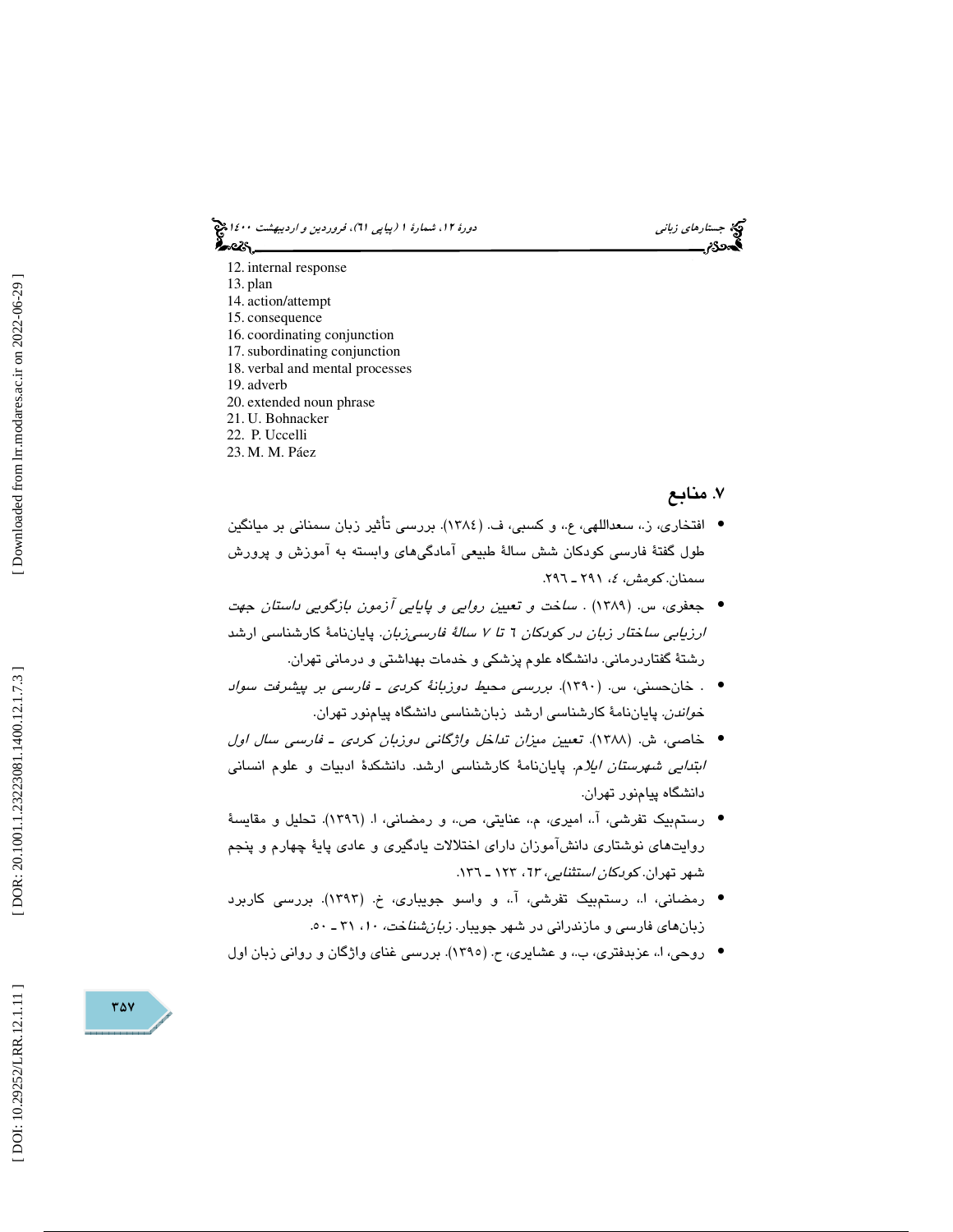و دوم در دوزبانههای آذری ـ فارسی مبتلا به زبان،پریشی. ج*ستارهای زبانی، ۲۶،* ۳۷۱ ـ<br>۳۸۹.

- شكري، گ. (1374). گويش ساري (مازندراني). تهران: پژوهشگاه علوم انساني و مطالعات فرهنگي.
- شيرعلي پور، ا،، اسدي، م.، محمد نظري، ع.، و شكوري، ز. (١٣٩٢). فراتحليل نقش آموزشهای پیش از دبستان و دوزبانگی بر پیشرفت تحصیلی. *علوم تربیتی دانشگاه*<br>ش*هید چمران اهواز*، ۱ /۱۲۷ ـ ۱۵۶.
- عصاره، ف،. و بافتي، م. (1391). زبانآموزي كودكان پيشدبستاني. تهران: مؤسسة فرهنگي مدرسة برهان.
- غلامعلیزاده، خ.، قیطوری، ع.، و کرانی، ا. (۱۳۹۷). بررسی تداخل نحوی کردزبانان کلهر ساكن كرمانشاه به هنگام تكلم به زبان فارس*ی* معیار. ج*ستارهای زبانی، ٤٤،* ٢٠٩ – ٢٢٦.
- فرازمند، ف. (١٣٩٠). ك*اربرد مقولات معنايي فعل مركب در كودكان پيش دبستاني با در* ن*ظر گرفتن عامل جنسيت*. پاياننامهٔ كارشناسي ارشد دانشكدهٔ ادبيات و زبانهاي خارجي دانشگاه الزهرا.
- فياضى، ع.، صحراگرد، ر.، روشن، ب.، و زندى، ب. (١٣٩٦). بررسى تأثير دوزبانگى و جنسیت بر هوش زبانی و هوش ریاضی ـ منطقی با مقایسهٔ دانشاموزان دوزبانه و يكزبانه. ج*ستارهاي زباني، ٣٧،* ٢٢٥ ـ ٢٤٨.
	- كرول، د. (2007). روانشناسي زبان. ترجمة ح. صباغي (1391). تهران: رشد. •
- كلباسي، ا. (1389). فرهنگ توصيفي گونههاي زباني ايران. تهران: پژوهشگاه علوم انساني و مطالعات فرهنگي.
- كمري، ا. (١٣٩٥). بررسي انسجام در گفتمان روايتي كودكان طبيعي تكـزبانهٔ فارسـيزبان. پژوهش های زبان شناسی، ۱۵، ۱۹ ـ ٦٨.
- كيوانلو، ج،. و مقداري، ص. س. (1391). بررسي تأثير دوزبانگي كردي ـ فارسي بر روي ساختار نحوی و کاربرد واژگان زبان فارسی. چ*کیدهٔ مقالات اولین همایش ملی دوزبانگی*<br>*و آموزش.* تهران: پژوهشگاه مطالعات آموزش و پرورش.

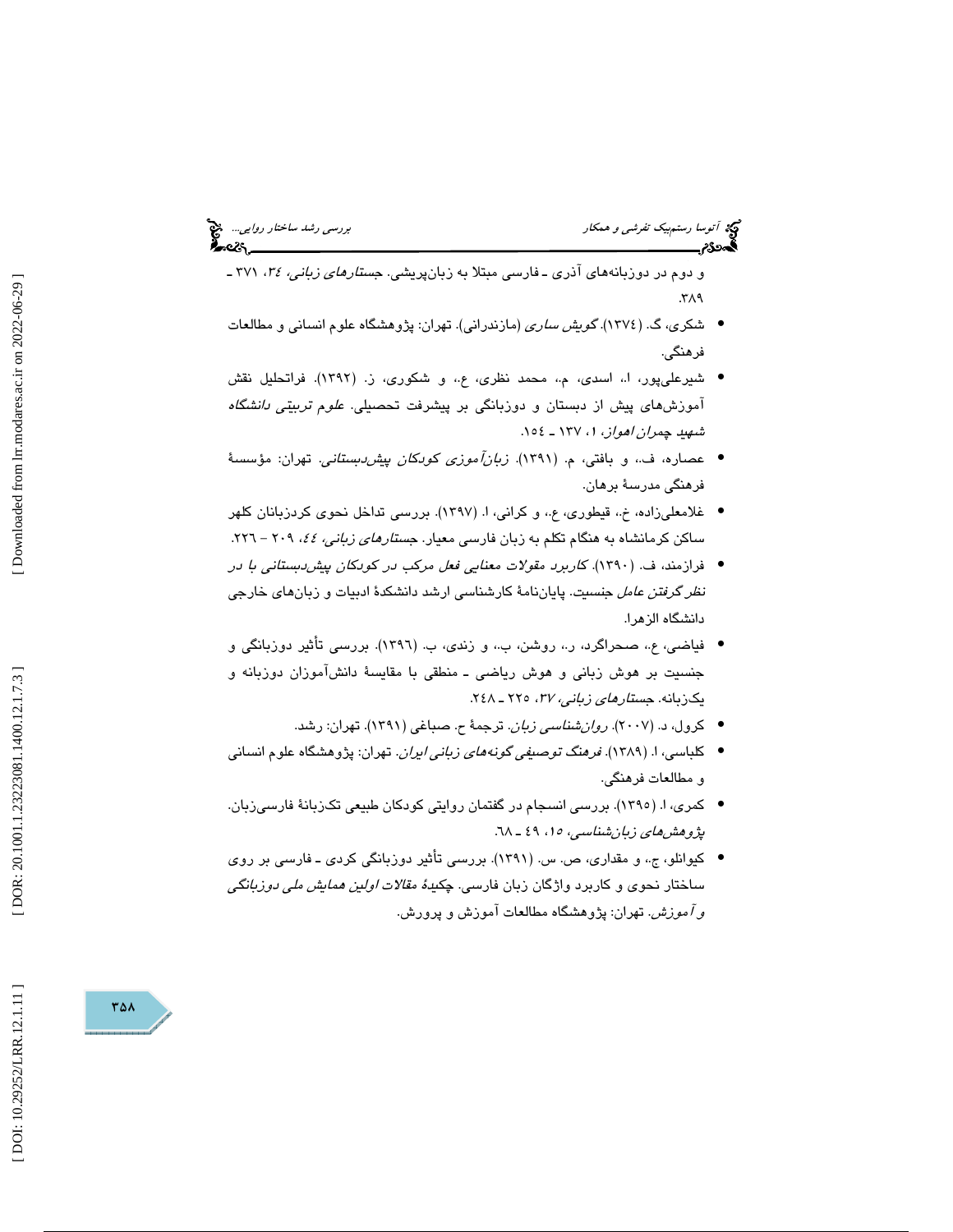#### (پياپي 61)، فروردين و ارديبهشت 1400 جستارهاي زباني دورة ،12 شمارة 1 ఏండ్న

- **References:**  Asare, F. & Bafti, M. (2012). Children language learning in pre-school. *Borhan*.[In Persian].
- August, D., & Shanahan, T. (2006). Developing literacy in second language learners. Report of the National Literacy Panel on LanguageMinority Children and Youth. Mahwah, NJ: Erlbaum.
- Berman, R. A., & Slobin, D. I. (Eds.). (1994). Relating events in narrative: A crosslinguistic developmental study. *Hillsale*, NJ: Erlbaum.
- Black, J. B., & Wilensky, R. (1979). An evaluation of story grammars. *Cognitive science*, *3*(3), 213-229.
- Bohnacker, U. (2016). Tell me a story in English or Swedish: Narrative production and comprehension in bilingual preschoolers and first graders. *Applied Psycholinguistics*, *37*(1), 19-48.
- Carroll, D. (2007). *Psychology of language* (H. Sabaghi, Trans ,2012). Roshd. [In Persian].
- Chernobilsky, E. D. (2009). Linguistic competence of five and six year olds: Analysis of narrative samples of Russian, English and Russian-English bilingual speakers (Doctoral dissertation, Rutgers University-Graduate School-New Brunswick).
- Dickinson, D., & Tabors, P. (Eds.). (2001). Beginning literacy with language: Young children learning at home and school. Baltimore: Brookes.
- Eftekhari, Z., Sadollahi, A., & Kasbi, F. (2005). Survey of the effect of Semnani language on the mean length of utterance (MLU) of Farsi language among the normal 6-year-old children in the kindergartens affiliated to the education bureau in Semnan. *Koomesh* . *6* (4), 291-296. [In Persian].
- Elyasi, M., Sharifi, S., & Karimipour, A. (2013). A functional description Of the narratives produced By Kurdish-Persian bilinguals. *Journal of Social Sciences and Humanities*, *2*(1).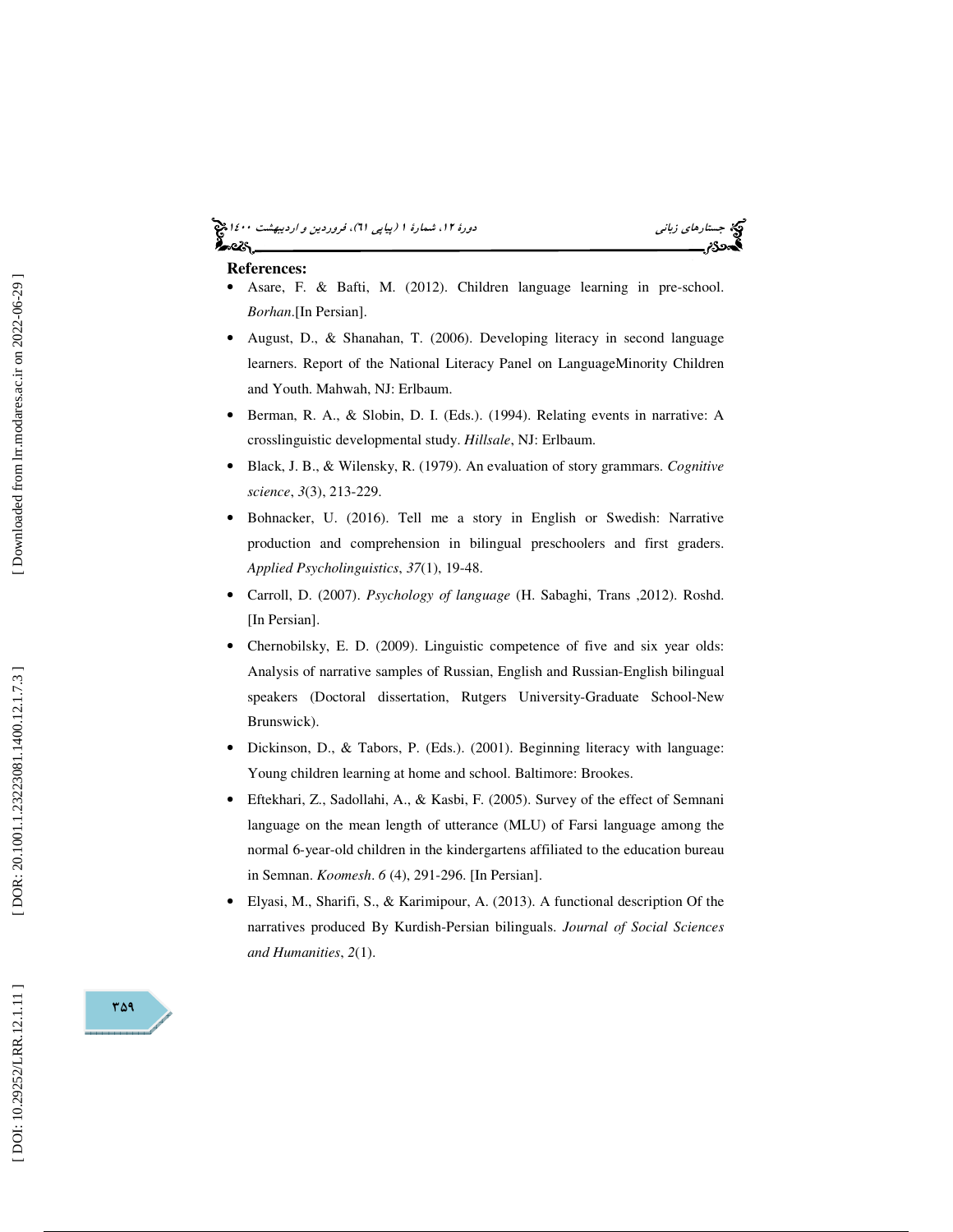# અવ્હર્

توپه آتوسا رستم*بيک تفرشي و همکار* بررسي رشد ساختار روايي...<br>**آتومبر بررسي بررسي بررسي بررسي بررسي بررسي بررسي بررسي بررسي بررسي بررسي بررسي بررسي بررسي بررسي بررسي بررسي بر** 

- Farazmand, F. (2011). *The use of semantic categories of compund verbs in preschool students' speech.*M.A thesis. Al-Zahra University. [In Persian].
- Fayyazi, R., Sahra-Gard, R., Rovshan, B., & Zandi, B. (2017). A Comparative study of the Impact of Bilingualism and Gender on Bilingual and Monolingual Learners in Linguistic and Logical-Mathematical Intelligences. *Language Related Research*, *8*(2), 225-248. [In Persian].
- Gagarina, N., Klop, D., Kunnari, S., Tantele, K., Välimaa, T., Bal č i ūnien ė, I., & Walters, J. (2015). Assessment of narrative abilities in bilingual children. Assessing multilingual children: *Disentangling bilingualism from language impairment*, 243-276.
- Gholam Ali Zadeh, K., Gheitury, A., & Korani, A. (2018). A study of syntactic interference in Kalhori natives when speaking standard Persian. *Language Related Research*, *9* (2), 209-226 .[In Persian].
- Gutiérrez-Clellen, V. F. (2002). Narratives in two languages: Assessing performance of bilingual children. *Linguistics and Education*, *13*(2), 175-197.
- Halliday, M., & Hasan, R. (1976). Cohesion in English. London, England: Longman.
- Harris, R. J., Lee, D. J., Hensley, D. L., & Schoen, L. M. (1988). The effect of cultural script knowledge on memory for stories over time. *Discourse Processes*, 11, 413-431.
- Heilmann, J., Miller, J. F., Nockerts, A., & Dunaway, C. (2010). Properties of the narrative scoring scheme using narrative retells in young school-age children. *American Journal of Speech-Language Pathology*, *19*(2), 154-166.
- Herman, D. (2003). Narrative theory and the cognitive sciences. Stanford, CA: CSLI.
- Jafari, S. (2010). *Developing a story retelling test and determining its reliability and validity for the assessment of language structure in 6-7 years old Persianspeaking children* .M.A thesis in Speech Therapy, Tehran University of Medical

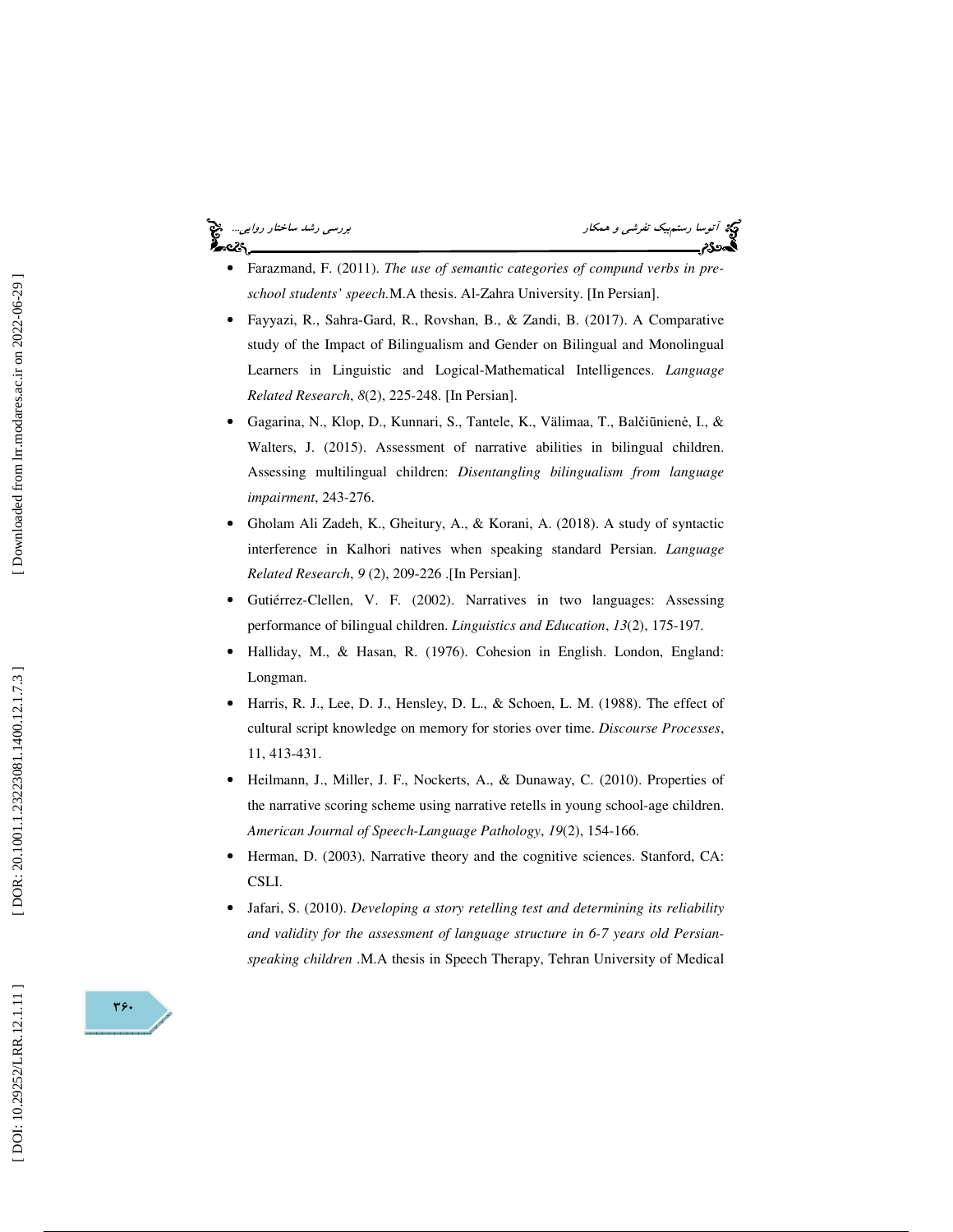# (پياپي 61)، فروردين و ارديبهشت 1400 جستارهاي زباني دورة ،12 شمارة 1

Sciences. [In Persian].

- Kalbasi, I. (2010). D*escriptive Dictionary of Language Varieties in Iran .* Institute for Humanities and Cultural Studies. [In Persian].
- Kamari, E. (2016). Investigation of cohesion in the oral narratives of normal monolingual Persian-Speaking children. *Research in Linguistics*, *8* (2), 49-68. [In Persian].
- Keen, S. (2007). Empathy and the Novel. New York: Oxford UP.
- Keyvanlou, J., & Meghdari, S. (2012). Investigating the effect of Kurdish-Persian bilingualism on syntactic structures and the use of Persian lexicon. *National Conference on Bilingualism:Chalanges and solutions,* Research Institute for Education. [In Persian].
- Khanhasani, S. (2011). *The study of Kurdish–Persian bilingual environment on improvement of reading literacy* .M.A thesis in linguistics, Tehran University of Medical Sciences. [In Persian].
- Khasi, S. (2009). *Determining the amount of lexical interference in Kurdish-Persian bilingual first graders of Ilam* .M.A thesis. Payame Noor University. Tehran. [In Persian].
- Kintsch, W., & Greene, E. (1978). Recalling and summarizing stories. *Language*, 40, 98-116.
- Kintsch, W., & Van Dijk, T. A. (1978). Toward a model of text comprehension and production. *Psychological Review*, *85*(5), 363.
- Labov, W., & Waletzky, I. (1967). Narrative analysis: Oral versions of personal experience. *Essays on the Verbal and Visual arts*, 12-44.
- Lakoff, G. (1972). Structural complexity in fairy tales .*The study of man, 1, 128- 190.*
- Minami, M. (2005). Bilingual narrative development in English and Japanese— A form/function approach. In ISB4: Proceedings of the 4th International Symposium on Bilingualism (1618-1629).

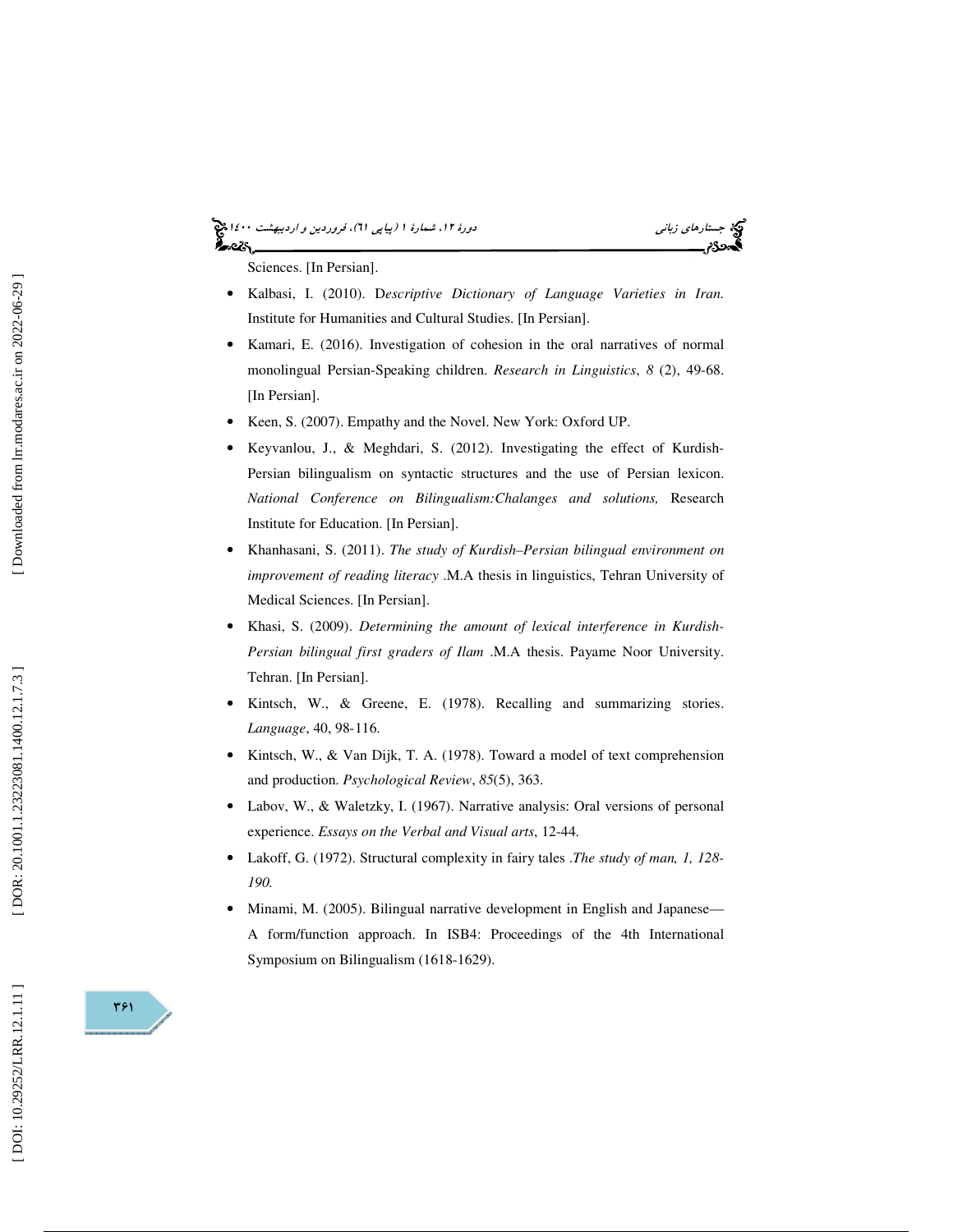توسیل رستمبر از ساختار روايي.... انتخاب تفرشي و همكار بررسي بررسي رشد ساختار روايي... انتخاب بررسي رشد ساختار <br>**آتون بررسي بررسي بررسي بررسي بررسي بررسي بررسي بررسي بررسي بررسي بررسي بررسي بررسي بررسي بررسي بررسي بررسي بر** 

- Nicolopoulou, A. (2011). Children's storytelling: Toward an interpretive and sociocultural approach. Storyworlds: *A Journal of Narrative Studies*, 3(1), 25-48.
- Oller, D. K., & Pearson, B. Z (2002). Assessing the effects of bilingualism: A background. In D. K. Oller & R. E. Eilers (Eds.), Language and literacy in bilingual children (pp. 3–21). Clevedon, UK: Multilingual Matters.
- Palmer, Alan. (2004). *Fictional minds*. Lincoln: University of Nebraska.
- Petersen, D. B., Gillam, S. L., & Gillam, R. B. (2008). Emerging procedures in narrative assessment: *The Index of Narrative Complexity. Topics in Language Disorders*, *28*(2), 115-130.
- Peterson, C. (1990). The who when and where of early narratives. *Journal of Child Language*, *17*, 433-455.
- Prince, G. (1973). *A grammar of stories: An introduction* . Mouton.
- Ramezani, A., & Rostambeik Tafreshi, A. (2015). A study of the use of Mazandarani and Farsi in Jouybar. *Zabanshenakht (language studies)*, 5(10), 31- 50.[In Persian].
- Reilly, J. S. (1992). How to tell a good story: The intersection of language and affect in children's narratives. *Journal of Narrative and Life History*, *2*, 355-377.
- Roohi, E., Azabdaftari, B., & Ashazeri, H. (2016). Exploring L1 and L2 lexical richness and speech fluency in aphasic Azari and Persian bilinguals. *Language Related Research, 7* (5), 371-389. [In Persian].
- Rostambeik Tafreshi, A., Amiri, M A., Enayati, S., & Ramezani, A. (2017). An analysis and comparison of the written narratives of students with and without learning disabilities. *JOEC*. *17* (1), 123-136.[In Persian].
- Shiralipour, A., Asadi, M., Nazari, A. M., & Shakuri, Z. (2013). A study of meta analysis of role of pre-school education and bilingualism in education achievement. *Journal of Educational Sciences.* 20(1), 131-154. [In Persian].
- Shokri, G.(1995). *Sari Dialect (Mazandarani)*. Tehran: Institute for Humanities and Cultural Studies .[In Persian].



DOR: 20.1001.1.23223081.1400.12.1.7.3

Downloaded from lrr.modares.ac.ir on 2022-06-29